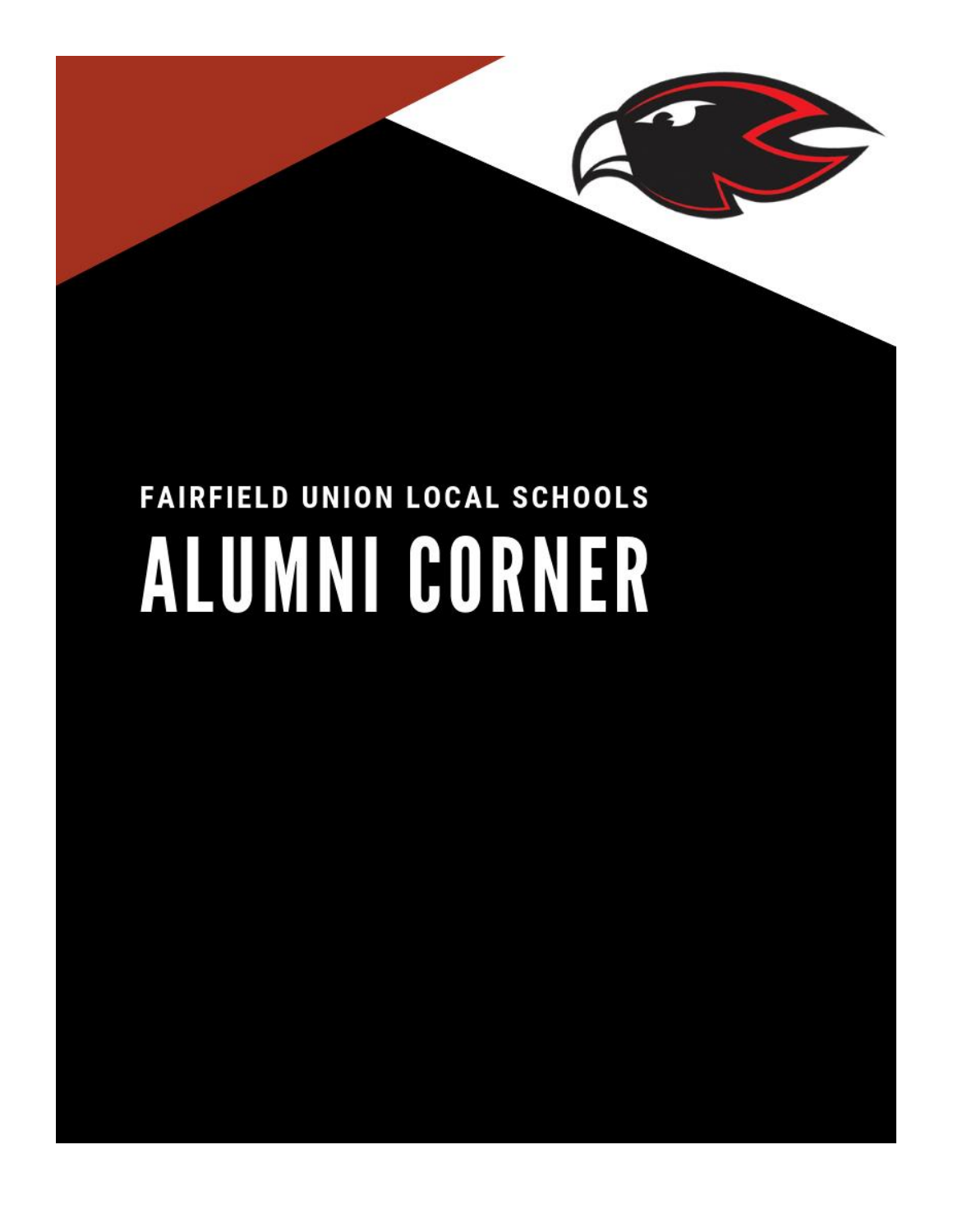#### TO MAKE CHANGES TO EMAIL OR NAME,

#### CONTACT SCOTT PHILABAUM AT [scottphilabaum@fairfieldunion.org](mailto:scottphilabaum@fairfieldunion.org)

#### Ibonorary Alumni

Robert Trocchia (Honorary) rtrocchia@frontier.com

William Queen (Honorary) 1933-2001

#### Class of 1963

| Gary Bope                 | Mike Markwood              |
|---------------------------|----------------------------|
| gbope99@yahoo.com         | MMARKWOO@COLUMBUS.RR.COM   |
| Pat "Shumaker" Byers      | <b>Cathy Simmons</b>       |
| patgbyers@yahoo.com       | CATTENN@YAHOO.COM          |
| Claire Denese DuBoe       | Carol (Starowesky) Bigler  |
| cdd17691963@hotmail.com   | carstar301@sbcglobal.net   |
| <b>Ric Kemmerer</b>       | Noel E. Stephenson         |
| rkemmerer@columbus.rr.com | noelinmilton@wmconnect.com |

| <b>Brad Bodamer</b>              | Marjorie Fletcher Boggs   |
|----------------------------------|---------------------------|
| bbodamer@bloom-carroll.k12.oh.us | marj.boggs@cox.net        |
| Larry E Britton                  | Leanna Brown George       |
| Lbbritton525@gol.com             | geodulcimers@aol.com      |
| <b>Charlotte Bush Crist</b>      | Michael Irey              |
| samcharcrist@ohiohills.com       | michaelirey@sbcglobal.net |
| Nancy Culp Waid                  | Mary Johnson Aderhold     |
| ncwaid@hotmail.com               | maryvan22@tampabay.rr.com |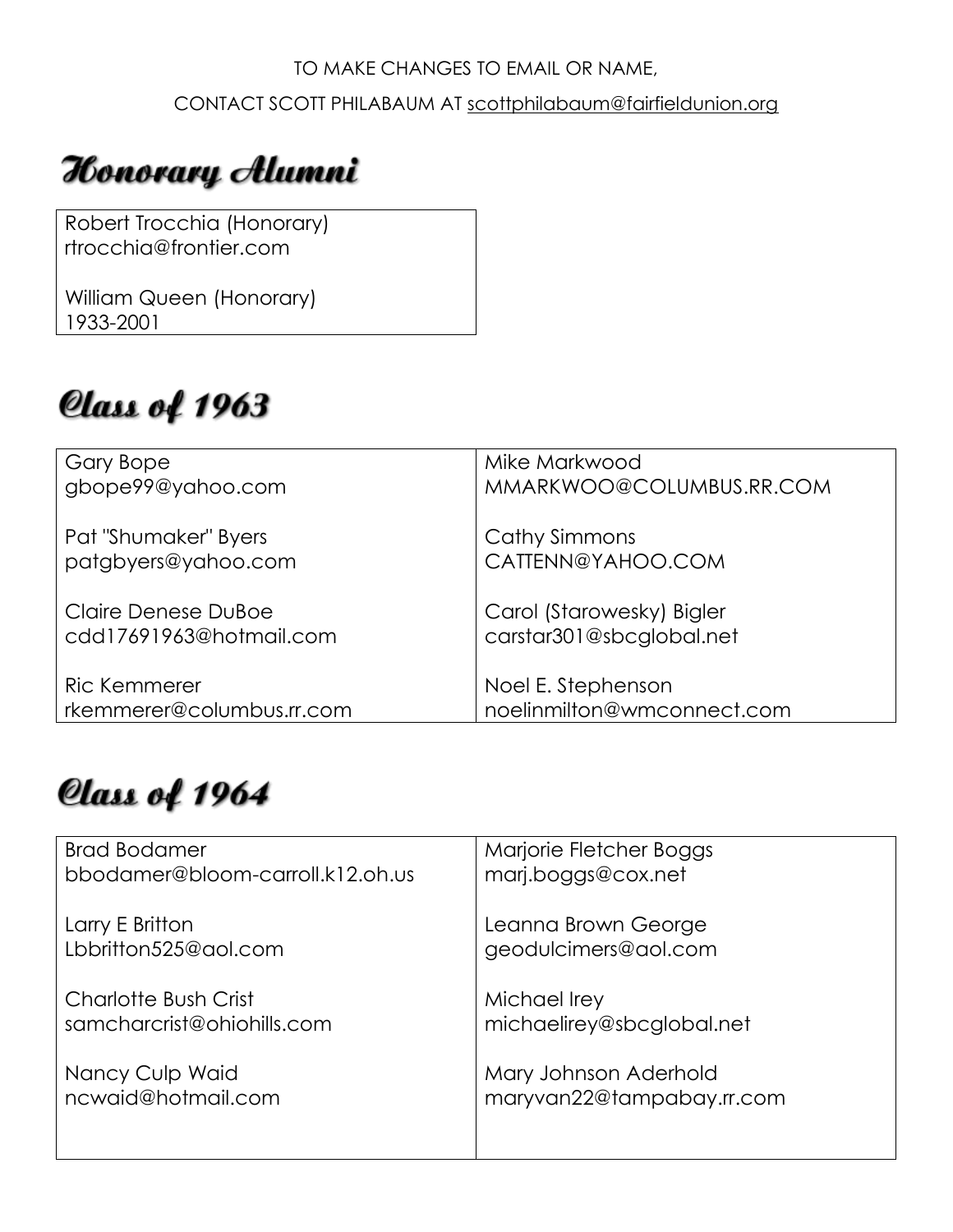| Marty Cunningham            | Angeline Koracin Christy      |
|-----------------------------|-------------------------------|
| marshall.billie@verizon.net | I christy@phad.com            |
| Jim Dunlap                  | <b>Mindy Smyers</b>           |
| jdunla1@columbus.rr.com     | mscdpasswords@columbus.rr.com |

| Daniel K. Ansel               | <b>Cheryl Paskins Mast</b> |
|-------------------------------|----------------------------|
| zanydanny47@yahoo.com         | jcmast@columbus.rr.com     |
|                               |                            |
| Don F. Cain                   | Larry Pool                 |
| rascal900@aol.com             | larrose@ameritech.net      |
| William Ginnery, Jr.          | Joe Rutherford             |
| bginnery@gmail.com            | rutherford.41@osu.edu      |
|                               |                            |
| <b>Judy Hutchison VanAtta</b> | Sue Schmitz                |
| biggranny01@yahoo.com         | jhss@greenapple.com        |
|                               |                            |
| <b>Barbara Jenkins Mason</b>  | Sandra Teegardin Wince     |
| mittenpaw56@yahoo.com         | sjwince@gmail.com          |
|                               |                            |
| Kenny Kemmerer                | <b>Richard Turner</b>      |
| Krkemmerer@att.net            | rlturner@netpluscom.com    |
|                               | Gerald J. Van Buren        |
| Gregg Mambourg                |                            |
| mams539@hotmail.com           | jhvb2008@hotmail.com       |
| <b>Connie Miller</b>          | <b>Ruth Wagner Palo</b>    |
| lou-con@juno.com              | PALOFU65@gol.com           |
|                               |                            |
| Lou Miller                    | Sandra Ward Yarkey         |
| lou-con@juno.com              | mrbike@verizon.net         |
|                               |                            |
| Karen Pedicord Mingus         | <b>Steve Williams</b>      |
| kvmingus@aol.com              | falconuncle@gmail.com      |
|                               |                            |
| <b>Billy L. Molisee</b>       | Glenna Zeigler Gibson      |
| bmolisee@msn.com              | jggibson@kyol.net          |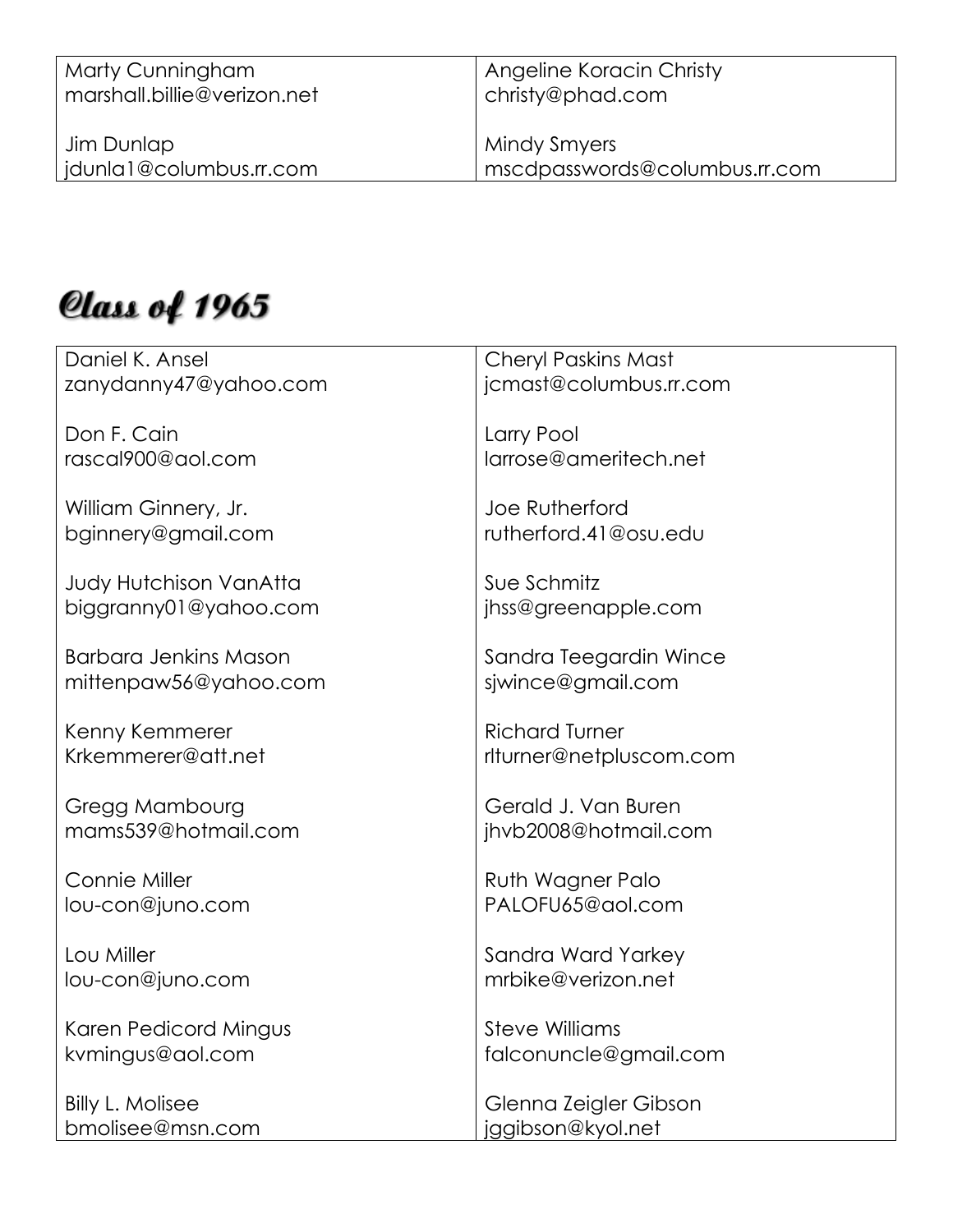| April Churchill Schmelzer                          | Donna Morgan (Pierce)                       |
|----------------------------------------------------|---------------------------------------------|
| amschmelzer@greenapple.com                         | dpierce7@columbus.rr.com                    |
| Louretta Cunningham McCoy                          | Peggy Mosier Boyer Corbin                   |
| mccoy.thomas@sbcglobal.net                         | grandmacfl@aol.com                          |
| Georgianna Davis Hartman                           | Mary Frances Myers Sanders                  |
| Georgianna.Hartman@LabOne.com                      | mfsanders80@hotmail.com                     |
|                                                    |                                             |
| Linda (Fosnaugh) Harmon                            | Linda (Potter) Miller                       |
| Hfuzzybear@aol.com                                 | LMmultistate@aol.com                        |
| Linda Gordon Fox                                   | <b>Twyla Snyder Baker</b>                   |
| lfox27@columbus.rr.com                             | twylab48@yahoo.com                          |
| Jim Graham                                         | Mike Sutton                                 |
| graham.jim@verizon.net                             | suttonmt10@sbcglobal.net                    |
|                                                    |                                             |
| Judith Highley Van Buren<br>jhvb2008@hotmail.com   | <b>Karl Tucker</b><br>karl_tucker@yahoo.com |
|                                                    |                                             |
| Larry Howdyshell                                   | Charlotte VanMeter Bigham                   |
| dooma22@netscape.com                               | cabigham@hotmail.com                        |
| Larry Leach                                        | <b>Brad Winland</b>                         |
| mrbassman66@hotmail.com                            | jbcwin48@columbus.rr.com                    |
|                                                    |                                             |
| Sharon (Warner) Mohler<br>SImohler@columbus.rr.com |                                             |

| <b>Barbara Highley Moyer</b>            | <b>Harold Rowles</b>     |
|-----------------------------------------|--------------------------|
| bmoyer@greenapple.com                   | harold.rowles@gmail.com  |
| Fran Hillyard Drake                     | Ed Wilkinson             |
| cf423@ohiohills.com                     | ewilkinson52@hotmail.com |
| Linda Outcalt Fields<br>ngami51@aol.com |                          |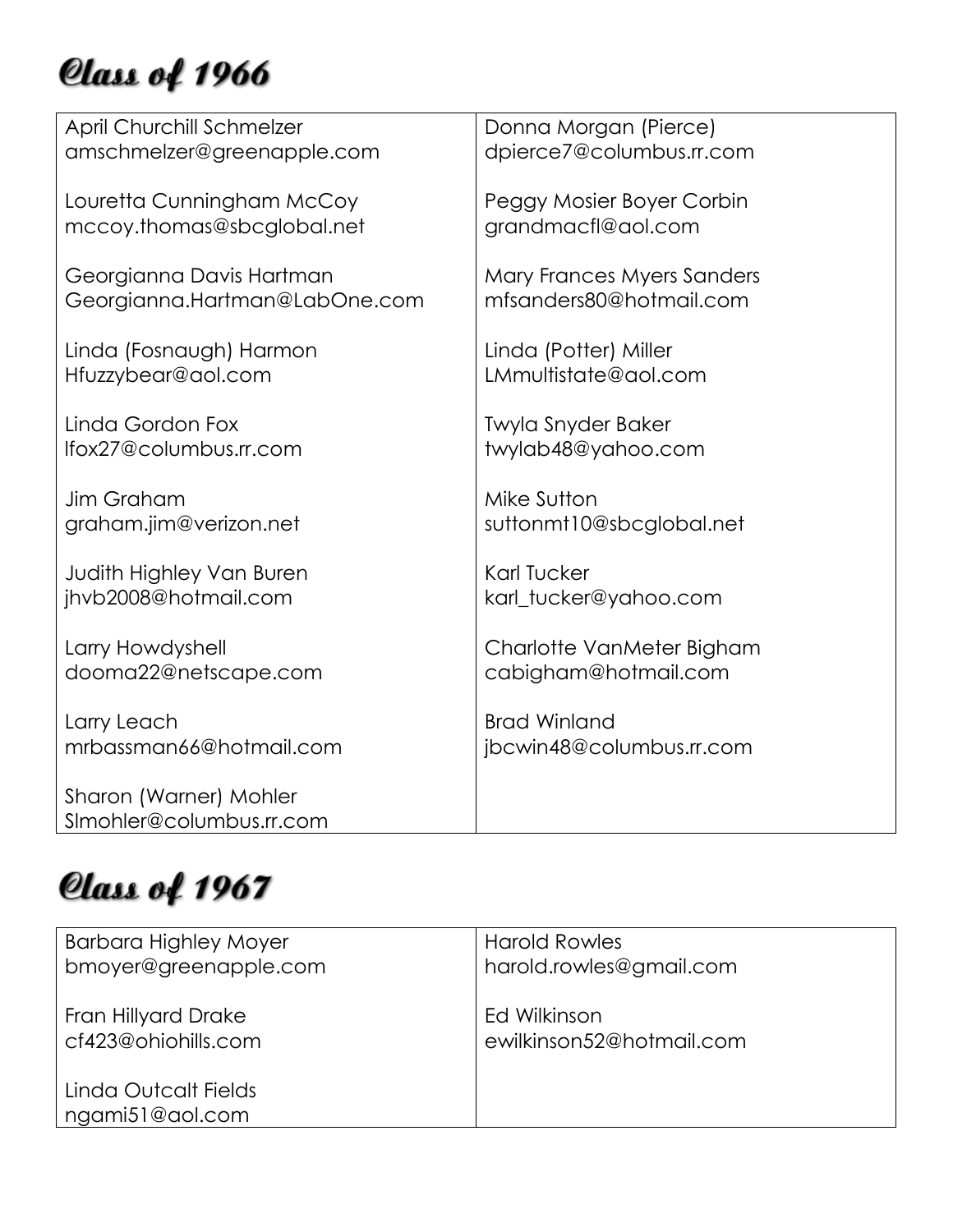| Elizabeth A. Baker                    | <b>Charles Hockman</b>       |
|---------------------------------------|------------------------------|
| lizbaker6221@yahoo.com                | cwhockman@yahoo.com          |
| David Brehm                           | Christine Jarrett Richardson |
| davidandsamm@sbcglobal.net            | mcfirwood@yahoo.com          |
| Ruth Brehm Reedy Rutherford           | Ron Jones                    |
| rruthe@sbcglobal.net                  | rjones1@columbus.rr.com      |
| <b>Susie Courtright Hambel</b>        | Dane T. Kunkler              |
| SusanHambel@fairfield-union.k12.oh.us | dkunk50@sbcglobal.net        |
| Roger Dickson                         | Connie Teeter Montag         |
| roger.dickson2@gmail.com              | montag_connie@hotmail.com    |
| Brenda Dyson Quakenbush               | Jon B. Turner                |
| kbquake@live.com                      | jijturner3@gmail.com         |
| Karen Guseman Weldon                  | Paul Young                   |
| weldonk@oclc.org                      | pyoung6@columbus.rr.com      |

#### Class of 1969

| Frances Rose Daubenmier  | Karen Shaw Wilmhoff    |
|--------------------------|------------------------|
| rdaubenm@columbus.rr.com | kwilmhoff@yahoo.com    |
| Dave Might               | Caroline Smith         |
| dmight@insighbb.com      | opazoe@aol.com         |
| Susan Ricket Henwood     | Roxie Brooks Van Meter |
| mhenwood@greenapple.com  | roxiejv3@aol.com       |

| Carolyn Anderson Taley | Gary R. Jenkins      |
|------------------------|----------------------|
| rodt91751@att.net      | jenx@columbus.rr.com |
| Jim Bope               | Ed Pool              |
| jbins99@yahoo.com      | poolfam@verizon.net  |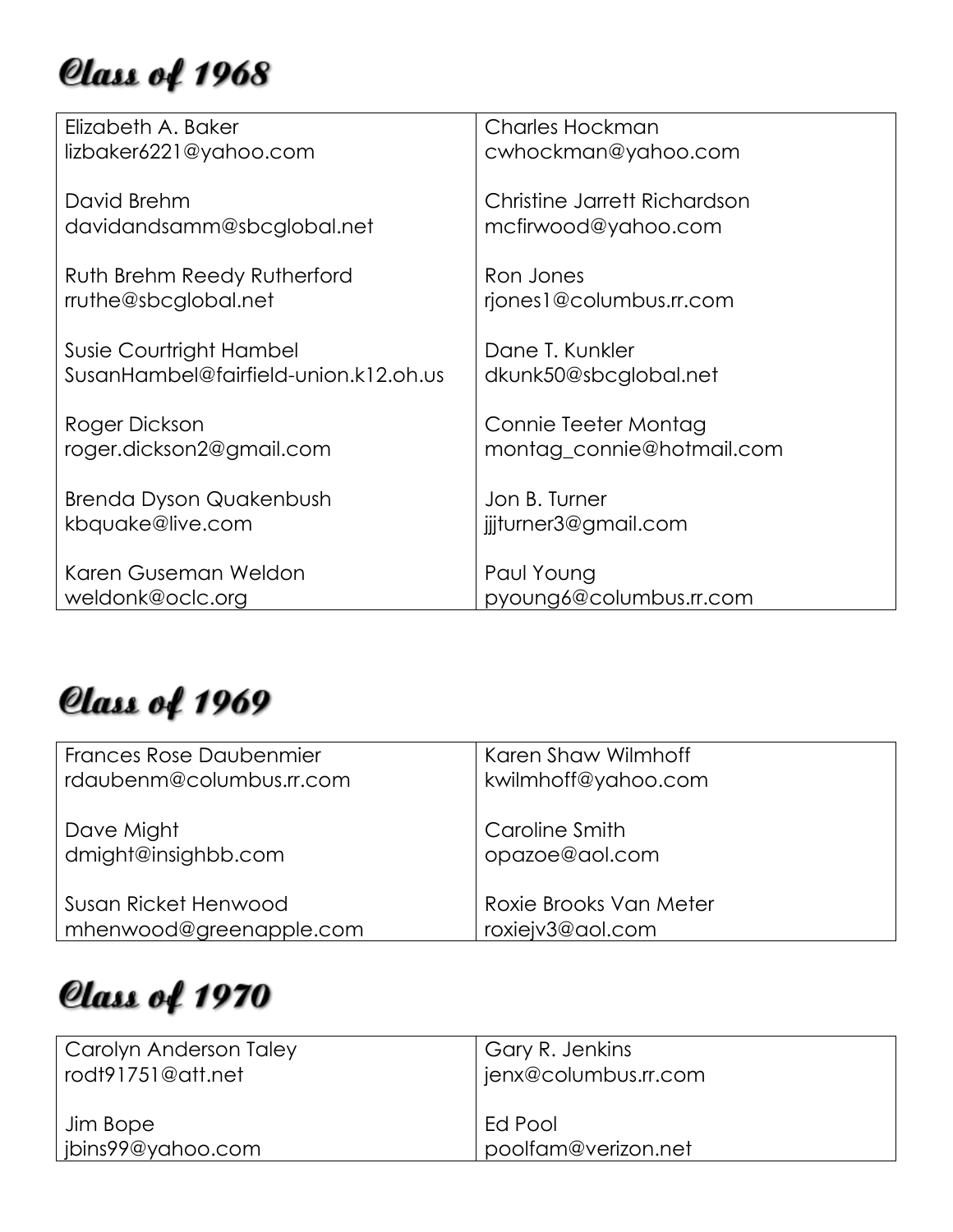| Mary Boyer                  | Jim Ricket                  |
|-----------------------------|-----------------------------|
| schlcnslr1@columbus.rr.com  | jr.ricket@aol.com           |
| David A. Bugh               | Terry L. Rowles             |
| davidbugh52@alumni.ohio.edu | rowles.11@osu.edu           |
| <b>Judy Freeland Turner</b> | <b>Violet Welch Moseley</b> |
| jijturner3@gmail.com        | vitaxes@aol.com             |
| Debbie Glaze Markwood       | Rich Wood                   |
| MMARKWOO@COLUMBUS.RR.COM    | digikey@gmail.com           |
| Debbie Henderson Molisee    | Debbie Vinson McCune        |
| d molisee@msn.com           | dkaymc68@yahoo.com          |

| Jim Baker                                   | Linda Glaze                           |
|---------------------------------------------|---------------------------------------|
| goldwinger212@yahoo.com                     | lgwidetrack@aol.com                   |
| Jim Bright                                  | Tom Hampson                           |
| james.bright@usda.gov                       | tom.hampson6@honeywell.com            |
| Dixie Daniels-Hardy                         | Beth Howdyshell Schultz               |
| dixieh@columbus.rr.com                      | BethSchultz@fairfield-union.k12.oh.us |
| Mindi (Dunlap) Clark                        | <b>Bob Kemmerer</b>                   |
| bmcpress@hotmail.com                        | rkemmerer@greenapple.com              |
| Alex Eaton                                  | Mary Morehart                         |
| eat3x23@hotmail.com                         | mmorehart@columbus.rr.com             |
| Kevin H. Elder                              | Ed Teeter                             |
| KrazyKev2001@yahoo.com                      | buckeye.1952@yahoo.com                |
| Pamela Eskew Hinton<br>Radko70510@yahoo.com |                                       |

Class of 1972

| Douglas Allen      | Lou Ann King      |
|--------------------|-------------------|
| dallen_7@yahoo.com | lannk53@yahoo.com |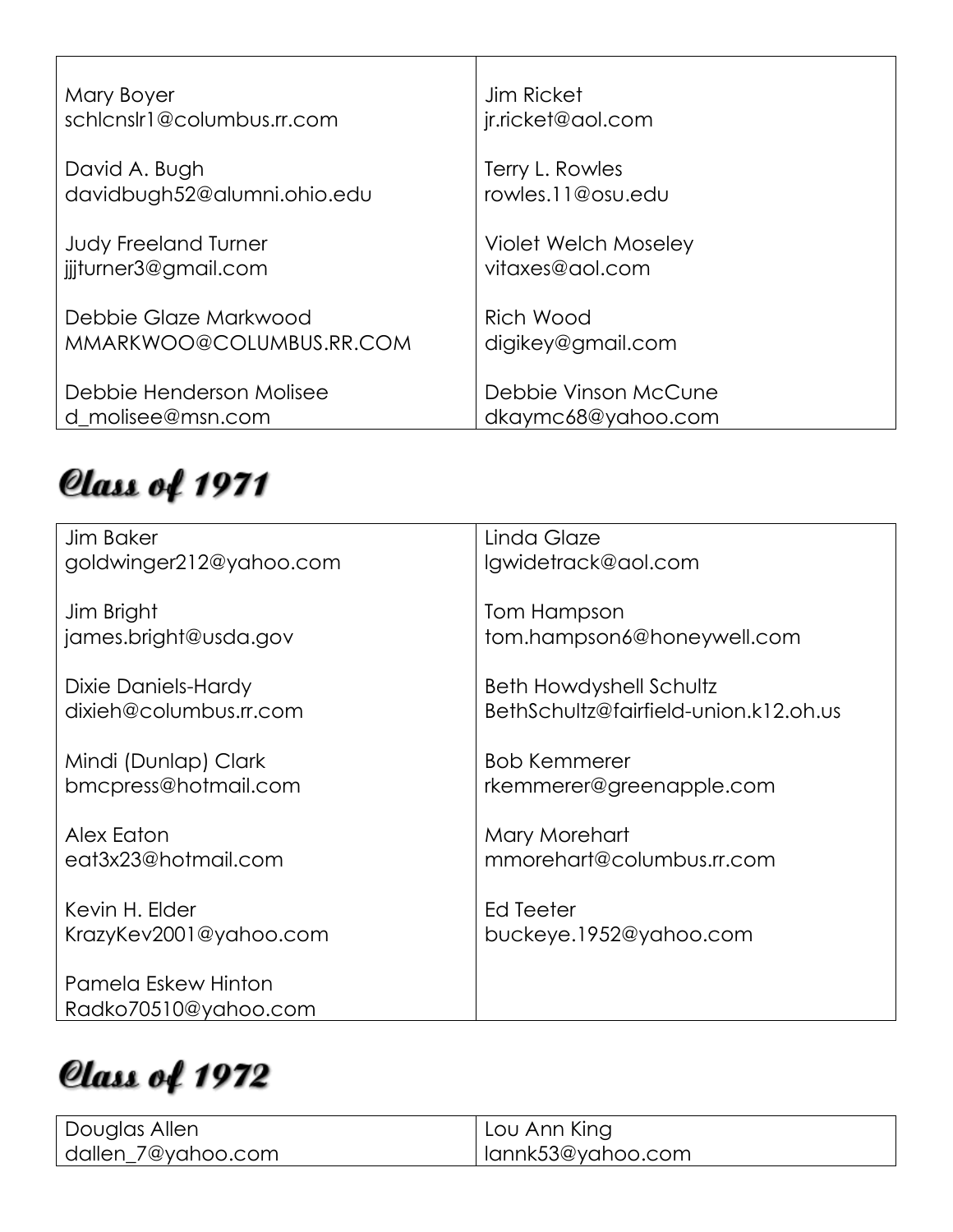| <b>Steve Daugherty</b>                           | Kevin Moore             |
|--------------------------------------------------|-------------------------|
| fourdaughs@greenapple.com                        | jaykmoore2000@yahoo.com |
| <b>Bill Freeland</b>                             | Diana Ramey-Sines       |
| wabfree@comcast.net                              | diana sue32@hotmail.com |
| Vickie (Lee) George                              | James Schmelzer         |
| vlg1953@yahoo.com                                | donna_jim10@hotmail.com |
| <b>Kathy Gartrell Jenkins</b>                    | Kenny Scott             |
| pvillepainter@columbus.rr.com                    | ultra96frog@yahoo.com   |
| <b>Penny Ginnery</b><br>pginnery@columbus.rr.com |                         |

| Jo Ann Detwiler Shahan   | <b>Kevin Miller</b>                   |
|--------------------------|---------------------------------------|
|                          |                                       |
| landlord22@frontier.com  | KevinMiller@fairfield-union.k12.oh.us |
|                          |                                       |
| Carol Eaton Roby         | E. Keith Rutherford                   |
| awesomec@sbcglobal.net   | e_keith_rutherford_ii@yahoo.com       |
|                          |                                       |
|                          |                                       |
| Gregg Foltz              | <b>Martha Peck Scott</b>              |
| greg_foltz@bankone.com   | mssfrog35@yahoo.com                   |
|                          |                                       |
| Ronald E Forbes          | <b>Ed Schmeltzer</b>                  |
| eagle_man_47@yahoo.com   | eschmeltzer@computech-online.net      |
|                          |                                       |
| Kathy (Glaze) Bornino    | Dave Schmeltzer                       |
| dbornino@columbus.rr.com |                                       |
|                          | dschmelzer@lancasterbingo.com         |
|                          |                                       |
| <b>Judy Grove Foster</b> | Carl Shahan                           |
| foster@denison.edu       | cshahan@greenapple.com                |
|                          |                                       |
| Denise Hampson Shannon   | Jo Ann Shahan                         |
| garbrandt@sbcglobal.net  | landlord@buckeyenet.net               |
|                          |                                       |
| Larry E. Householder     | Deborah Tanner Austin                 |
| lehouseholder@yahoo.com  | halfpint54@msn.com                    |
|                          |                                       |
| Gene Lones               | <b>Thomas Teeter</b>                  |
|                          |                                       |
| glones@jjllc.net         | Teeter2205@aol.com                    |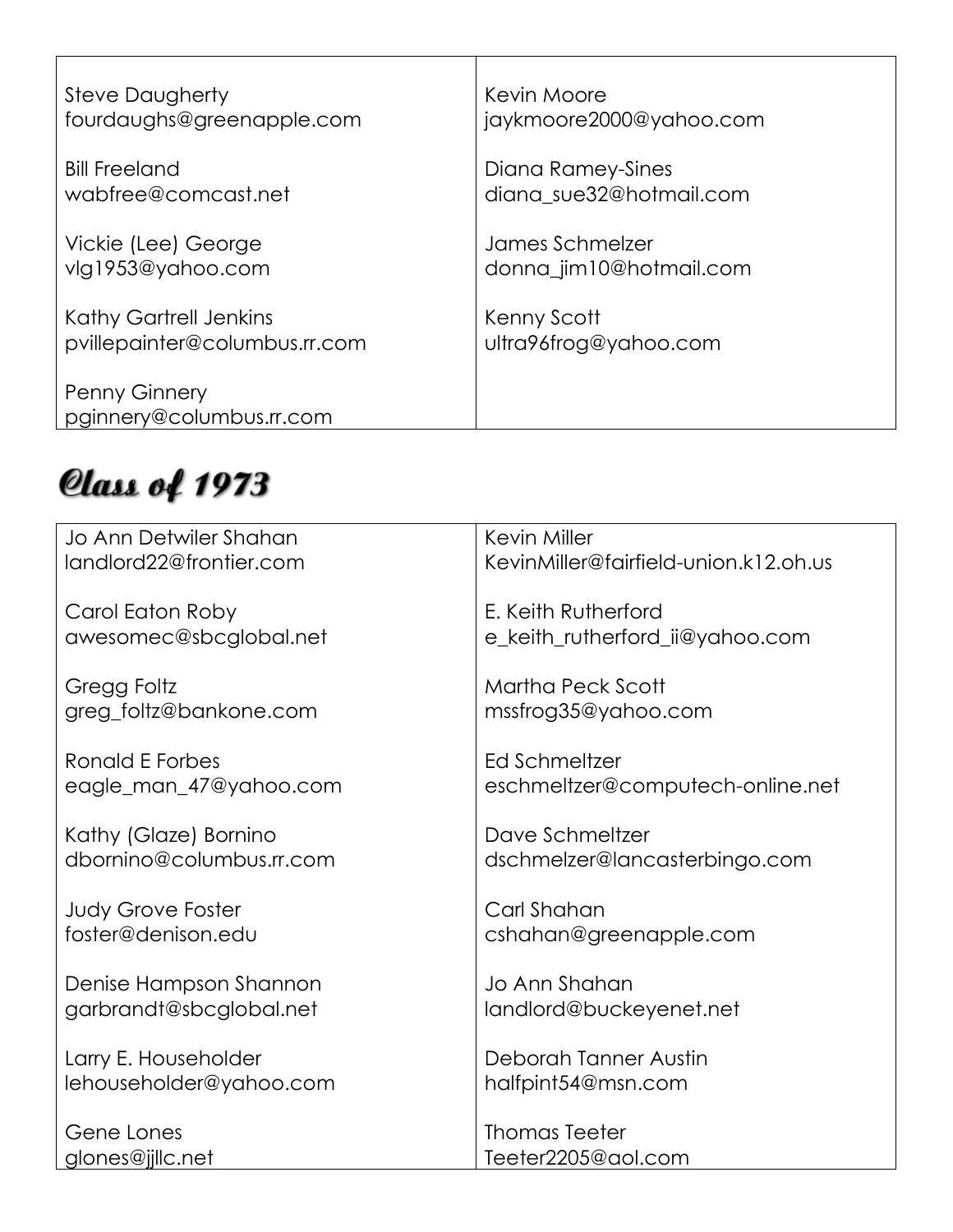| Roger Allen Moats           | Karla Rowe                 |
|-----------------------------|----------------------------|
| ramoats@ptd.net             | krowe4056@frontier.com     |
|                             |                            |
| <b>Phil Baker</b>           | Susan Miller-Foltz         |
| FishFace@greenapple.com     | sfoltz@odod.state.oh.us    |
| <b>Beth Barnes</b>          | Shelley (Stevens) Ruff     |
| barnes_b@bucyrus.k12.oh.us  | 2ruff@columbus.rr.com      |
|                             |                            |
| John Bowling                | Denise Vandermark          |
| jtbowling@hotmail.com       | no-dvanderma@seovec.org    |
|                             |                            |
| Jonni Bugh                  | Herbert VanFossen          |
| ladybugsaywhat@gmail.com    | cvanfossen@columbus.rr.com |
|                             |                            |
| Steven E. Dyson             | Jerry Wade                 |
| sdyson11@fuse.net           | jwade5216@gmail.com        |
|                             |                            |
| Phil L. George              | <b>Karen Wilkins Hines</b> |
| ggarage1@Frontier.com       | kshines@aep.com            |
| Owen T. Gorman              | Mike Wyant                 |
| bigskygorman@roadrunner.com | MikrhoWyant@aol.com        |
|                             |                            |
| <b>Terry Horn</b>           |                            |
| the4horns@yahoo.com         |                            |

| Daniel Bigham           | Jeffery L. Lecrone        |
|-------------------------|---------------------------|
| dfbigham@greenapple.com | ilecrone@buckeyenet.net   |
| Karen (Bright) Kent     | <b>Howard Schisler</b>    |
| ksk@isaacbrant.com      | hschisler@columbus.rr.com |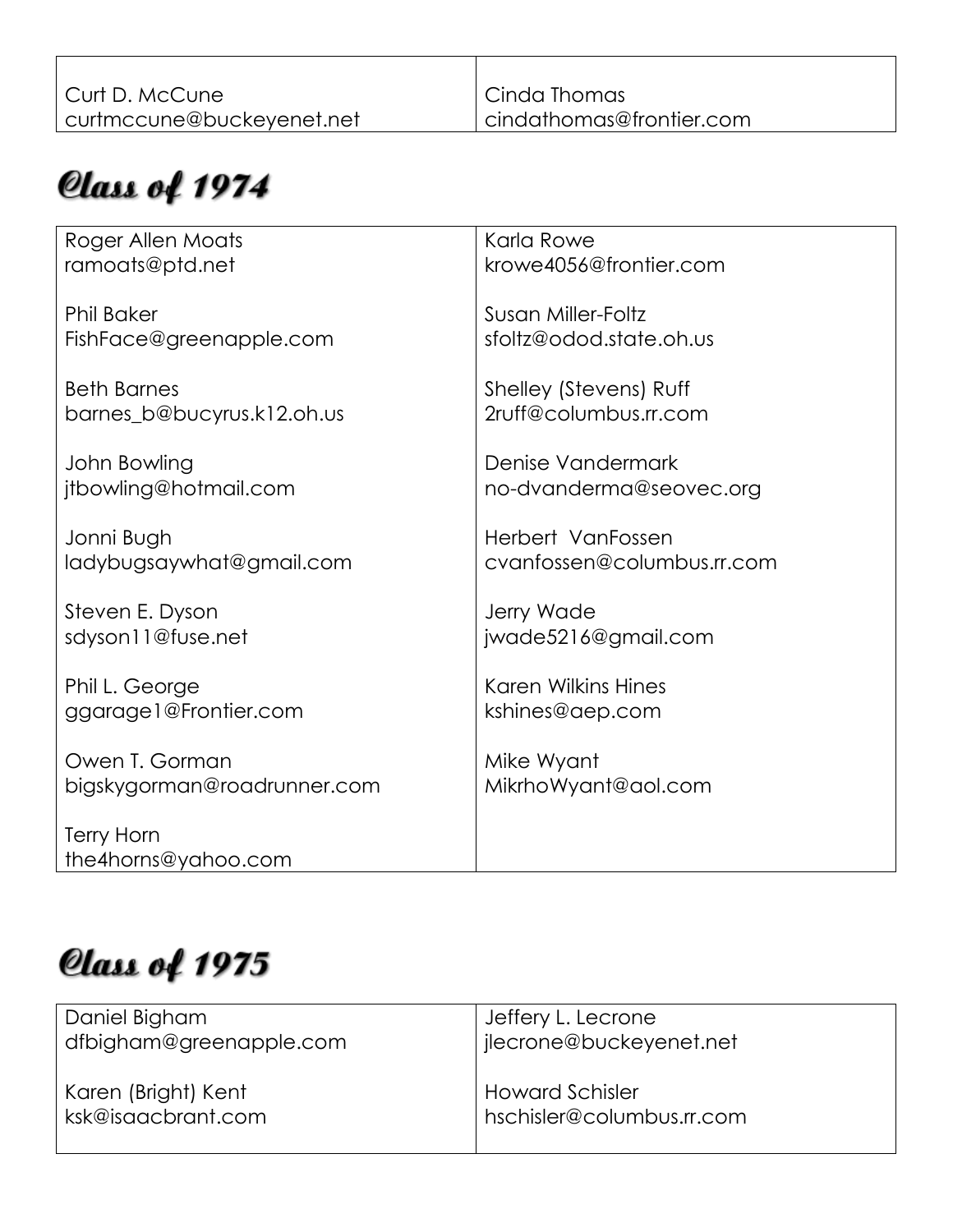| Kathy (Call) Hartman-Tharp                | Lisa Tener Schisler              |
|-------------------------------------------|----------------------------------|
| hartharp@hotmail.com                      | hschisler@columbus.rr.com        |
| Sandy Carr                                | <b>Sheryl (Stalder) Richards</b> |
| sandylehman@adamswells.com                | srichards@greenapple.com         |
| <b>Cathy Comer-Phillips</b>               | <b>Sherri Stevens</b>            |
| cpnurse25@yahoo.com                       | nc_snowbird@yahoo.com            |
| <b>Bev Dupler Voris</b>                   | Linda Ward Wyant                 |
| vorisw@yahoo.com                          | LWyant@columbus.rr.com           |
| Connie Friend Smith<br>smith.3204@osu.edu |                                  |

| Mike Berry                 | Alieen B. Jacobs         |
|----------------------------|--------------------------|
| mlb50@gmail.com            | giraffe936@yahoo.com     |
| Crystal Bussart (Beckley)  | Dean A. Jones III        |
| cbussart@onewriteco.com    | djones@webeit.com        |
| Ken Bussart                | <b>Paul Kinser</b>       |
| kbussart@ups.com           | kinser1957@yahoo.com     |
| Mark (Greg) Chancey        | Greg Kline               |
| markonaheritage2@yahoo.com | gkline@capital.edu       |
| <b>Clint Childers</b>      | Mike Layne               |
| cchilder@columbus.rr.com   | mea_2@excite.com         |
| Natalie Fisher McCune      | <b>Rod Nutter</b>        |
| curtmccune@buckeyenet.net  | rnutter@fairfieldi.com   |
| Agnes (Fugate) Kitchens    | Dean Parsons             |
| ace1beach@yahoo.com        | dparsons@greenapple.com  |
| John C. Griffith           | Charlene Rowles Siplak   |
| jgriffi@columbus.rr.com    | balloonlvr5280@q.com     |
| Karen Hanna (Horn)         | <b>Gina Blum Smalley</b> |
| the4horns@yahoo.com        | rsmalleyhvch@yahoo.com   |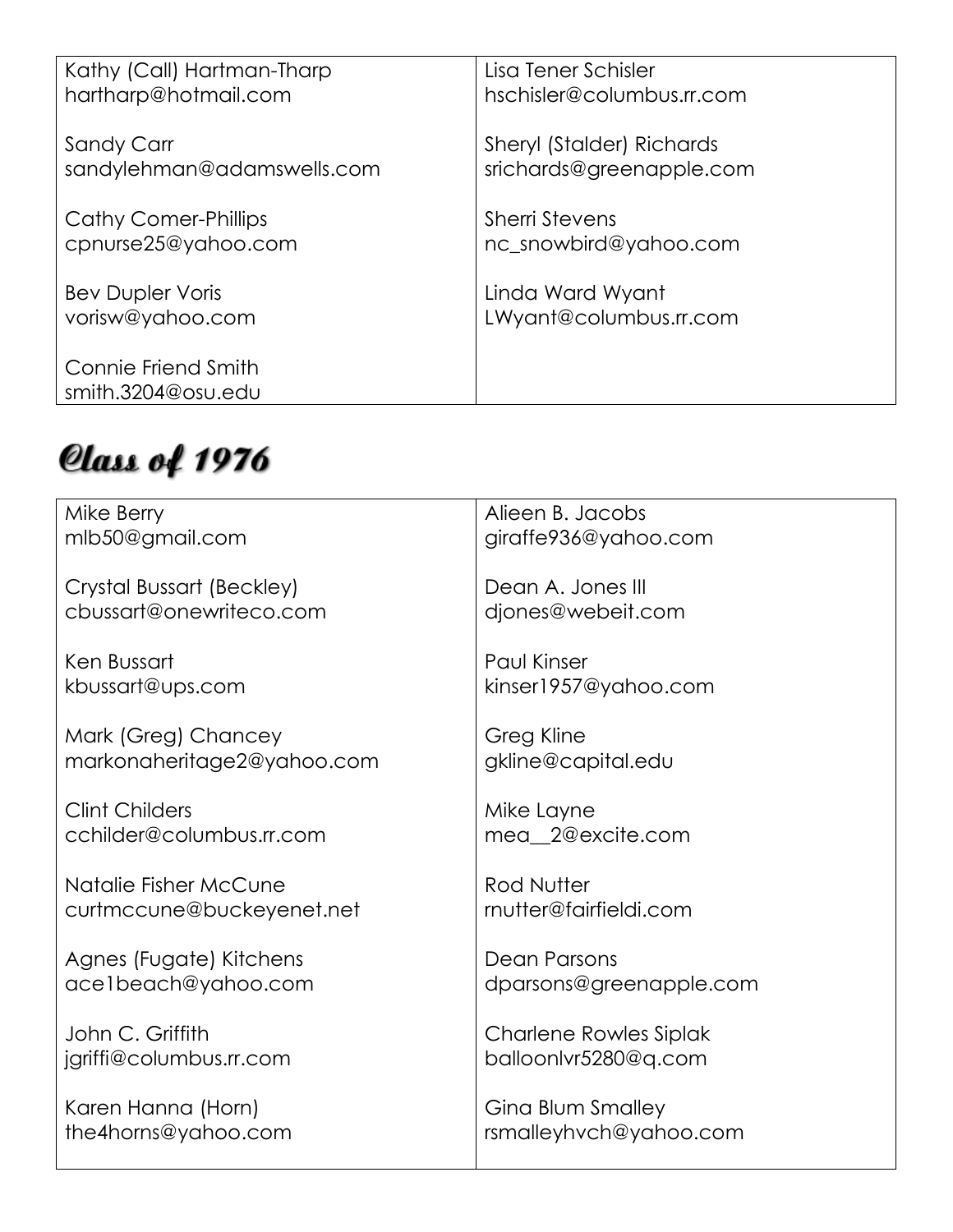| Frank Hillyard                              | Lisa Trocchia-Balkits   |
|---------------------------------------------|-------------------------|
| fhillyard@khps.org                          | Itbalkits@gmail.com     |
| Paul Timothy Hoffmann                       | Daniel Weaver           |
| pheenze@yahoo.com                           | danw1911@yahoo.com      |
| <b>Brian Householder</b>                    | David L. White "Whitey" |
| bhouseholder@columbus.rr.com                | vlwdlw@altavista.com    |
| Christina Hunt<br>hunt4energy@earthlink.net |                         |

| <b>Tammy Ackers Gossel</b>    | Kevin Kemmerer             |
|-------------------------------|----------------------------|
|                               |                            |
| tam@millenniumvpro.com        | ajkem@verizon.net          |
|                               |                            |
| <b>Ted Bailor</b>             | Lloyd Maynard              |
| On2victory@att.net            | maynard123@cox.net         |
|                               |                            |
| <b>Bret Barnes</b>            | Susan (Morrow) Scholl      |
| Bret64462515@cs.com           | Jscholl@fairfield.com      |
|                               |                            |
| Dale Barnhart                 | Anita Owens (Moyer)        |
|                               |                            |
| dbarnhart001@columbus.rr.com  | AnitaOwens3@aol.com        |
|                               |                            |
| Robin Bosch                   | Nancy (Nicholson) Thompson |
| william.mcbroom@sbcglobal.net | nant@mindsprings.com       |
|                               |                            |
| Patti (Covey) Lucus           | Craig Nugen                |
| mplucas@insight.rr.com        | Nuge48@yahoo.com           |
|                               |                            |
| Georgia (Cox) Hass            | Rodger Parrish             |
| georgiahass@hotmail.com       | rodger_p@hotmail.com       |
|                               |                            |
| Candace (Craiglow) Brotherton | Debbie (Peters) Tinto      |
| 4bruton@columbuss.rr.com      | tintod@fmchealth.org       |
|                               |                            |
| <b>Susan Daniel Douglass</b>  | Robbyn (Robinette) Holt    |
| sddouglass@cox.net            | holtsteve@sbcglobal.net    |
|                               |                            |
| Doug Fisher                   | <b>Brett Ruff</b>          |
|                               | brkruff@hotmail.com        |
| hd1989rider@yahoo.com         |                            |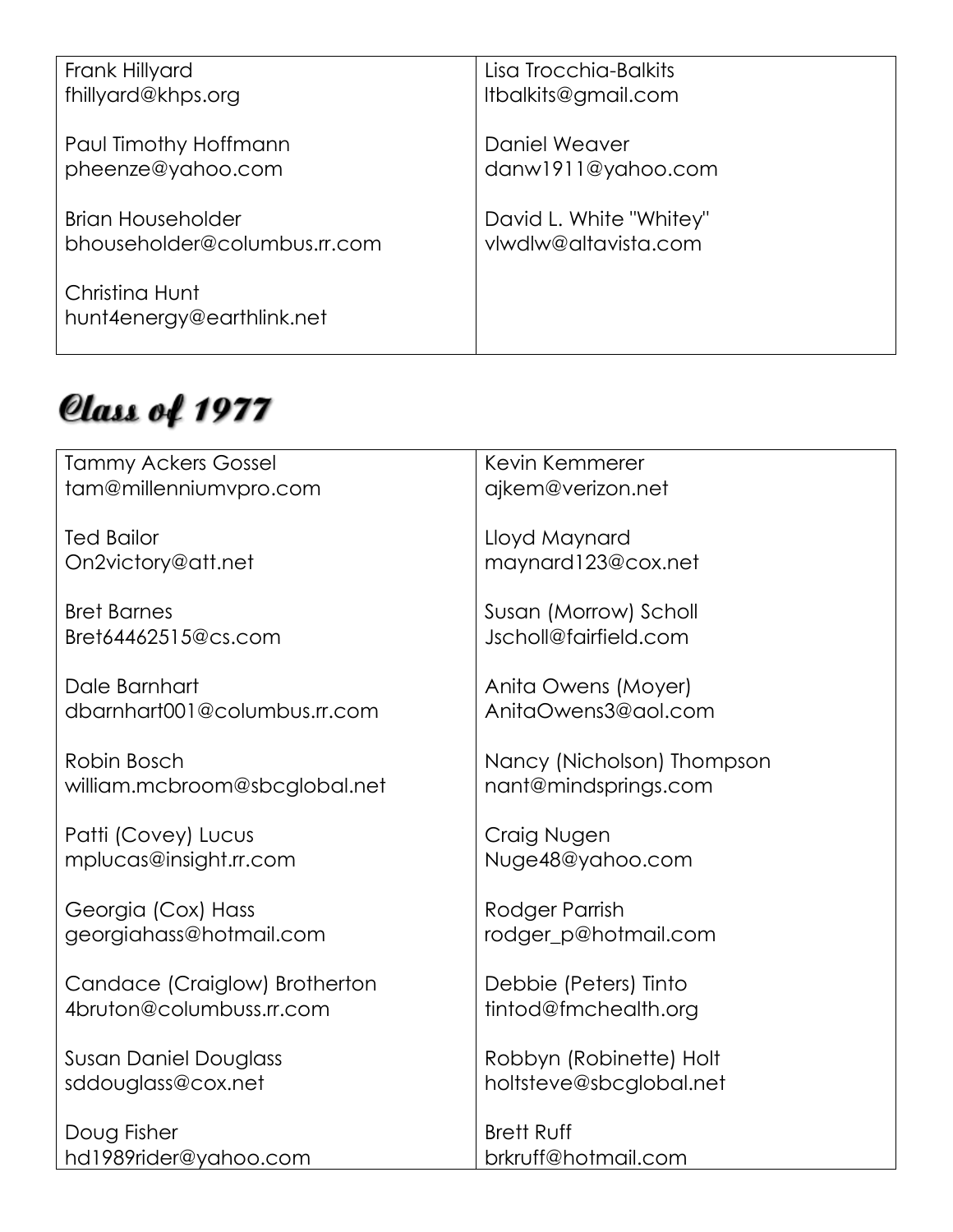| Greg Fisher                               | Lucinda "Cindy" (Schmelzer) Hiles |
|-------------------------------------------|-----------------------------------|
| gafisher@columbus.rr.com                  | LUCINDAD4@aol.com                 |
| Brenda (Allen) George                     | Jeff Scholl                       |
| BrendaGeorge@Fairfield-Union.k12.oh.us    | jscholl5@columbus.rr.com          |
| <b>Stan Highley</b>                       | Ed Smith                          |
| stanimals2@yahoo.com                      | edflying@columbus.rr.com          |
| Don Hillyard                              | <b>Tom Stebelton</b>              |
| hillgencon@aol.com                        | Stbltn10@msn.com                  |
| <b>Jim Hines</b>                          | Judy (Stemen) Smith               |
| jim31282@hotmail.com                      | alexandjudysmith@comcast.net      |
| Jo Ann Himes Brown                        | David Stephenson                  |
| mom2blast@yahoo.com                       | dstephenson@buckeye-express.com   |
| Debbie (Hunter) Kennedy                   | <b>Jerry Stover</b>               |
| DK2Del@aol.com                            | jstover@greenapple.com            |
| <b>Barb Keller Nelson</b>                 | <b>Bob Tanner</b>                 |
| wnbnelson@att.net                         | tannfam1@frontier.com             |
| Janice Irwin                              | Mary Lou (Watson) Caudill         |
| jirwin003@columbus.rr.com                 | ranmary@verizon.net               |
| Peggi (Jones) Hollenback                  | Kenny Wright                      |
| chetmates@aol.com                         | kwmarines@yahoo.com               |
| Diana Love<br>dlljackets@yahoo.com        |                                   |
| <b>Warren Nelson</b><br>wnbnelson@att.net |                                   |

| James D Ackerman       | Don Love                          |
|------------------------|-----------------------------------|
| pineviewjim@gmail.com  | elove@datasync.com                |
| Jill (Ardrey) Palmer   | Patty (McCandlish) Hanna          |
| ipalmer@cyrilscott.com | patty_hanna@berne-union.k12.oh.us |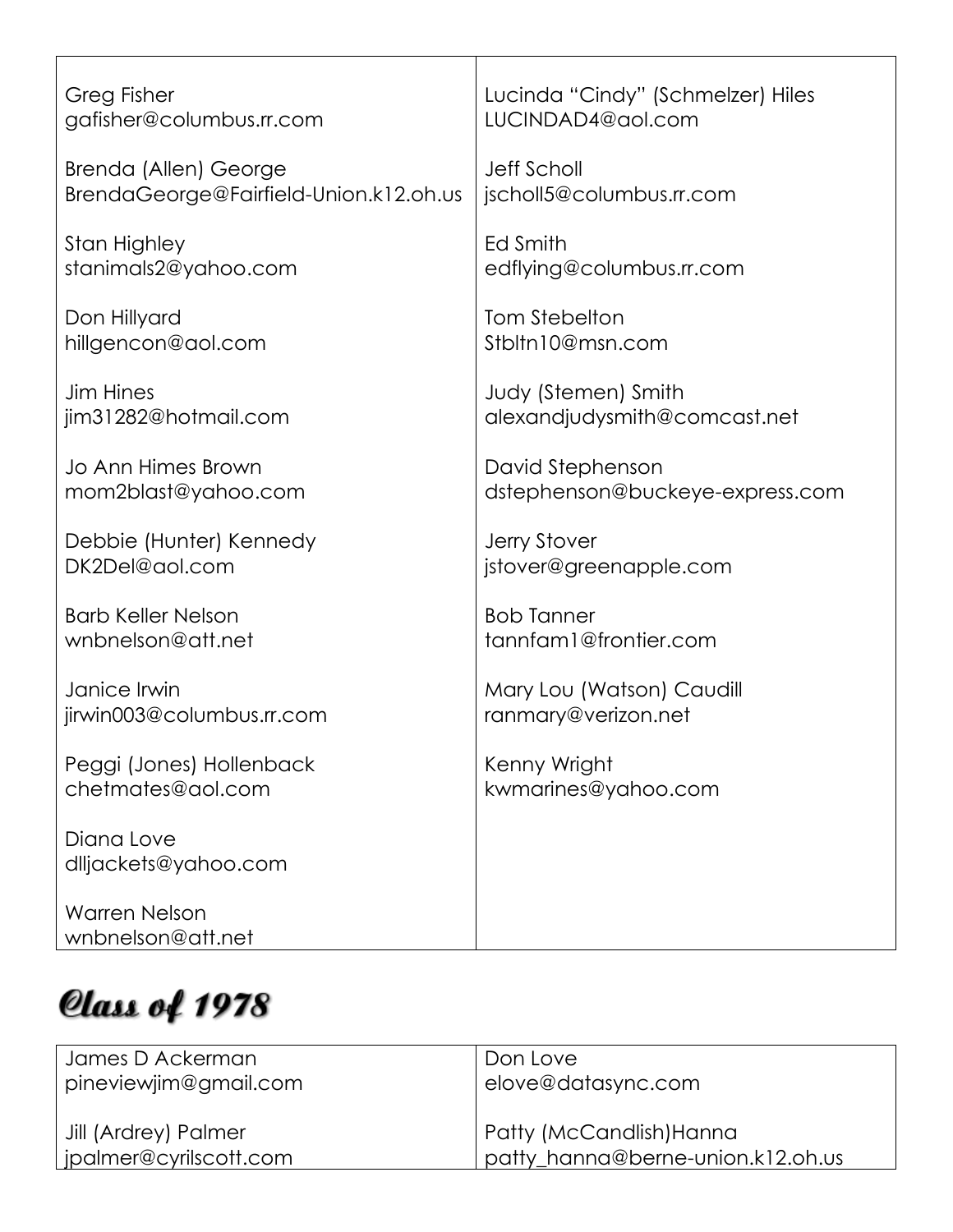| Molly McCray Stockwell             |
|------------------------------------|
| molly.stockwell@abbott.com         |
|                                    |
| Tracy "McCurdy" Notestine          |
| tracy.notestine@pnc.com            |
|                                    |
| <b>Beverly McFarland</b>           |
| BeverlyMcFarland@fairfield-        |
| union.k12.oh.us                    |
|                                    |
| Kevin Mohler                       |
| kevin.mohler@bovislendlease.com    |
|                                    |
|                                    |
| Rebecca (Becky) Moore - Pennington |
| beckympennington@yahoo.com         |
|                                    |
| Randall Moyer                      |
| randym76@hotmail.com               |
|                                    |
| Cathy (Nelson) Benca               |
| cbenca@columbus.rr.com             |
|                                    |
| Melody (Perry) Winegardner         |
| melodywinegardner@yahoo.com        |
|                                    |
| Elaine Ross Householder            |
| ehouseholder@columbus.rr.com       |
|                                    |
| Kenneth Rowles                     |
| kenrowles@aol.com                  |
|                                    |
| Mike Smeck                         |
| mdsmeck@twc.com                    |
|                                    |
| Deborah M. King (Snider)           |
| whooppssee@yahoo.com               |
|                                    |
| <b>Paul Mull Stewart</b>           |
| mixtrep@gmail.com                  |
|                                    |
| David Stretton                     |
| davidvstretton@gmail.com           |
|                                    |
| Vince Trocchia                     |
|                                    |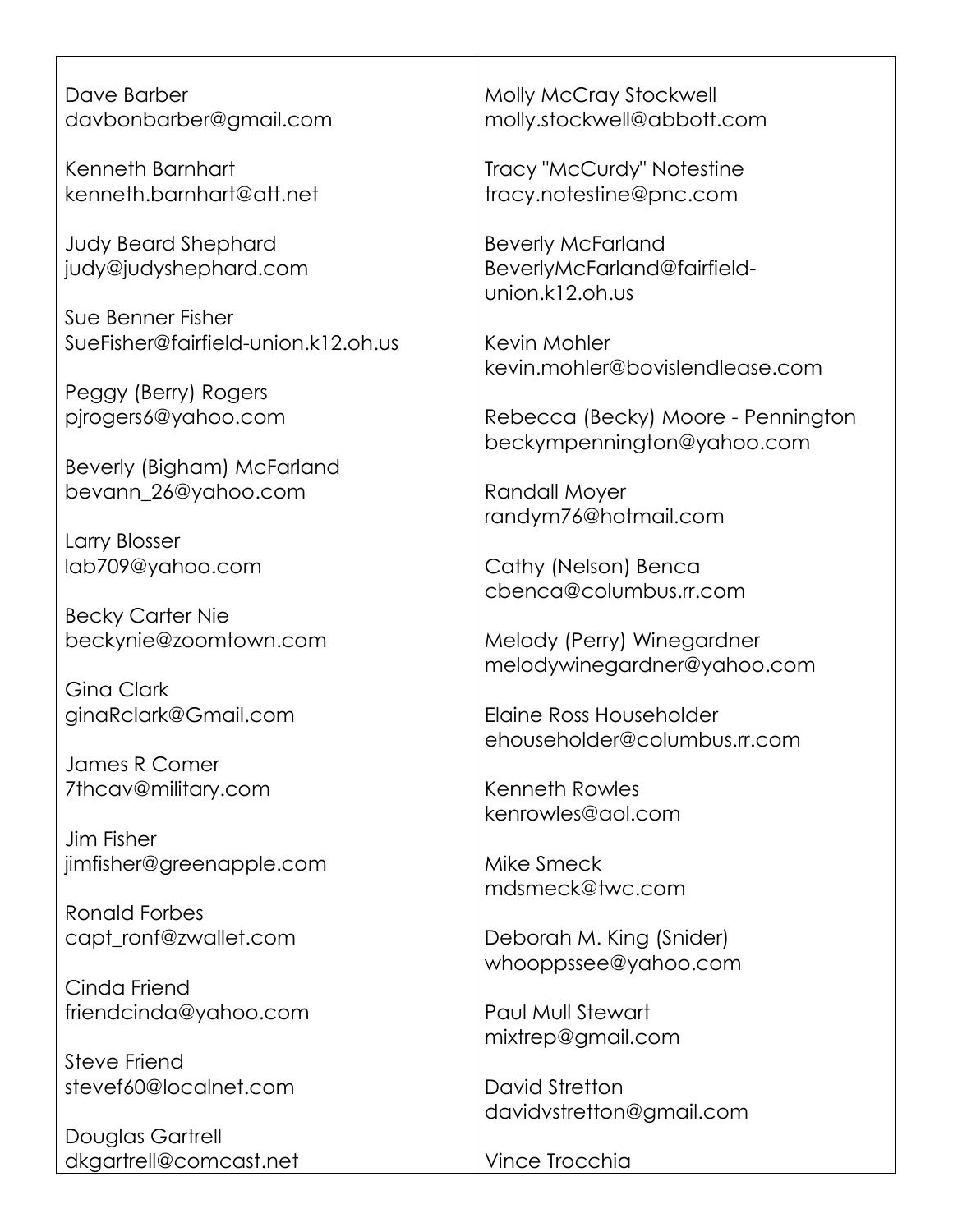|                               | vincent_trocchia@msn.com      |
|-------------------------------|-------------------------------|
| Nancy Gordon Thompson         |                               |
|                               |                               |
| vegasladies@netzero.net       | Penny Upp                     |
|                               | pennyupp@gmail.com            |
|                               |                               |
| Susan Harper Byrne            |                               |
| sgbyrne@bellsouth.net         | <b>Becky Wagner Carpenter</b> |
|                               | ctbecky@cox.net               |
|                               |                               |
| Ronald (Bill) Hill            |                               |
| billy_bump2001@yahoo.com      | Melody Winegardner            |
|                               | mwinegardner@greenapple.com   |
|                               |                               |
| Laurie Householder Seymour    |                               |
| laurie613@verizon.net         | Tim Zerface                   |
|                               |                               |
|                               | timothyzerface@comcast.net    |
| <b>Judy Howdyshell Mason</b>  |                               |
| tim_judy_mason@mindspring.com | Tammy Zornes Fitzgerald       |
|                               |                               |
|                               | patfitz12@hotmail.com         |
| Peggie Jenkins Rice           |                               |
| redhelix3@columbus.rr.com     |                               |
|                               |                               |

| <b>Julie Ankrom Wildermuth</b> | William "Bill" Hines        |
|--------------------------------|-----------------------------|
| jwildermuth@columbus.rr.com    | yogi621@yahoo.com           |
|                                |                             |
| Lee Ann (Blankenship) Bustillo | Karen (Tipton) Kemmerer     |
| leeann.bustillo@regions.com    | ajkem@verizon.net           |
| Anthony Burge                  | DeAnn (Koontz) Houck        |
| tburge8768@wowway.com          | stew_de@cfl.rr.com          |
|                                |                             |
| Carrie Johnston Campbell       | Edwin McCandlish            |
| jcampb23@columbus.rr.com       | prissypatches2002@yahoo.com |
|                                |                             |
| <b>Beth Chancey Love</b>       | Tracie (Tipton) Monreal     |
| elove@datasync.com             | temon722@yahoo.com          |
| Roger Clonch                   | Kristi Phillips-Smurr       |
| Rogerclonch@yahoo.com          | kristismurr@yahoo.com       |
|                                |                             |
| Lisa Comer Dinger              | <b>Jesse Tolliver</b>       |
| ljdinger@msn.com               | jessetx2002@yahoo.com       |
|                                |                             |
| Susan Fugate Diddle            | Cinda Wood Spears           |
| nanasd44@adelphia.net          | cjh_2411@yahoo.com          |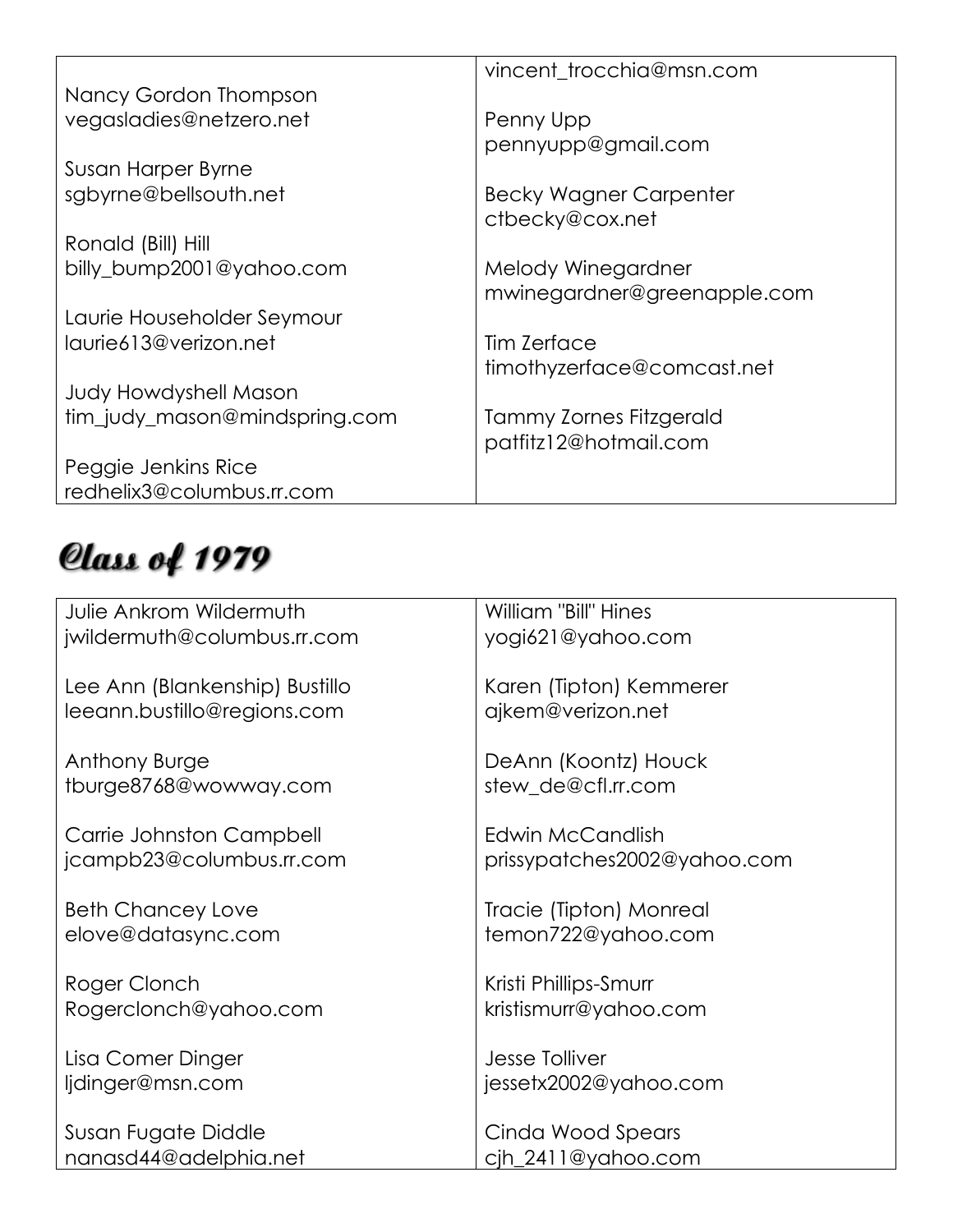| <b>Brian Archer</b>                      | <b>Bill Knighton</b>                              |
|------------------------------------------|---------------------------------------------------|
| barcher@fairfieldi.com                   | william.knighton@ssa.gov                          |
| Margaret (Burnett) Waugh                 | Susie Mead                                        |
| Margy763@aol.com                         | Mead69@yahoo.com                                  |
| Charla Dickson Fisher                    | Michael T. Moyer                                  |
| ncfisherfc@aol.com                       | viking10fan@hotmail.com                           |
|                                          |                                                   |
| Mike Grant<br>huntinman324@gmail.com     | Carolyn S. Myers Rowles<br>krowles@greenapple.com |
|                                          |                                                   |
| Nancy Grove Mathias                      | <b>Barb Nutter Cook</b>                           |
| NancyMathias@fairfield-union.k12.oh.us   | cook116@sbcglobal.net                             |
| <b>Teri Hamilton Hunt</b>                | Donna Ramey McGraw                                |
| dhunt4@verizon.net                       | jdmcgraw@computech-online.net                     |
| Christy Hanna Smith                      | Carla Reeves Moore                                |
| ChristinaSmith@fairfield-union.k12.oh.us | mooreisless@msn.com                               |
|                                          |                                                   |
| Joan Harper<br>JoanHarper41@aol.com      | Kevin Roby<br>kroby@fairfieldi.com                |
|                                          |                                                   |
| Julie Highley Schmeltzer                 | Keith T. Rowles                                   |
| jschmeltzer@lancasterbingo.com           | dadx3@verizon.net                                 |
| Kenneth M. Hoffmann                      | Tim R Schmelzer                                   |
| kendebhoffmann@netzero.net               | trschmelzer@hotmail.com                           |
| <b>Brian Irwin</b>                       | Debora Scott Slimmer                              |
| fireman brian@hotmail.com                | debslimmer@gmail.com                              |
|                                          |                                                   |
| Ginger Jones<br>GIJO@yahoo.com           | Jay Truesdell<br>jt43107@yahoo.com                |
|                                          |                                                   |
| <b>Mark Kaiser</b>                       | <b>Janet Ward Donahue</b>                         |
| mkaiser@kcc.com                          | jsd8861@yahoo.com                                 |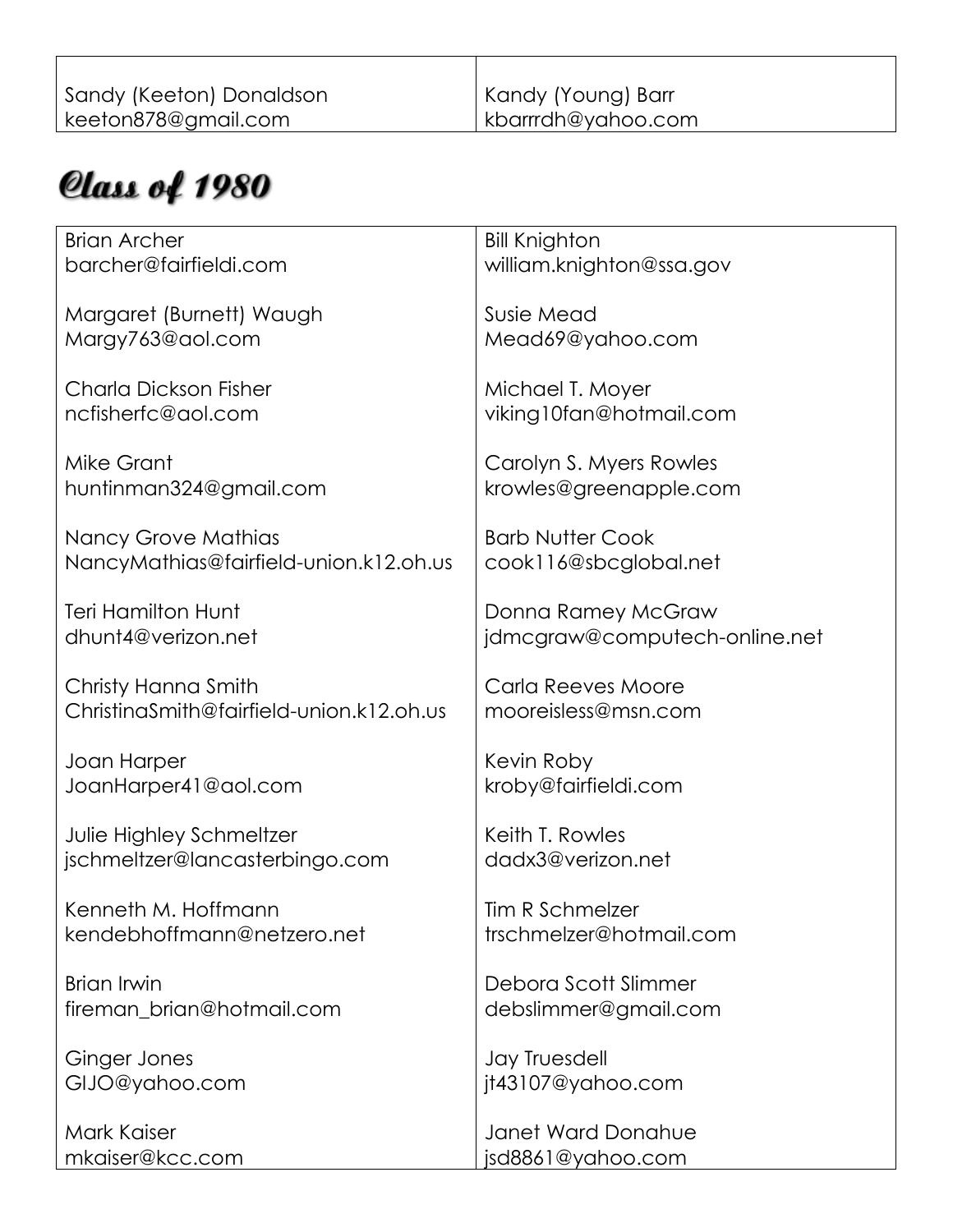Cat Woodside Vaughn cat123161@yahoo.com

| Donald Ashbaugh                                 | Susan (Rutherford) McCrady  |
|-------------------------------------------------|-----------------------------|
| dashbaugh@greenapple.com                        | shamrockfarms@ameritech.net |
|                                                 |                             |
| Randy Au                                        | <b>Julie Mosier</b>         |
| au_randy@yahoo.com                              | abwxz@allstate.com          |
|                                                 |                             |
| Aaron Blessing                                  | <b>Jim Noll</b>             |
| aaron.blessing@insightbb.com                    | rosejo@greenapple.com       |
|                                                 |                             |
| Mark Bowman                                     | <b>Hal Presser</b>          |
| mbowman4@insight.rr.com                         | flblackbearcub@aol.com      |
|                                                 |                             |
| Debbie Engle                                    | Rodger Ruff                 |
| engle@greenapple.com                            | rodruff@att.net             |
|                                                 |                             |
| Lynn (Downard) Allmond<br>dlallmond@comcast.net | April (Ruff) Swinehart      |
|                                                 | gswinehart@columbus.rr.com  |
| Kathy "Gornall" Maccombs                        | Diana (Schmelzer) Sipos     |
| kmaccombs@hotmail.com                           | dsipos@mchs.com             |
|                                                 |                             |
| John Janeri                                     | Deborah S. Shaw Hoffmann    |
| johnjaneri@yahoo.com                            | kmdshoff@yahoo.com          |
|                                                 |                             |
| Cathy Johnston Rutter                           | <b>Rick Stemen</b>          |
| cathy.rutter@frontier.com                       | rstemen@gamesacorp.com      |
|                                                 |                             |
| Ted Johnston                                    | Greg Swinehart              |
| hd1611@yahoo.com                                | gswinehart@buckeyehonda.com |
|                                                 |                             |
| Amy Kay Starowesky                              | Nita (Thompson) Hill        |
| amystarowesky31@yahoo.com                       | nitak1449@gmail.com         |
| Krystal (Kris) Kelley Starr                     | Laura (Van Fossen) Stewart  |
| kstarr@greenapple.com                           | Istewart004@gmail.com       |
|                                                 |                             |
| Darla Kemmerer Sipolt                           | Darlene Wilkins Archer      |
| dsipolt@cox.net                                 | barcher@fairfieldi.com      |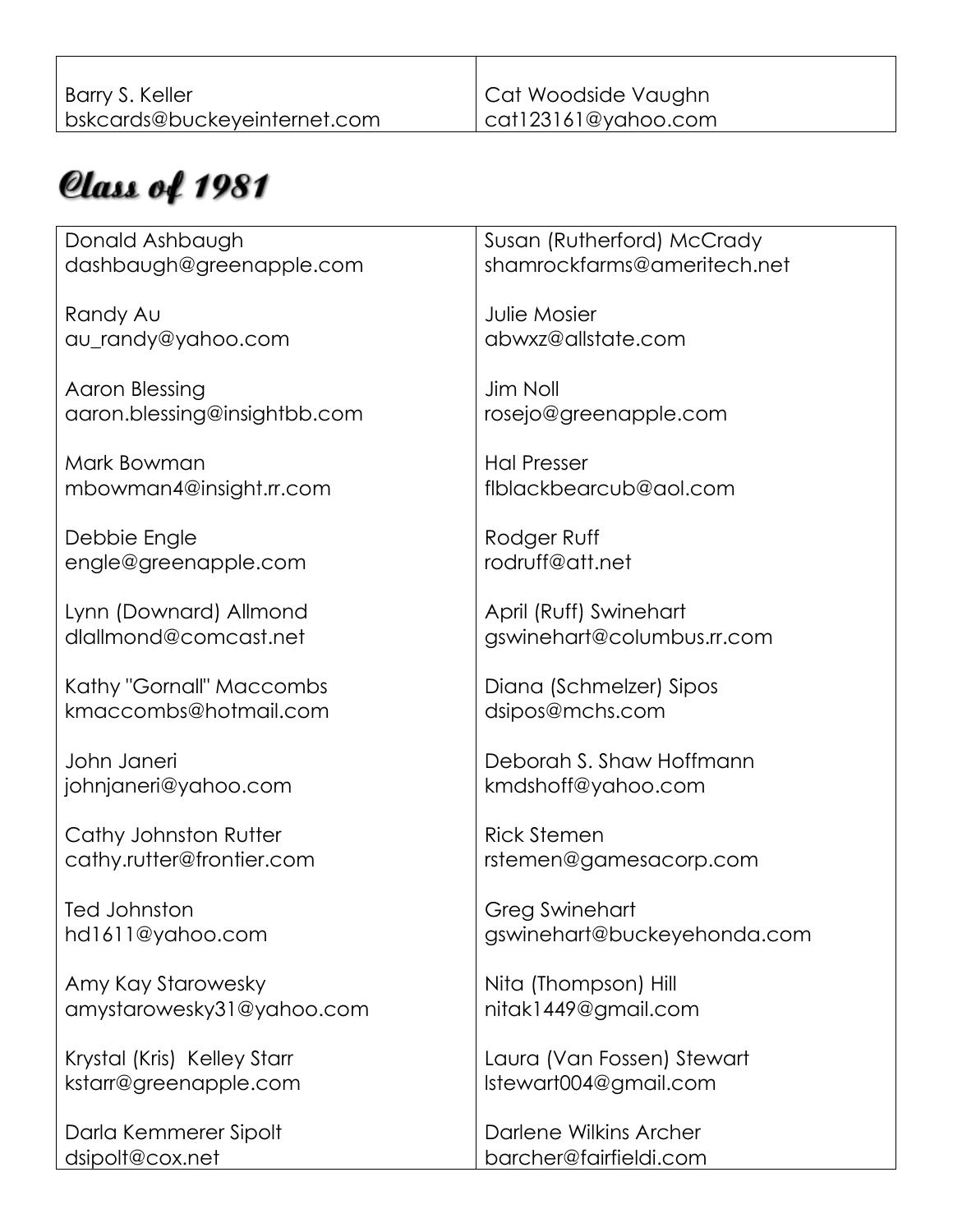| Jeri Lucas (Beard)              | <b>Tom Graf</b>           |
|---------------------------------|---------------------------|
| jlucas@greshaminc.com           | Igraf001@columbus.rr.com  |
|                                 |                           |
|                                 |                           |
| Don Betler                      | <b>Todd Householder</b>   |
| Amxdon@aol.com                  | tlhouse@greenapple.com    |
|                                 |                           |
| <b>Brian Bevan</b>              | <b>Tracy Lecrone</b>      |
|                                 |                           |
| brianb38@msn.com                | tracy@lecronecpa.com      |
|                                 |                           |
| <b>Jeff Conrad</b>              | Sally Mathias Vogliano    |
| jactam8@aol.com                 | sallyvogliano@comcast.net |
|                                 |                           |
|                                 |                           |
| <b>Vickie Bolinger Dubberly</b> | Michael J. McCrady        |
| vickiebee413@yahoo.com          | mjmccrady@ameritech.net   |
|                                 |                           |
| Sheri Burnside                  | Eric Mozingo              |
|                                 |                           |
| slburnside@vorys.com            | demozingo@yahoo.com       |
|                                 |                           |
| <b>Becky Byrne</b>              | Annette O'Reed Dorval     |
| sassybaxter@yahoo.com           | bld@gwi.net               |
|                                 |                           |
| Marvena Church                  | Bobby L. Raleigh          |
|                                 |                           |
| marvena_@yahoo.com              | raleighii@hotmail.com     |
|                                 |                           |
| Marsha Comer-Smith              | <b>Brian Roby</b>         |
| tmsmithfamily@yahoo.com         | BRPHOTO@verizon.net       |
|                                 |                           |
|                                 |                           |
| Dr. Lori A. Cronin              | Lori Smith Householder    |
| Icronindds@gmail.com            | tlhouse@greenapple.com    |
|                                 |                           |
| <b>Jenny Darling</b>            | John Sturm                |
| jen8675309@hotmail.com          | jsturm@cccis.com          |
|                                 |                           |
|                                 |                           |
| Jean Downard Janeri             | Chris VanAtta             |
| jmjaneri@aol.com                | vanatta4@netpluscom.com   |
|                                 |                           |
| Patty (Freeland) Bryant         | Trenda Wallace Strudas    |
|                                 |                           |
| 109bryant@bellsouth.net         | Trendas@gmail.com         |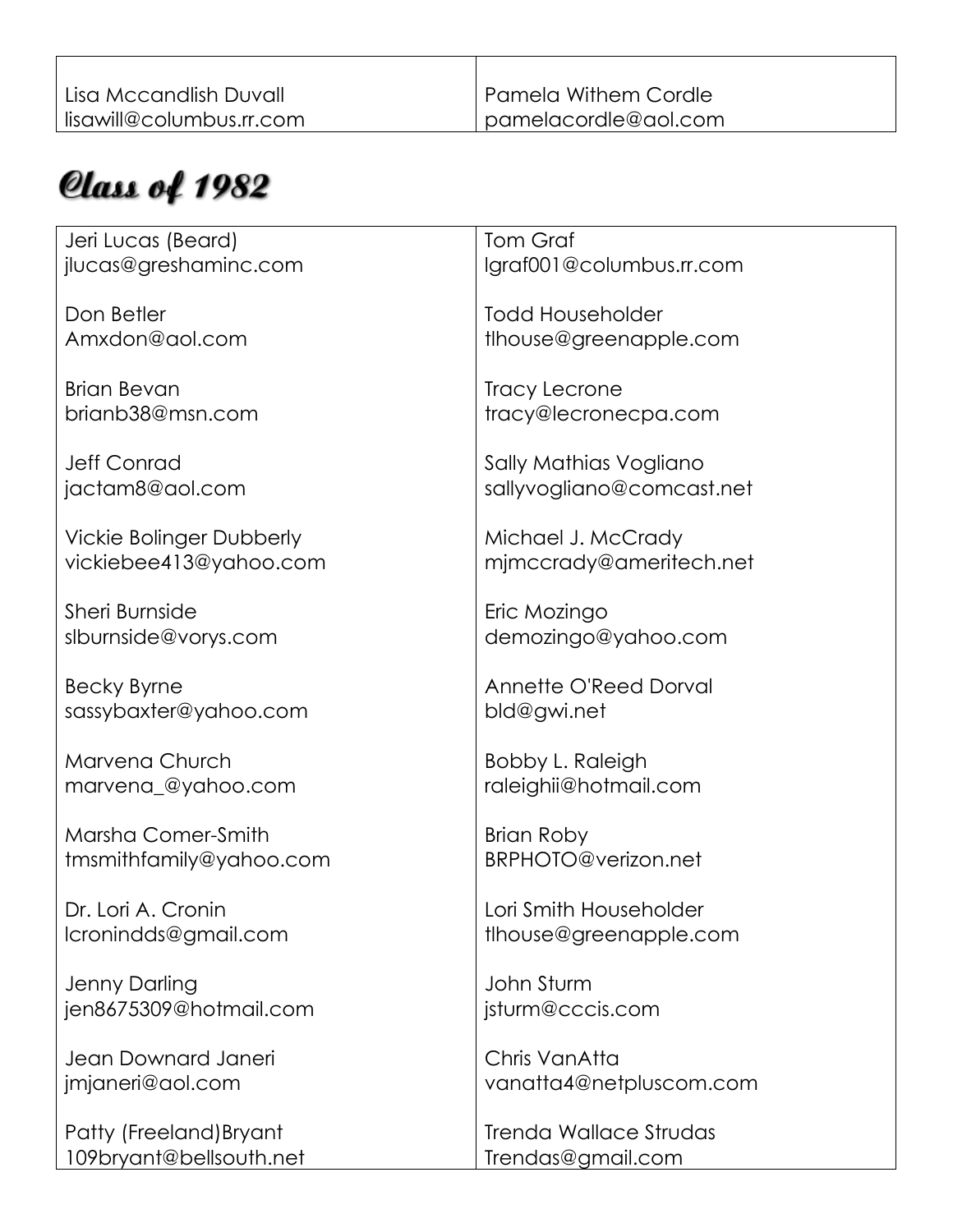| Teresa L. (Fullmer) Fitch                    | Lori Weaver Collins  |
|----------------------------------------------|----------------------|
| Fitch64t@yahoo.com                           | abclac4@aol.com      |
| <b>Betsy George-Sesslar</b>                  | Scott West           |
| bsesslar@yahoo.com                           | aiden43150@yahoo.com |
| Beth (George) Gilkerson<br>ejpv570@yahoo.com |                      |

| <b>Richard Ray Bearden</b>                                                     | Amy King-Black                                             |
|--------------------------------------------------------------------------------|------------------------------------------------------------|
| ray_bearden@hotmail.com                                                        | backblack2311@yahoo.com                                    |
| Marcia Gordon Boyd                                                             | <b>Tim Lifer</b>                                           |
| singingfly65@yahoo.com                                                         | tlifer@gmail.com                                           |
| <b>Tammy Canter Rhymer</b>                                                     | Christina McClaskey Tanner                                 |
| rhymerinn@emailworld.biz                                                       | tannfam1@frontier.com                                      |
| Rob Defenderfer                                                                | John Maynard                                               |
| robert0911@msn.com                                                             | jhmaynard@aep.com                                          |
| <b>Will Duvall</b>                                                             | <b>Chuck Moellendick</b>                                   |
| lisawill@columbus.rr.com                                                       | CoachMoe29@aol.com                                         |
| Tina Forsythe Johns                                                            | Angie Mullen                                               |
| tjohns28@columbus.rr.com                                                       | awilhelmbrown@gol.com                                      |
| Chris Van Fossen Sells                                                         | Tammy (Porter) VanAtta                                     |
| bcsells@aol.com                                                                | vanatta4@gmail.com                                         |
| Cheryl Fullmer-Teisinger                                                       | Philip W. Presser                                          |
| rteising@columbus.rr.com                                                       | p33065@wmconnect.com                                       |
| <b>Tim Gatton</b>                                                              | Sandy (Shaw) McCoy                                         |
| gatton4@msn.com                                                                | musicmccoys@yahoo.com                                      |
| Deanna George Throckmorton<br>DeannaThrockmorton@fairfield-<br>union.k12.oh.us | Ann Trocchia-Taiganides<br>trocchia-taiganides@hotmail.com |
|                                                                                | Tammy (VanAtta) Nusser                                     |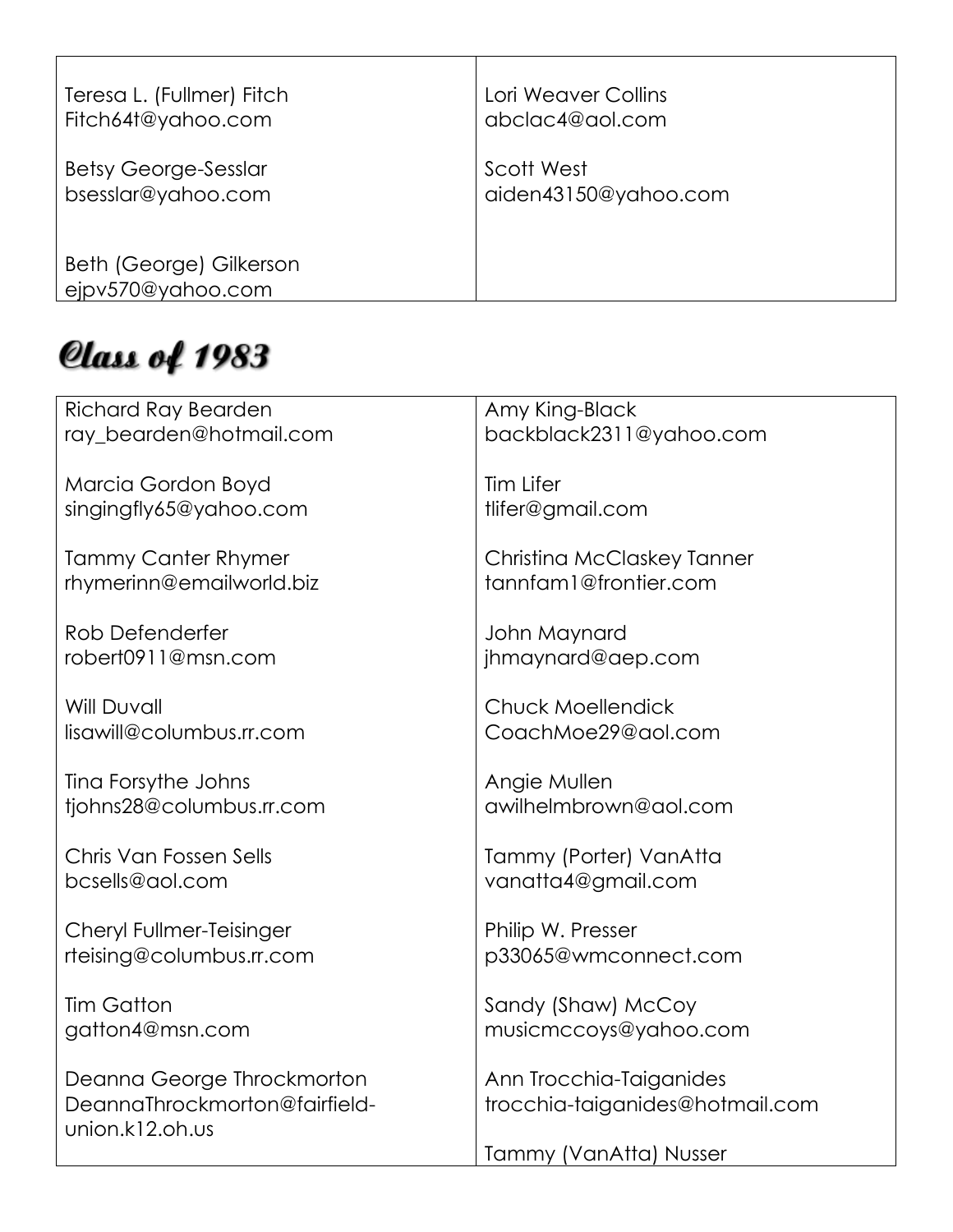| Celina Hardy                 | nussert@yahoo.com                |
|------------------------------|----------------------------------|
|                              |                                  |
| celina.hardy@ey.com          |                                  |
|                              | Mike Westenbarger                |
|                              |                                  |
| Ron Haskell                  | michaelwestenbarge@sbcglobal.net |
| ron@viraquest.com            |                                  |
|                              |                                  |
|                              | David Winegardner                |
| Christopher Hosey            | DLWINEGARDNER@AOL.COM            |
|                              |                                  |
| hoseycd@adelphia.net         |                                  |
| Katrina (Jackson) Mollenkopf | Eric Zeigler                     |
| katrina@themollenkopfs.com   | ericzeigler@prodigy.net          |
|                              |                                  |
|                              |                                  |
| Mike Justice                 |                                  |
|                              |                                  |
| mldnjustice@verizon.net      |                                  |

| Keith Barr                              | Alan Kilbarger                                      |
|-----------------------------------------|-----------------------------------------------------|
| KeithBarr@fairfield-union.k12.oh.us     | alan.kilbarger@gmail.com                            |
| <b>Betty Boyd Coffill</b>               | Lori (King) McCandlish                              |
| beb@surferie.net                        | lorimccandlish@yahoo.com                            |
| Jay Buckalew                            | <b>Tracey Mckenna Sweeney</b>                       |
| buckeyefan382000@ohiohills.com          | traceyksweeney@gmail.com                            |
|                                         |                                                     |
| Scott Burke<br>aburke10@columbus.rr.com | Kelly J. Mull<br>kelluvsbears@tmo.blackberry.net    |
|                                         |                                                     |
| Jim Case                                | Julie (Ortman) Bay                                  |
| camp_case@verizon.net                   | julesteatime@aol.com                                |
| Susan (Eckle) Hedrick                   | Kris (Rienschield) Leach                            |
| dsh514@aol.com                          | camppville@yahoo.com                                |
| Julie Edgington Foster                  | <b>Melissa Smith Daugherty</b>                      |
| juleafoster@sbcglobal.net               | smci@ohiohills.com                                  |
| Leslie (Graf) Cornett                   | Connie Syfert Robey                                 |
| lessity@sbcglobal.net                   | docsuess@msn.com                                    |
|                                         |                                                     |
| John Hanna<br>jthannajr@mail.com        | Lorraine (Vineyard) Entwisle<br>lentwisle@nc.rr.com |
|                                         |                                                     |
| Penny Johnson                           | Tracy Westenbarger-Shahan                           |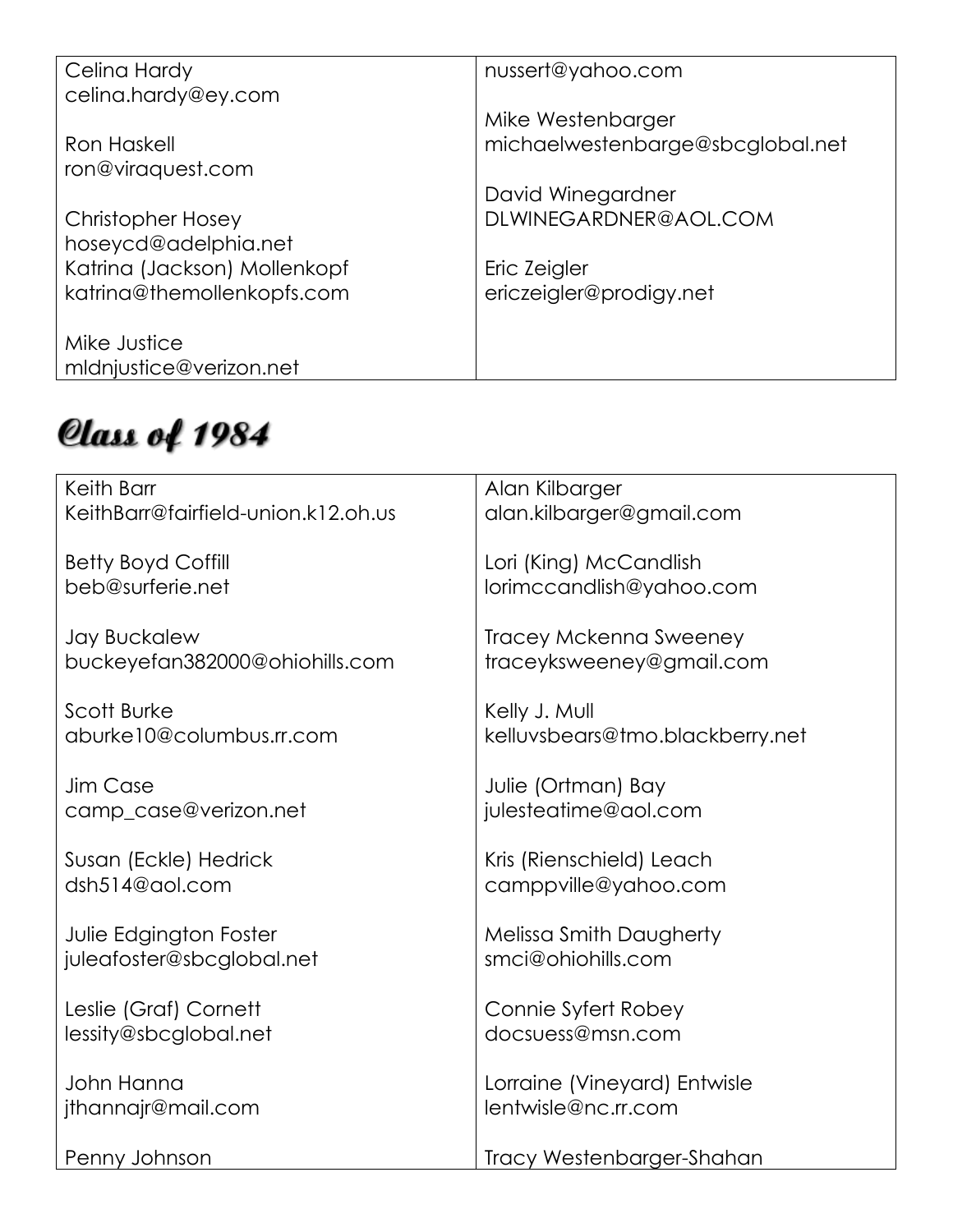| Jeff Au                             | Lori Lifer Byers                   |
|-------------------------------------|------------------------------------|
| jeffrey.au@duke.edu                 | LoriByers@FairfieldUnion.org       |
| Laura Baker Hill                    | <b>Ken Marshall</b>                |
| laynehillus@yahoo.com               | kjmarshall@greenapple.com          |
| Kelly Beery Snoke                   | Chris May                          |
| ksnoke@columbus.rr.com              | honeybakedham1@alltel.net          |
| Devon Blessing Brooksbank           | <b>Stacey Moellendick Marshall</b> |
| blesdekat@yahoo.com                 | smarshall@bbw.com                  |
| Tim Byers                           | <b>Scott Mullen</b>                |
| tbyers0224@yahoo.com                | scottcmullen@sbcglobal.net         |
| Sonia Crozier Myers                 | Mike Myers                         |
| mikesonia89@yahoo.com               | mikesonia89@yahoo.com              |
| Joe Defenderfer                     | Kelly (Oldaker) Brown              |
| afrpilot@hotmail.com                | countrygirl101866@yahoo.com        |
| <b>Scott Deuschle</b>               | Mark Ortman                        |
| js2443@aol.com                      | markortman@sbcglobal.net           |
| Dan Donahue                         | Mike Rife                          |
| dan.donahue@communitybancshares.com | mrife002@woh.rr.com                |
| Jim Downard                         | <b>Jeff Schmelzer</b>              |
| downard1@email.com                  | jdschmelzer@juno.com               |
| John C. Elkins, Jr.                 | Randall Scott                      |
| elkinsangela@aol.com                | randall_scott@addisonwhitney.com   |
| <b>Frank Foster</b>                 | Jennifer (Seals) Hanes             |
| frankf@infinet.com                  | traderjennifer@yahoo.com           |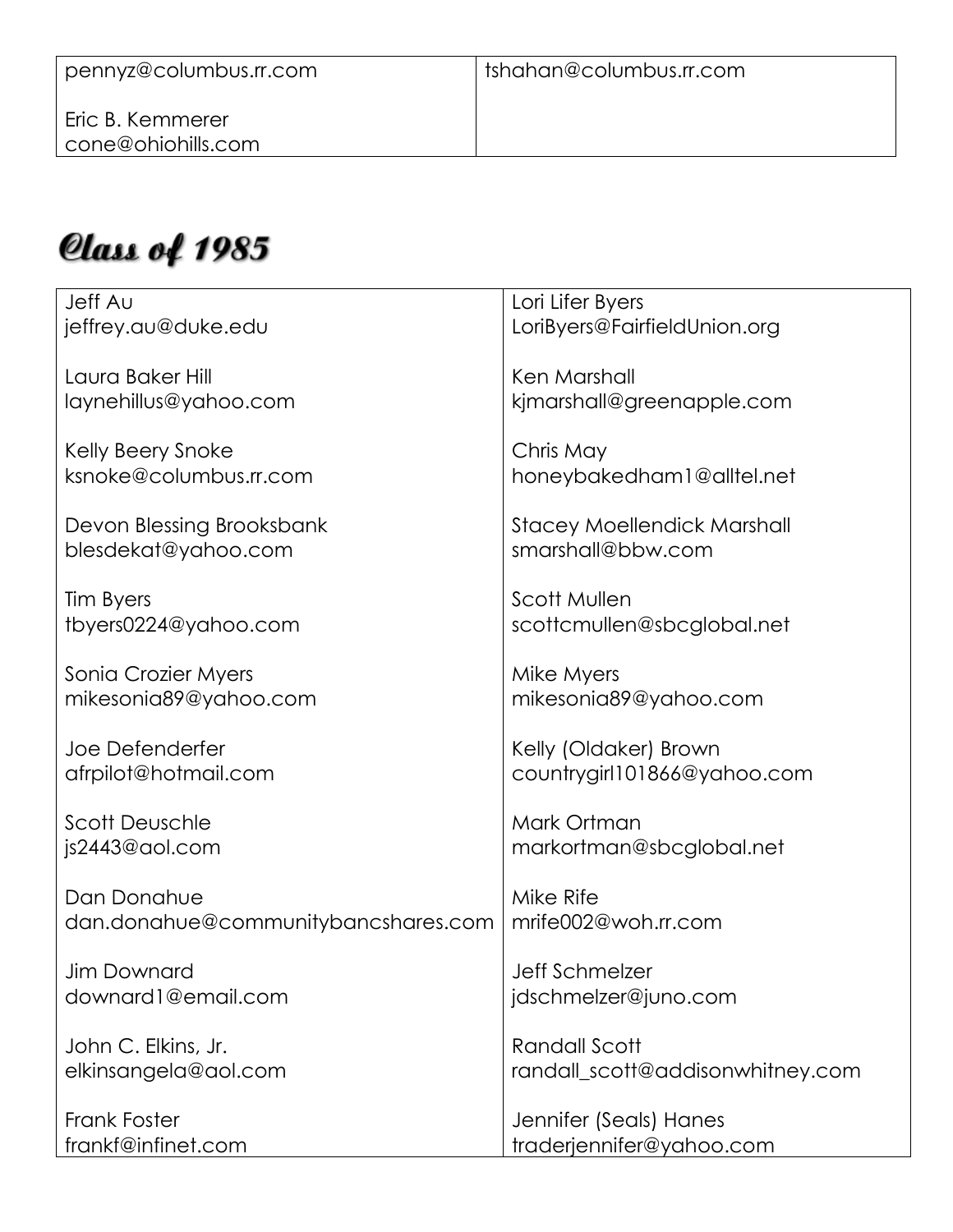| Melissa (George) Straits         | Renee Severing Pinkelman            |
|----------------------------------|-------------------------------------|
| tomandmelissastraits@hotmail.com | renee_pinkelman@wilmington.edu      |
|                                  |                                     |
| David Hammond                    | <b>Tim Sherlock</b>                 |
| bernechief@yahoo.com             | TCCTSherlock4@aol.com               |
| Deborah Heath Marshall           |                                     |
| jmarshal@infinet.com             | Melissa Tate-Simpson                |
|                                  | nana32a@aol.com                     |
| Randy Huffer                     |                                     |
| HUFFERRANDY@YAHOO.COM            | Timothy Van Atta                    |
|                                  | buefordv@yahoo.com                  |
| Brenda Keller Winegardner        |                                     |
| DLWINEGARDNER@AOL.COM            | Diana West                          |
|                                  | dwest@fairfieldchristianacademy.com |
| Steve Knisley                    |                                     |
| steve-knisley@att.net            | Kenneth Winland                     |
|                                  | kenbark@cox.net                     |
| Wendy LeFever Ault               |                                     |
| aultbremen@aol.com               | <b>Tracy Woodrum Gurewicz</b>       |
|                                  | tracygurewicz@yahoo.com             |

| Rebekah S Noble (Babbert)      | Michele McCrady Moyer           |
|--------------------------------|---------------------------------|
| medik620@msn.com               | moyer55@verizon.net             |
| <b>Melanie SHARMANE Bankes</b> | <b>Victor Miller</b>            |
| Sharbie@gmail.com              | tat2d12@yahoo.com               |
| Linda Bolinger Tse             | Mike Milliron                   |
| tselinda@sbcglobal.net         | mmilliron@sbcglobal.net         |
| T. Scott Burke                 | Becca Moellendick Hetterscheidt |
| scottburke@columbus.rr.com     | Bihetter@att.net                |
| Sean Burke                     | <b>Brian Oliver</b>             |
| sburke@sheriff.fairfield.oh.us | brianoliver@buckeyeinternet.com |
| Doug Darfus                    | Annesa Nunamaker Paulo          |
| ddarfus@uaschools.org          | apaulo68@yahoo.com              |
| <b>Mark Elkins</b>             | Kacy Pettit                     |
| melkins_38@yahoo.com           | kacypettit@hotmail.com          |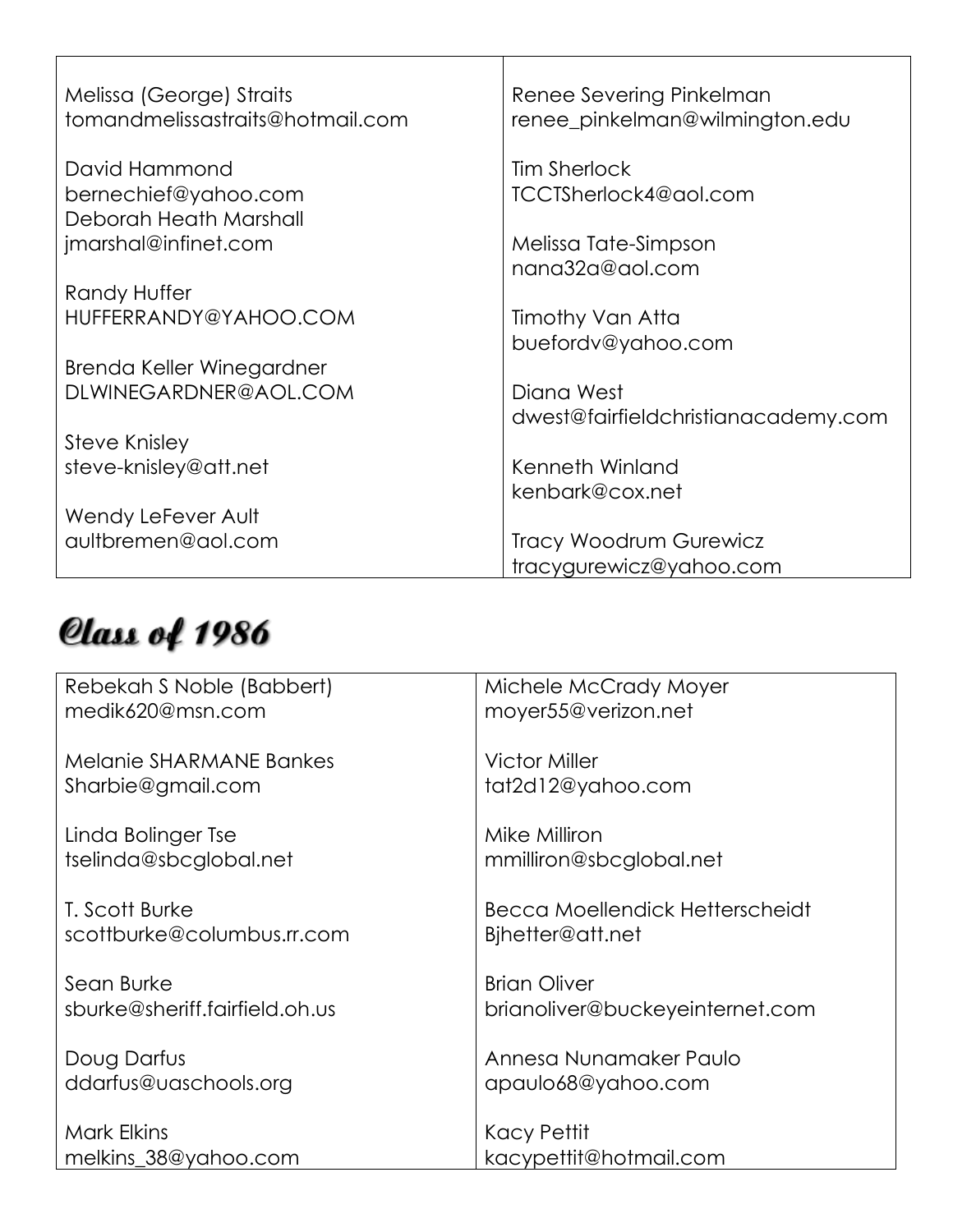| <b>Marla Fisher Porter</b> | <b>Jeff Porter</b>          |
|----------------------------|-----------------------------|
| jporter18@columbus.rr.com  | jporter18@columbus.rr.com   |
| <b>Jason Foster</b>        | Bryan Pugh                  |
| jfoster@ohiopatent.com     | opryman67@sbcglobal.net     |
| Allen Frank                | Lynne Roby Lutz             |
| allenfrank11@yahoo.com     | lynnr@fmchealth.org         |
| Jim French                 | Margina (Romine) Seals      |
| jfrench0886@charter.net    | marginaseals@yahoo.com      |
| Faith (Good) Shinn         | Ann Schmelzer               |
| fshinn@columbus.rr.com     | annschmelzer@yahoo.com      |
| <b>Tammy Harper-Sparks</b> | Amy Schmelzer-Whitaker      |
| Ttamsprks@aol.com          | awhitake@columbus.rr.com    |
| Tammy Holder McCullough    | Rebecca "Lynn" Swick Dittoe |
| tammymc@insight.rr.com     | Dittoe444@aol.com           |
| <b>Bruce Imler</b>         | <b>Ulysses Thompson</b>     |
| bimler72@verizon.net       | usthompson111@yahoo.com     |
| <b>Bill Janeri</b>         | <b>Jim West</b>             |
| bill_janeri@yahoo.com      | jwest8@columbus.rr.com      |
| Scott Landis               | Mike Williams               |
| slandis8@hotmail.com       | mdw.1@hotmail.com           |
| Denise Layne Azbell        | <b>Todd Winegardner</b>     |
| Neecypooh1@aol.com         | ToddWinegardner@gmail.com   |
| Scott Mast                 | Melissa Withem              |
| scottmast29@comcast.net    | mjwithem@wowway.com         |

| Julie (Ackerman) Singer  | Catherine Ketcham-Kalb |
|--------------------------|------------------------|
| jsinger1@columbus.rr.com | CFKalb@hotmail.com     |
| Leetoria (Bivens) Seimer | Amy (Lori) Dupler      |
| Iseimer@hotmail.com      | tink5215@yahoo.com     |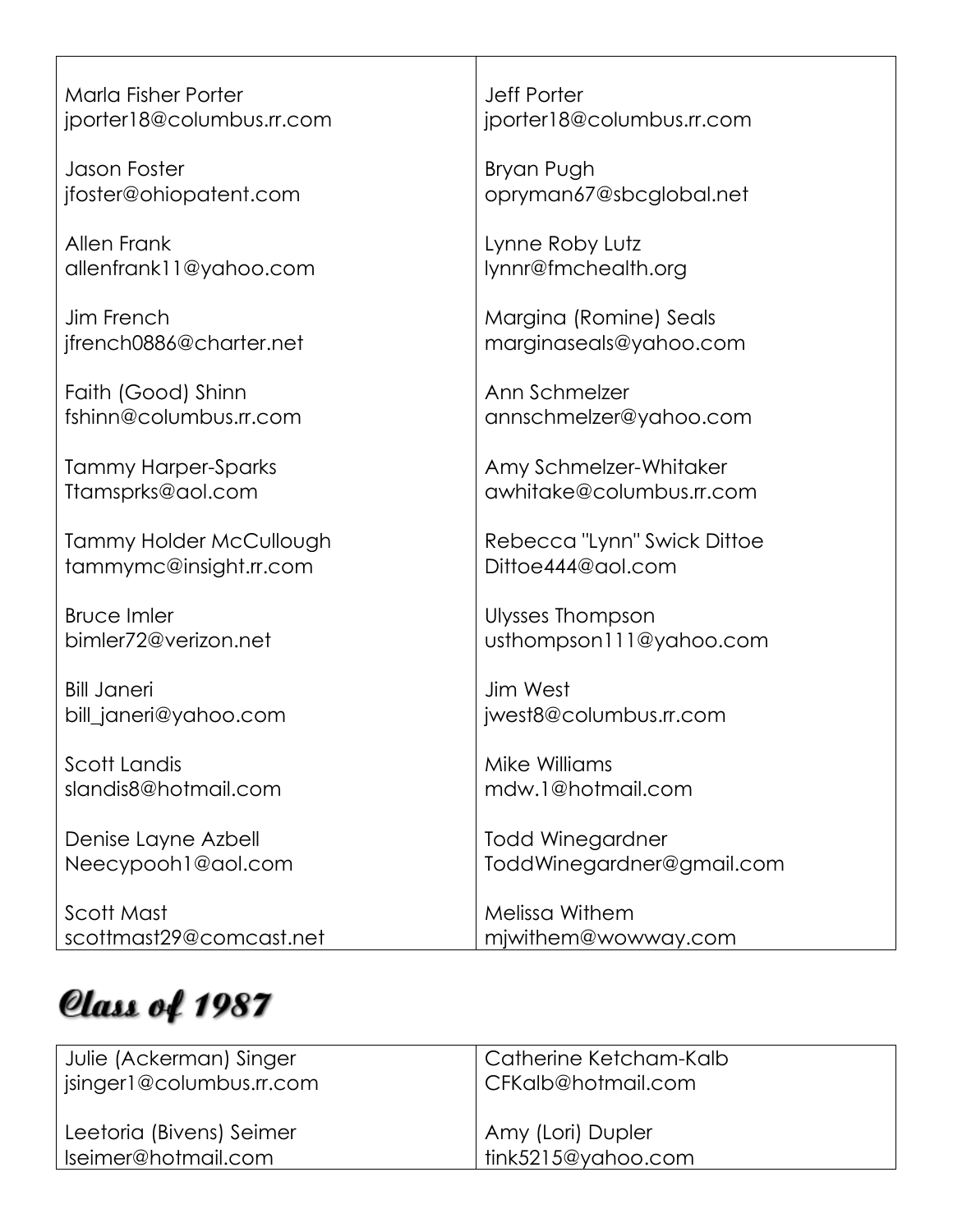| Elizabeth Bolger                                    | Errol Lowery                    |
|-----------------------------------------------------|---------------------------------|
| elizabeth.bolger@wcom.com                           | CoachE1@Hotmail.com             |
| Zoe Carpenter                                       | <b>Brian Mahler</b>             |
| spoiledrottenBEARSmom@hotmail.com                   | brianmahler@rrohio.com          |
| Staci Cooper-Hoffmann                               | <b>Russell McCarty</b>          |
| stacengrace@juno.com                                | russellom@yahoo.com             |
| <b>Stacey (Courtright) Buckalew</b>                 | Andy Mitchell                   |
| slb4069@yahoo.com                                   | amitche70@gmail.com             |
| <b>Aaron Deuschle</b>                               | Melodie Morgan-Jardine          |
| truewest2002@yahoo.com                              | melodiejardine@yahoo.com        |
| Kristi (Hill) Disbennett                            | <b>Jim Patrick</b>              |
| medisbennett@peoplepc.com                           | jpatrick1@rochester.rr.com      |
| Celeste (Shields) Dotson                            | <b>Jeffrey Qualls</b>           |
| cblessedby5@yahoo.com                               | jeffreyqualls@aol.com           |
| <b>Bruce Harmon</b>                                 | Rochelle (Schlereth) Howdyshell |
| bruce.harmon@rndc-usa.com                           | drh1111@ohiohills.com           |
| Kristi (Hill) Smith                                 | Daniel Sheline                  |
| kristismith123@peoplepc.com                         | danielsheline@yahoo.com         |
| Rochelle Howdyshell                                 | Sean Smith                      |
| drh1111@peoplepc.com                                | seanesmith1@aol.com             |
| Karen Jewell Robinson                               | <b>Paul Smeck</b>               |
| evilkaren2000@msn.com                               | ps915@yahoo.com                 |
| Stacey Jewell Au                                    | Bridgett Tackett-Byzewski       |
| stacey.j.au@gmail.com                               | cazi@perfect-energy.com         |
| Kristopher "Casey" Jones                            | Tami Zangmeister-Conrad         |
| nc4life@rrohio.com                                  | jactami@aol.com                 |
| Kelly (Dupler) Justice<br>kjustice6@columbus.rr.com |                                 |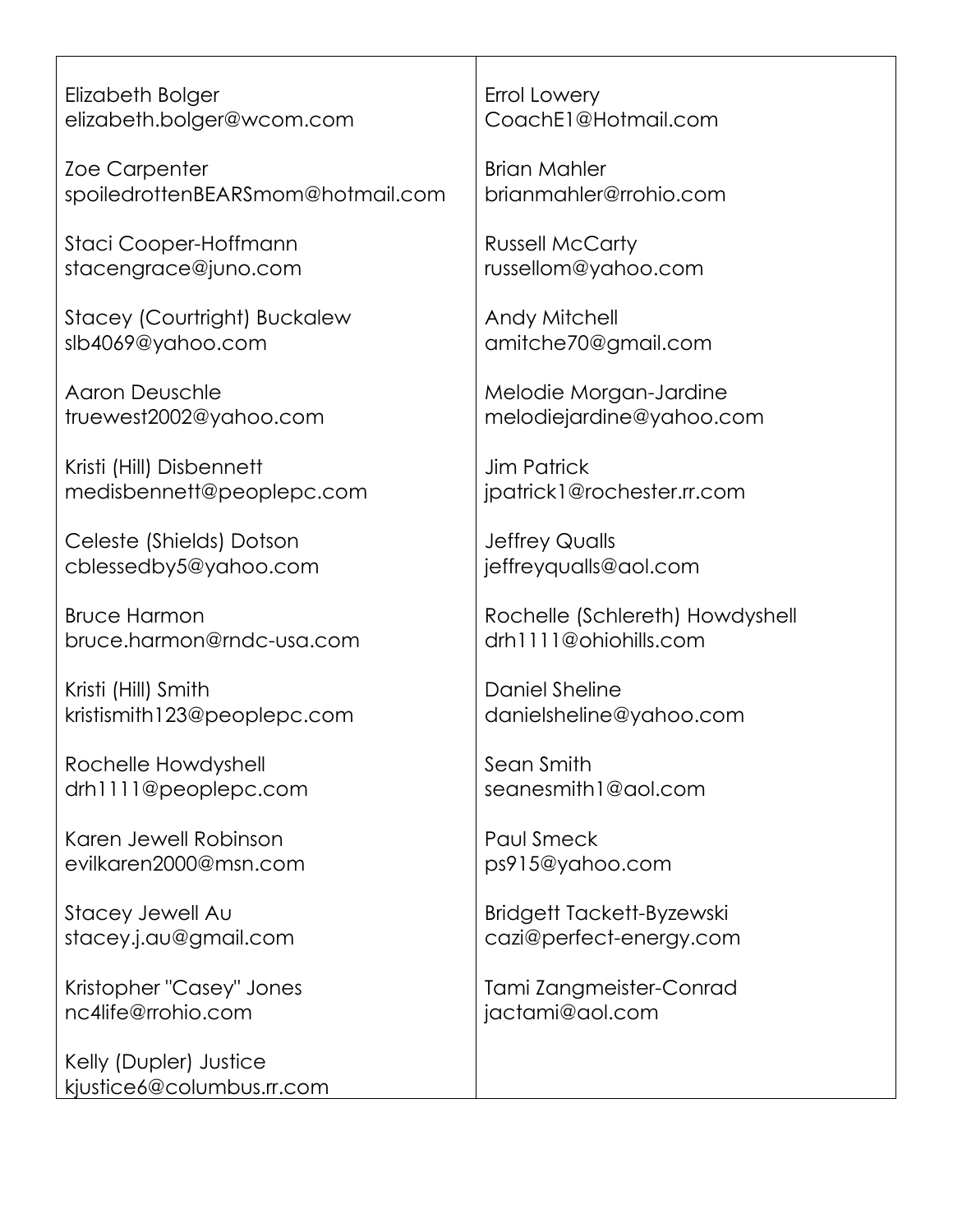| Terri Ashbaugh Hanna         | Mark Lorenzi                  |
|------------------------------|-------------------------------|
| jthannajr@mail.com           | mark.lorenzi@yahoo.com        |
|                              |                               |
|                              |                               |
| Danny Bay                    | Andy Middaugh                 |
| danny.bay@aol.com            | ajmiddaugh@gmail.com          |
|                              |                               |
|                              |                               |
| Jerome Bell                  | Andy Mitchell                 |
| pastorjeromebell@hotmail.com | amitche70@gmail.com           |
|                              |                               |
| Trena Boch VanAtta           | Dawn O'Hara Collins           |
|                              |                               |
| tvanatta@FairfieldDD.com     | dawn71770@att.net             |
|                              |                               |
| Penny Craiglow Wolfe         | Jennifer Reedy Byers          |
| pwolfe74185@earthlink.net    |                               |
|                              | jbyers@greenapple.com         |
|                              |                               |
| <b>CurtDennis</b>            | <b>Heather Ricketts Yakes</b> |
| ced7x@frontier.com           | jhyakes@sprintmail.com        |
|                              |                               |
|                              |                               |
| Lisa DeWitt Dennis           | Chad Ritchey                  |
| spiritseats@gmail.com        | chadandcharity@sbcglobal.net  |
|                              |                               |
|                              |                               |
| Molly Engle                  | Steve Rogers                  |
| mollster22@gmail.com         | srogers@crproducts.com        |
|                              |                               |
| Alicia (Feeman) Conrad       | <b>Diane Rowles Sommers</b>   |
| rconrad5@columbus.rr.com     | sommers.14@osu.edu            |
|                              |                               |
|                              |                               |
| Thelma (Griffin) Thompson    | Michelle Shaffer              |
| thelmal2003@yahoo.com        | mshaffer4170@yahoo.com        |
|                              |                               |
|                              |                               |
| Jennifer (Hickman) Paskins   | <b>Traci Shreyer</b>          |
| jpaskins12@yahoo.com         | TShreyer@aol.com              |
|                              |                               |
| Jon Hill                     | Christopher Stalder           |
|                              |                               |
| hilln8@yahoo.com             | c_stalder@hotmail.com         |
|                              |                               |
| Lisa Householder Carroll     | <b>Richard Werth</b>          |
|                              | rwerth@ford.com               |
| lisacarroll1128@gmail.com    |                               |
|                              |                               |
| Alejandro Wehbe Gonzalez     | Laurie Westenbarger Trimmer   |
| alejandrowehbe@netscape.net  | Scaler101@sbcglobal.net       |
|                              |                               |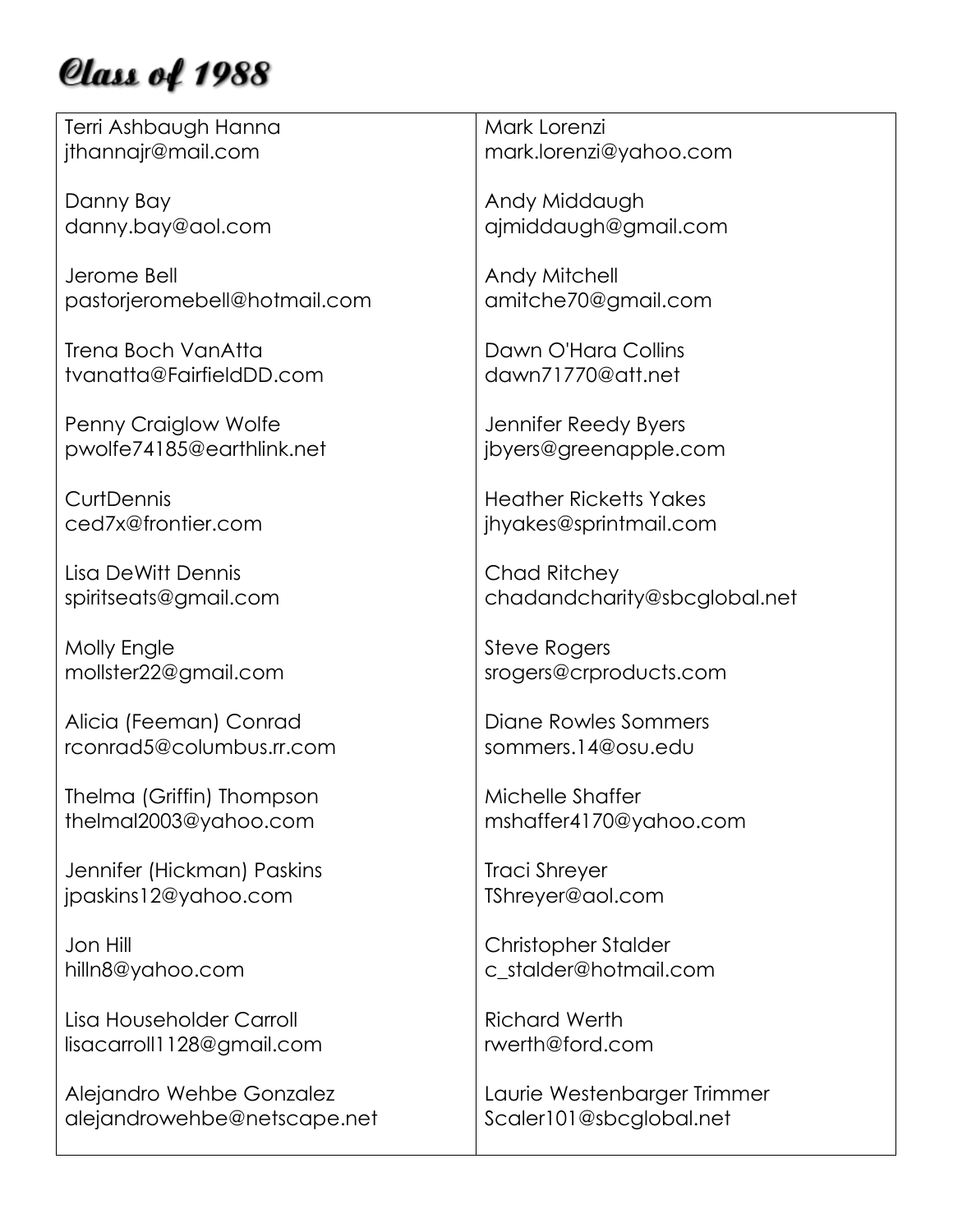| Jennifer Hickman Paskins               | TJ (Ketchum) Wise |
|----------------------------------------|-------------------|
| jpaskins12@earthlink.com               | tjwise5@gmail.com |
| Bobby Knox<br>robert.knox2@us.army.mil |                   |

| <b>Matthew Baker</b>      | Donna Lecrone Taylor            |
|---------------------------|---------------------------------|
| bunkhl@yahoo.com          | metdet92@yahoo.com              |
| Javier Barrios Jaques     | <b>Ferd Martin</b>              |
| javi.barrios@hotmail.com  | ferdmartin21@gmail.com          |
| Scott Bell                | <b>Shelly McCandlish</b>        |
| sabjab@peoplepc.com       | rothweim@chi.osu.edu            |
| Roger L. Cade II          | Marti McCrady Anderson          |
| Rogercade89@yahoo.com     | martimcanderson@yahoo.com       |
| Holly Cade (West)         | CheriLynn McFedrick Marsh       |
| Hollybcade26@yahoo.com    | marshclynn@aol.com              |
| <b>Joe Clark</b>          | Kim Montgomery                  |
| JCLARK1971@hotmail.com    | kimmontgomery@sbcglobal.net     |
| <b>Shane DeFazio</b>      | Cyndi Slone                     |
| sd43147@yahoo.com         | cslone@columbus.rr.com          |
| <b>Nancy Downard</b>      | Clyde E. Southers               |
| glfprncs@aol.com          | mrwheels71@gmail.com            |
| Dave Duvall               | Melissa Williams (Alexander)    |
| dduvall@novavisioninc.com | melissaalexander740@hotmail.com |
| John Engle                | Tim Williams                    |
| engle.john@rocketmail.com | rushfan4sure@aol.com            |
| Tom Engle                 | Sheri Wilson                    |
| tom.g.engle@espn.com      | srw1125@hotmail.com             |
| Cynthia Ferguson West     | Renee' Winland (Huffer).        |
| west0633@sbcglobal.net    | lilpnut@greenapple.com          |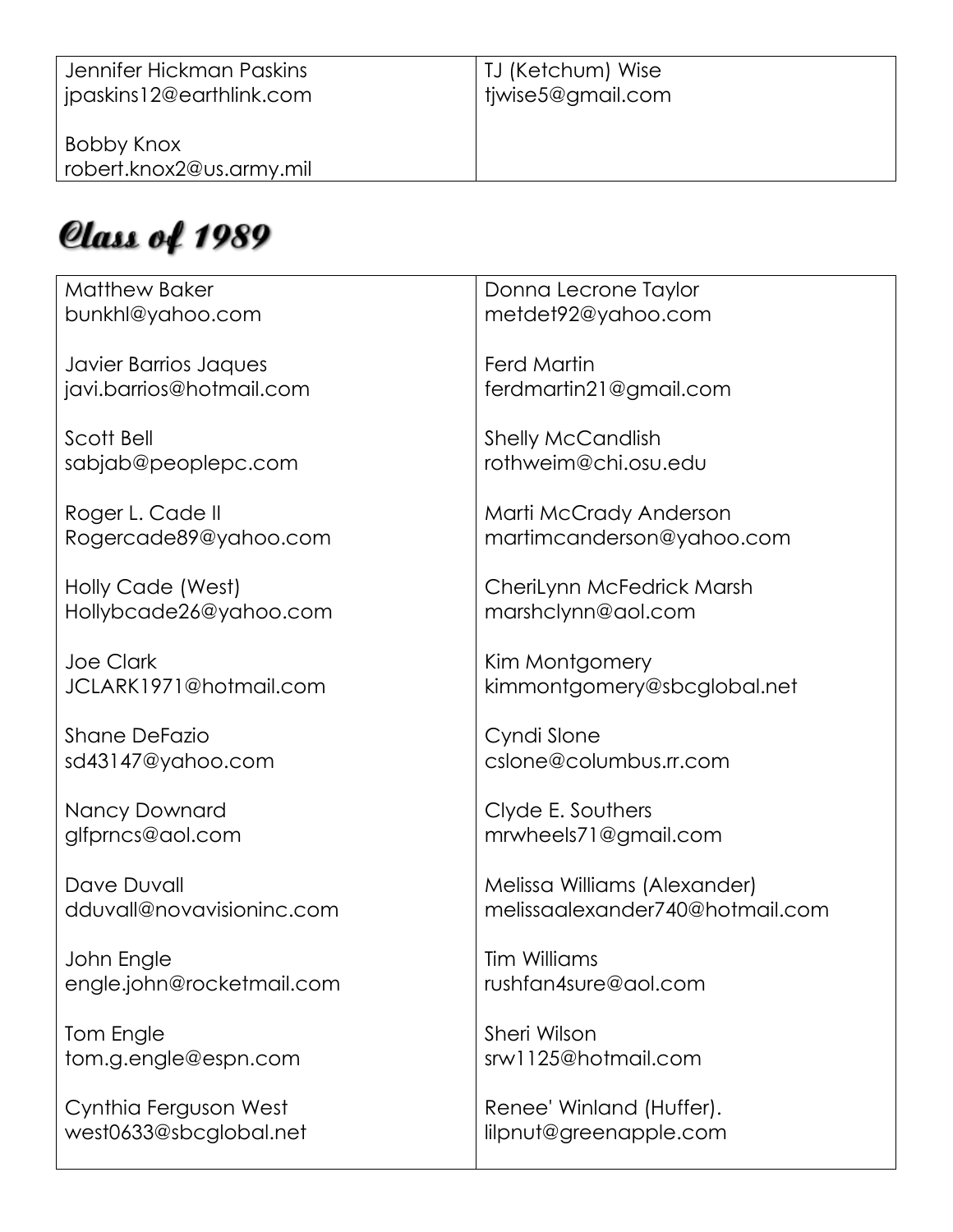| Karen (Fleure) Cartwright  | Jane Wolfe              |
|----------------------------|-------------------------|
| kbfle@hotmail.com          | JWolfe8@hotmail.com     |
|                            |                         |
| Lance George               | Fredie Jo Woodgeard     |
| hunter0507@msn.com         | BuckeyeFan_FJ@yahoo.com |
|                            |                         |
| Traci (Gornall) Lowe       | Jay Woodside            |
| mtlowe7390@gmail.com       | jay.woodside@avure.com  |
| Bryan Hampson              | Rod Young               |
| bryanhampson@yahoo.com     | ty213300@ohiou.edu      |
|                            |                         |
| Lora Keesee Maurer         | Shannon Zeigler         |
| Immjdm@buckeyeinternet.com | szeigler@avolve.net     |
|                            |                         |
| Kym Kerr                   |                         |
| kik@ohiostatebuckeyes.com  |                         |

| <b>Berk Bobo</b>       | Kati Levacy Maple            |
|------------------------|------------------------------|
| berkandtara@msn.com    | kati.maple@yahoo.com         |
|                        |                              |
|                        |                              |
| Marlene J. Boch        | Eric Mahler                  |
| marleneb@fmchealth.org | mcauley@greenapple.com       |
|                        |                              |
| Mark Brown             | Shawna McCandlish Kunkler    |
|                        |                              |
| Cwbybigtuna@yahoo.com  | sydsmom2@hotmail.com         |
|                        |                              |
| Tonya Brown (Pearson)  | Tateka (Tiki) Holland Porter |
|                        |                              |
| tfpearso@ralcorp.com   | tatekaporter@rocketmail.com  |
|                        |                              |
| Chad Buckalew          | Katrina Miller-Roberts       |
| buckalewump@yahoo.com  | KRoberts5@insight.rr.com     |
|                        |                              |
|                        |                              |
| Aimee Canter           | <b>Bill Joe O'Reed</b>       |
| CICANTER@ALLTEL.NET    | dibillyoh@yahoo.com          |
|                        |                              |
| <b>Chad Canter</b>     | Ryan Reho                    |
|                        |                              |
| cicanter@yahoo.com     | rsnhr@hotmail.com            |
|                        |                              |
| <b>Jared Collins</b>   | Aimee Siders Canter          |
| dogboys90@aol.com      | canter@ee.net                |
|                        |                              |
|                        |                              |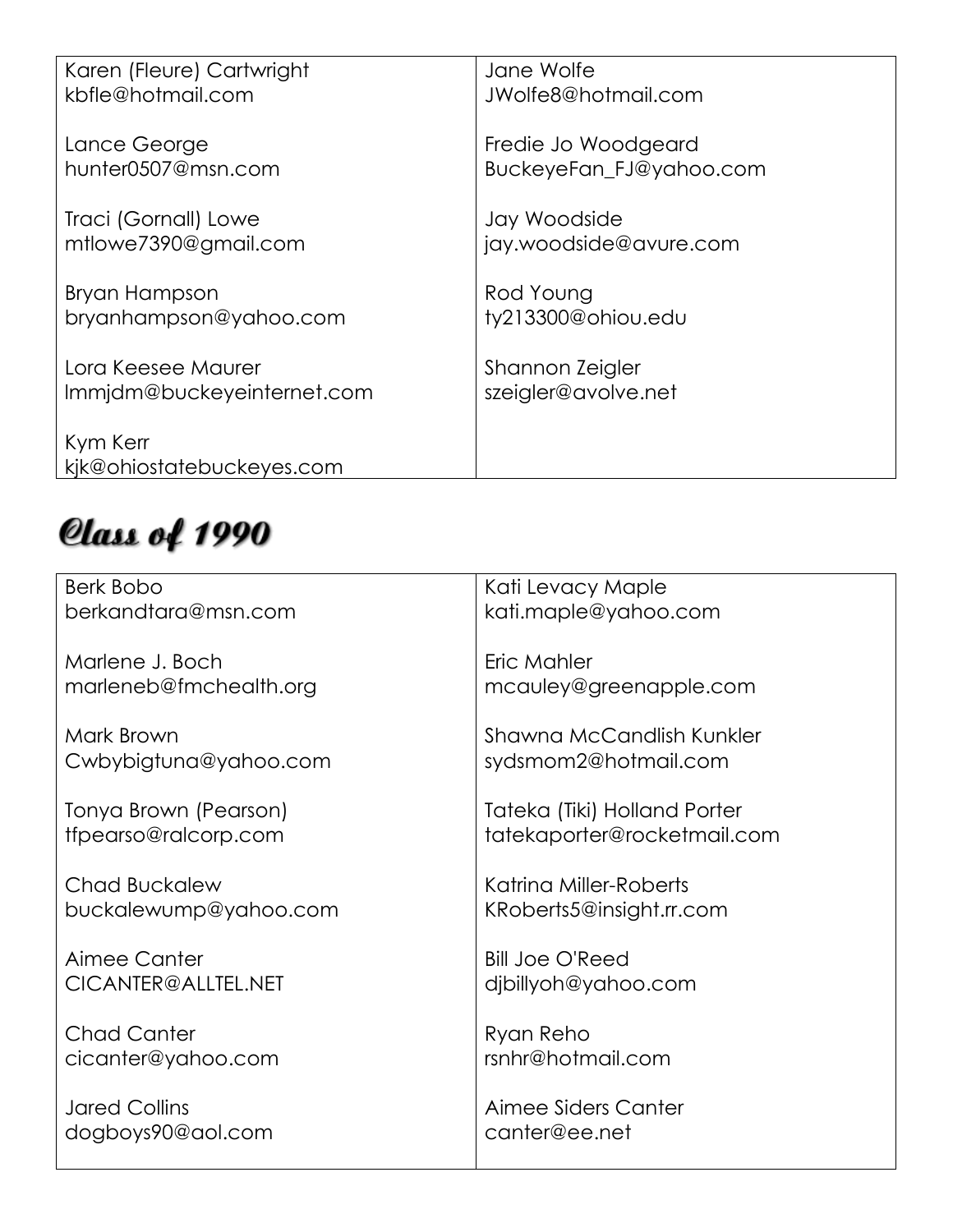| <b>Jodie Dennis Patrick</b>      | Johnathan Ryan Milby            |
|----------------------------------|---------------------------------|
| jodiepatrick@acservicerepair.com | milby26@hotmail.com             |
|                                  |                                 |
|                                  |                                 |
| Melanie Dunlap-Weeks             | Traci Stratton Mahler           |
| Melanie@weeksline.com            | tracimahler@verizon.net         |
|                                  |                                 |
|                                  |                                 |
| <b>Julie Gagne Richards</b>      | Danielle Thacker Ashbaugh       |
| Richjules3184@aol.com            | dashbaugh@greenapple.com        |
|                                  |                                 |
| Kimberly A. Friesner (Claffey)   | <b>Brooke Van Buren Conrad</b>  |
|                                  |                                 |
| bkfreeze1293@yahoo.com           | baconrad@westermancompanies.com |
|                                  |                                 |
| <b>Mark Harper</b>               | Sandy Wilson Risgaard           |
| harpdiggity@yahoo.com            | srisga@yahoo.com                |
|                                  |                                 |
|                                  |                                 |
| Kathy Hockman Ruff               | Ray Woodside                    |
| one_sassygemini@yahoo.com        | rwoodside@columbus.rr.com       |

| <b>Matthew Darfus</b>   | Noelle Reed Simons            |
|-------------------------|-------------------------------|
| mddarfus@comcast.net    | pnsimons@yahoo.com            |
|                         |                               |
| Tammi Elkins Brown      | Adam Roby                     |
| wentam3@comcast.net     | adam_roby@hotmail.com         |
| <b>Steve Grubb</b>      | <b>Jeannette Seals Newell</b> |
| steveg@franklin-gov.com | jeannettenewell@att.net       |
|                         |                               |
| Meridith Jones          | Heidi Shreyer Taylor          |
| brutusandbucks@aol.com  | hiles6@juno.com               |
|                         |                               |
| Dawn (Jordan) Greene    | Annie Taylor Thornton         |
| dawn.greene@cox.net     | Thornton5@greenapple.com      |
|                         |                               |
| Kristi Reedy Kenyon     | Michelle Terry-Peters         |
| kristi_kenyon@yahoo.com | campeters21@yahoo.com         |
|                         |                               |
| <b>Tim Kinser</b>       | Annie Thornton (Taylor)       |
| tpkinser@yahoo.com      | Annie_Thornton@Ameripac.com   |
|                         |                               |
| <b>Chad McNeal</b>      | Angie VanAtta/Seifert         |
| csm4019@yahoo.com       | aseifert2124@yahoo.com        |
|                         |                               |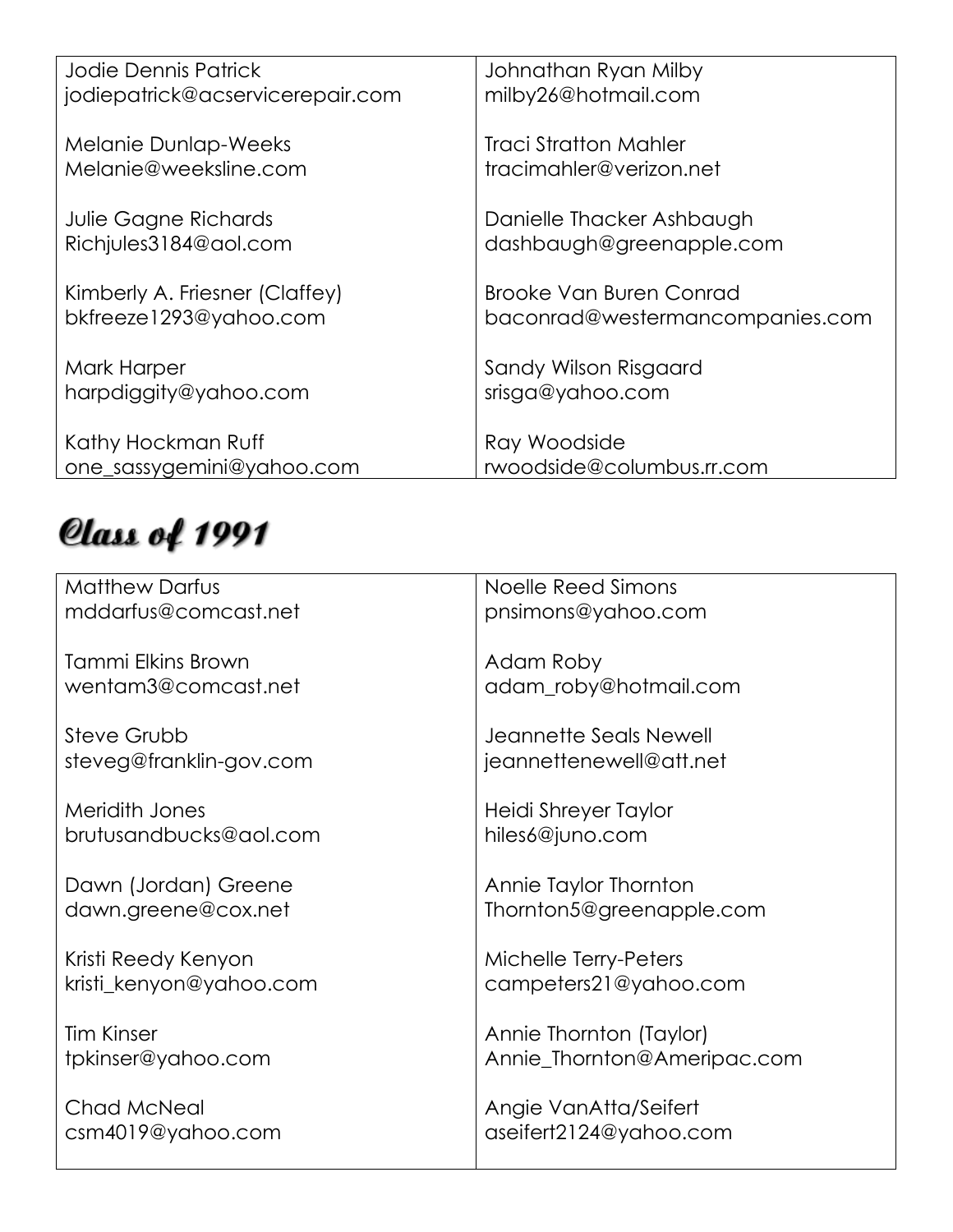| Crystal Milligan Swick | Shayne West                 |
|------------------------|-----------------------------|
| cswick@greenapple.com  | sdwest95@comcast.net        |
| Jed Rauch              | Ronda Whittington Miller    |
| jedrhonda@msn.com      | twc7406891062@earthlink.net |

| Amy Aneshansley Taylor          | Nichole (Jarvis) Knell     |
|---------------------------------|----------------------------|
| scrappygal4@yahoo.com           | nsknell@earthlink.net      |
| Laura (Ashbaugh) Dillon         | Leanne Jewell              |
| dilly_4ever@yahoo.com           | leannejewell1@yahoo.com    |
| Lisa (Ashbaugh) Sells           | <b>Brandon Lecrone</b>     |
| hondadirtriders@msn.com         | blecrone@cds-assoc.com     |
| Julie Ardrey Bell               | <b>Heather Miller</b>      |
| sabjab@peoplepc.com             | hmiller@greenapple.com     |
| Carrie (Baker) Demmel           | Jerome R. Moyer            |
| cjdemmel@yahoo.com              | Jerome.moyer29@yahoo.com   |
| <b>Marco Brancker</b>           | Chad Myers                 |
| meshaelb@yahoo.com              | chadmyers262@gmail.com     |
| Emily Brown (Lanham)            | Amy Roby Minor             |
| mlylanham@yahoo.com             | pminor001@woh.rr.com       |
| <b>Juli Burnside McCafferty</b> | E. Keith Rutherford        |
| jrmac@columbus.rr.com           | Duncan_0073@yahoo.com      |
| <b>Jeff Clark</b>               | <b>Brent Siders</b>        |
| jfclark@laca.org                | dmd814@earthlink.net       |
| Rebecca Devereaux June          | Janis Foster Smeltzer      |
| sjune@columbus.rr.com           | jksmeltzer@yahoo.com       |
| Deana Fisher-Ali                | <b>Shane Valentine</b>     |
| gagenmolly@yahoo.com            | mrv116@hotmail.com         |
| Kelly Friesner                  | Carri (Vincent) McCandlish |
| kellymatthieu@yahoo.com         | rudymc311@yahoo.com        |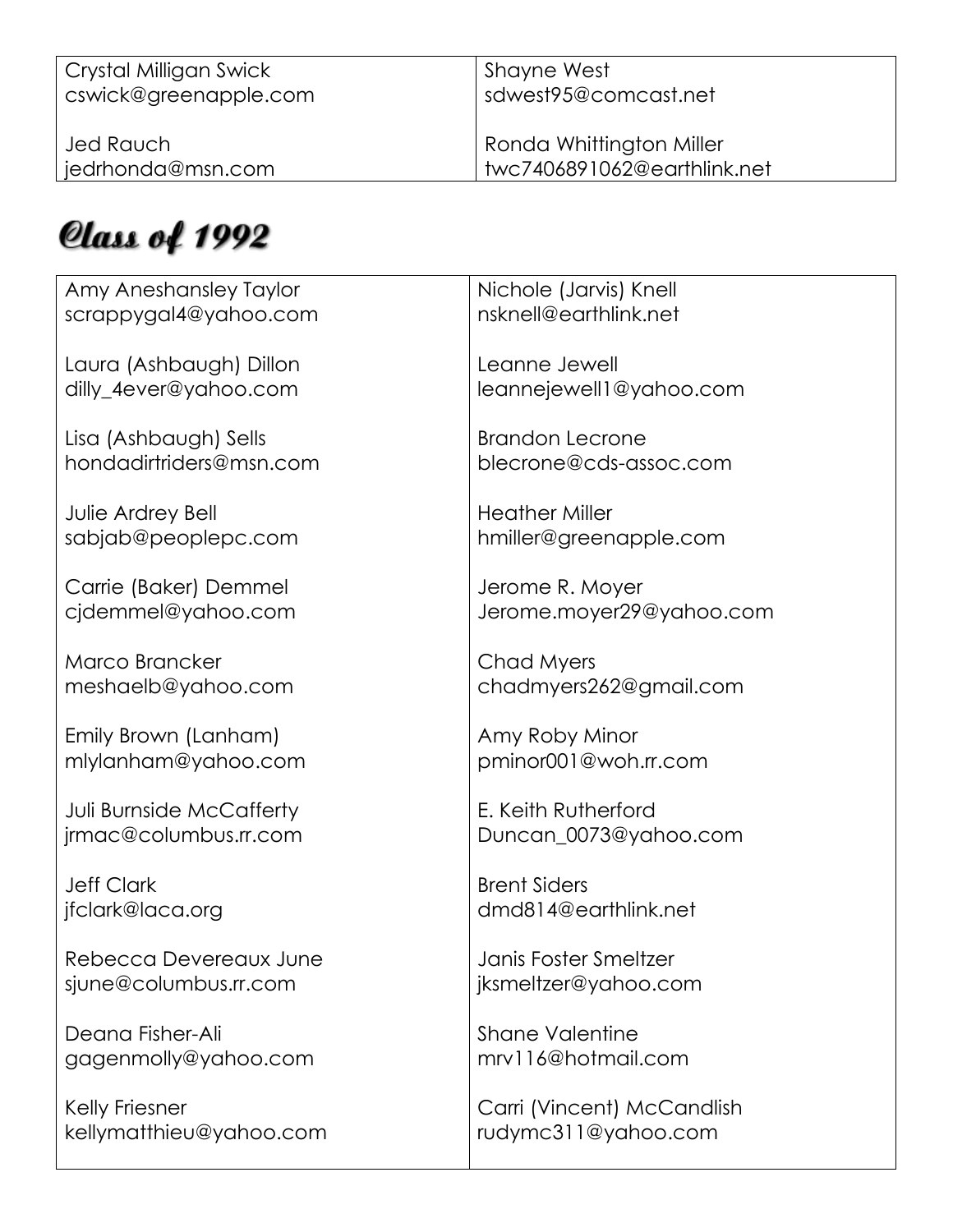| <b>Heather Hartman</b>                            | Danielle Winland Hiles   |
|---------------------------------------------------|--------------------------|
| heatherdarius@hotmail.com                         | daniellehiles@msn.com    |
| Stepheny (Held) Spitzer                           | Mary (Withem) Pyett      |
| harleyobsessed@netzero.com                        | marysmoomoos@hotmail.com |
| David Henwood                                     | Nickie Woolever Black    |
| dmhenwood@yahoo.com                               | nickie_black@yahoo.com   |
| Rose Jacobson Edelman<br>Rose_edelman@verizon.net |                          |

| Lisa (Ackerman) Duerson      | Raymond Andrew Hambel                  |
|------------------------------|----------------------------------------|
| no-Iduerson@seovec.org       | rayrayhambel@hotmail.com               |
|                              |                                        |
|                              |                                        |
| Kristina Atkins Kellenbarger | Jamie Knisley-Kostiuk                  |
| bargswife@aol.com            | JamieKostiuk@fairfield-union.k12.oh.us |
|                              |                                        |
| Libby Bolinger Neely         | J. Joseph McCafferty                   |
| libbyneely@hotmail.com       | jjmac610@gmail.com                     |
|                              |                                        |
|                              |                                        |
| Randy L. Claffey             | <b>Chad Miller</b>                     |
| clackettyclack@yahoo.com     | chad074@hotmail.com                    |
|                              |                                        |
| Sara L. Clark                | Kindra (Miller) Sunkle                 |
| clarksl1949@hotmail.com      |                                        |
|                              | supersunkle@peoplepc.com               |
|                              |                                        |
| Julie (Corn) Cornwell        | Amy (Ritchey) Reedy                    |
| juliecornwell@sbcglobal.net  | amyr_fmc@yahoo.com                     |
|                              |                                        |
| <b>Kathy Davis Ridenour</b>  | Derek Sheets                           |
|                              | dasheets35@hotmail.com                 |
| karidenour@yahoo.com         |                                        |
|                              |                                        |
| Carla (Downard) Maxwell      | Amanda Stanfield (Smith)               |
| maxwellc@bex.net             | maphgoed@earthlink.net                 |
|                              |                                        |
| Chandra Fouch Pollat         | Matt Van Buren                         |
| chandrafouch15@hotmail.com   | matt_vanburen@hotmail.com              |
|                              |                                        |
|                              |                                        |
| Trisha A. Hutchison          | Christina (Wagner) Holt                |
| thutchison@ohsers.org        | cwagnerholt@hotmail.com                |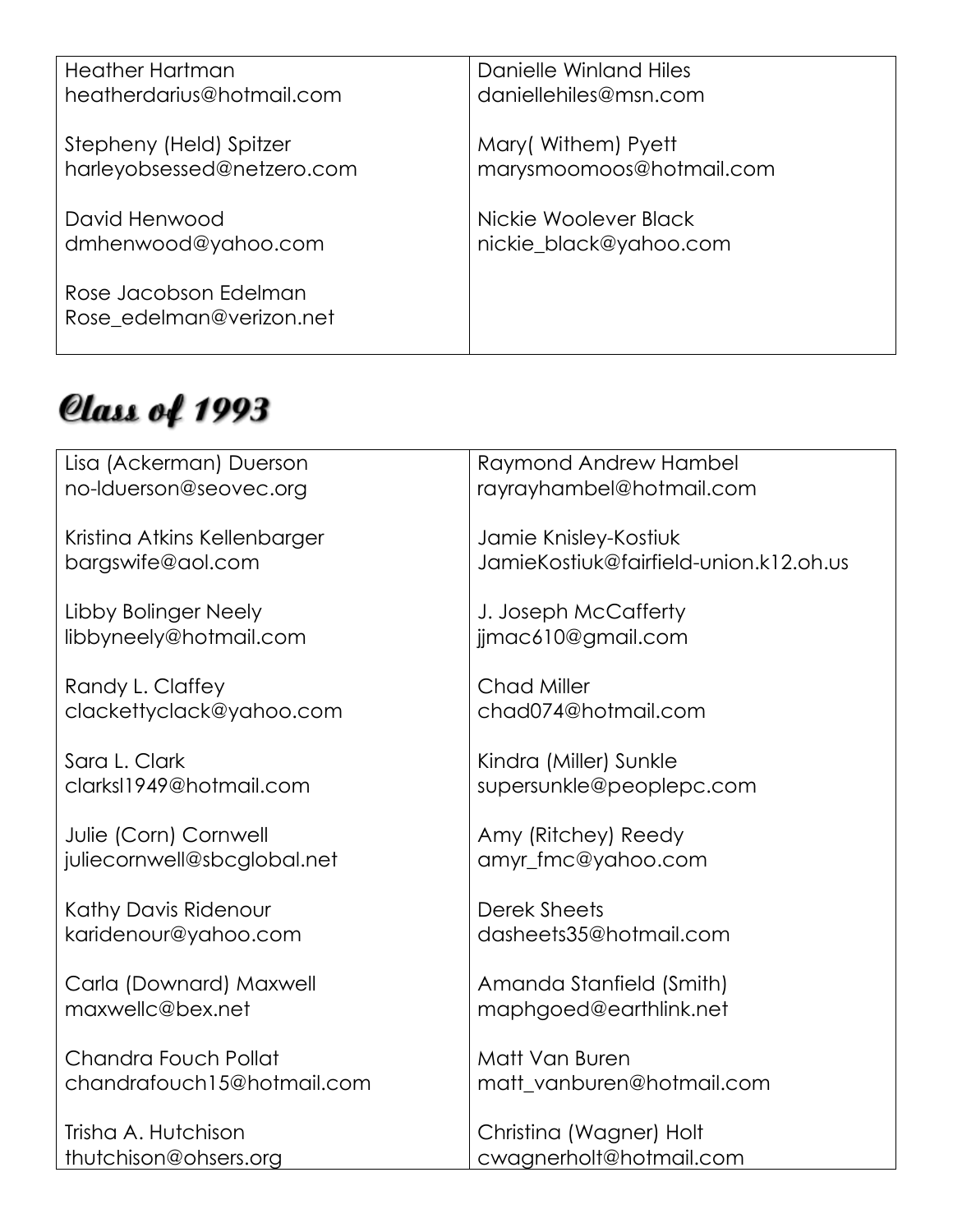| Jill (King) Schofield    | Adam Wetzel         |
|--------------------------|---------------------|
| airpower2002@hotmail.com | jesilynn@msn.com    |
| Jessie Landis            | <b>Rick Yeazel</b>  |
| jnjsports@peoplepc.com   | ryeazel@netzero.net |

| Tara (Ashbaugh) Bobo                          | <b>Christopher Morris</b>              |
|-----------------------------------------------|----------------------------------------|
| berkandtara@msn.com                           | Cmorris1969@wi.rr.com                  |
| Scott Boyer                                   | Mitch Noland                           |
| scott.boyer@mail.dss.mil                      | Mitch_Noland@2lmn.com                  |
|                                               |                                        |
| Rebecca (Brown) Wright<br>rw1262000@yahoo.com | <b>Shanan Peters</b><br>cambro@mac.com |
|                                               |                                        |
| Jay Buckalew                                  | <b>Wendy Price</b>                     |
| greenbaypackerfan45@yahoo.com                 | main25@prodigy.net                     |
|                                               |                                        |
| <b>Bryan Courtright</b>                       | Anna Randolph Wolski                   |
| dawgpound@wideopenwest.com                    | ARandolphwolski@aol.com                |
| Jonathan Ferbrache                            | Sam Ridenour                           |
| jiferbrache@hotmail.com                       | sridenou@cdeducation.org               |
|                                               |                                        |
| Sean Fowler                                   | Eric Rutherford                        |
| stf110@hotmail.com                            | erutherford@swlmk.com                  |
| <b>Tyson Hillis</b>                           | Jennifer Schriner/Milliner             |
| tysonhillis@hotmail.com                       | jenmilliner1@verizon.net               |
|                                               |                                        |
| Chris Hoffman                                 | Tonya Schriner (Stump)                 |
| chrishoffmandrm@gmail.com                     | tschriner@yahoo.com                    |
| Michael Householder                           | <b>Wesley Sells</b>                    |
| mhouseholder@pebo.com                         | hondadirtriders@msn.com                |
|                                               |                                        |
| <b>Jesse LeRoy Campbell</b>                   | <b>William Sells</b>                   |
| jesseleroycampbell@gmail.com                  | jadanaco@windstream.net                |
| Jeff Konkler                                  | <b>Brad Shull</b>                      |
|                                               |                                        |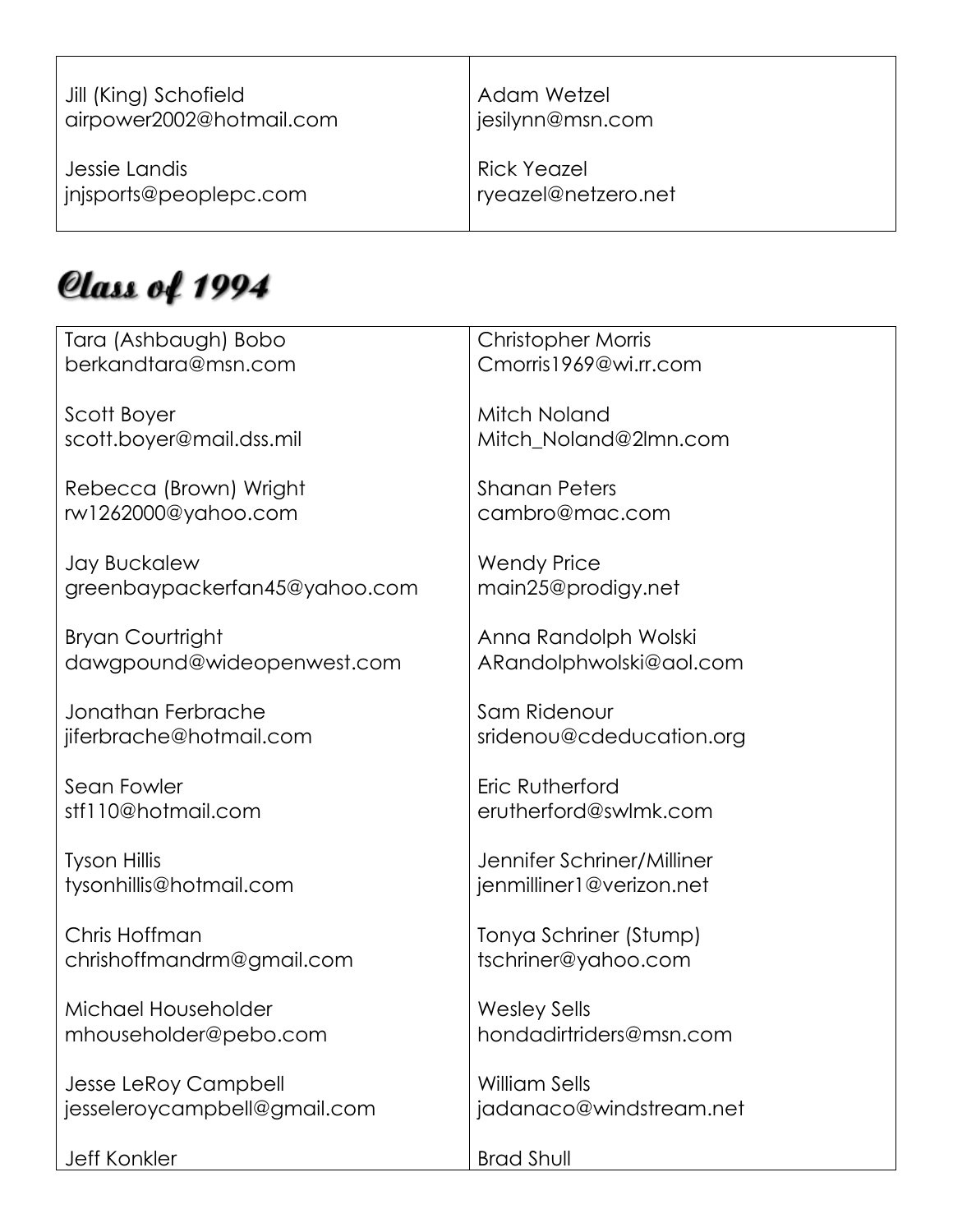| jeffkonkler@yahoo.com          | blshull@yahoo.com     |
|--------------------------------|-----------------------|
| Rachel (McCandlish) Tyrvaldsen | <b>Garry D Siders</b> |
| mccool322@sbcglobal.net        | siders@greenapple.com |
| Tracy McClure (Mowrey)         | Teresa Strawn         |
| tracy.mcclure@hotmail.com      | freeofwoe@yahoo.com   |
| J. Jessica Starner Metzger     | Nathan Wagner         |
| jessica.metger@aol.com         | wagner.237@osu.edu    |
| Jennifer Milliner              | <b>Jill Watson</b>    |
| sookieleblank@gmail.com        | bobb22@msn.com        |
| Melissa (Mohler) Williams      | Misty (Weaver) Powell |
| amwilliams99@prodigy.net       | ocdiva76@aol.com      |

| Lori Archer (Ferbrache)       | Renae (Konkler) Scheiderer                |
|-------------------------------|-------------------------------------------|
| archerjl@computech-online.net | Renae-s@sbcglobal.net                     |
|                               |                                           |
| Mindy M (Berry) Brown         | <b>Stacey Mast-Williams</b>               |
| Mindy21242@yahoo.com          | s-williams@earthlink.net                  |
|                               |                                           |
| Jennifer Burke (Engle)        | Michele Castle (McQuaid)                  |
| j_engle77@yahoo.com           | michelec1976@hotmail.com                  |
| Diana Bushey (Burnworth)      | Leslie Moore                              |
| Bushey4444@aol.com            | leslie_moore@live.com                     |
|                               |                                           |
| <b>Beau Daubenmier</b>        | <b>April Peters</b>                       |
| b_daubie@hotmail.com          | tiller@ohio.edu                           |
|                               |                                           |
| Dori (Householder) Dexter     | Tiffany Ray                               |
| doridexter@hotmail.com        | TiffanyRay@fuhs.fairfield-union.k12.oh.us |
|                               |                                           |
| Rob Gallagher                 | Trisha (Schultz) Rowley                   |
| robertg@muskingum.edu         | trowley00@hotmail.com                     |
| Laura Gornall                 | Sarah Snider Moore                        |
| gornallluke@aol.com           | simoore1976@yahoo.com                     |
|                               |                                           |
| Rodd Hampson                  | Matt Springer                             |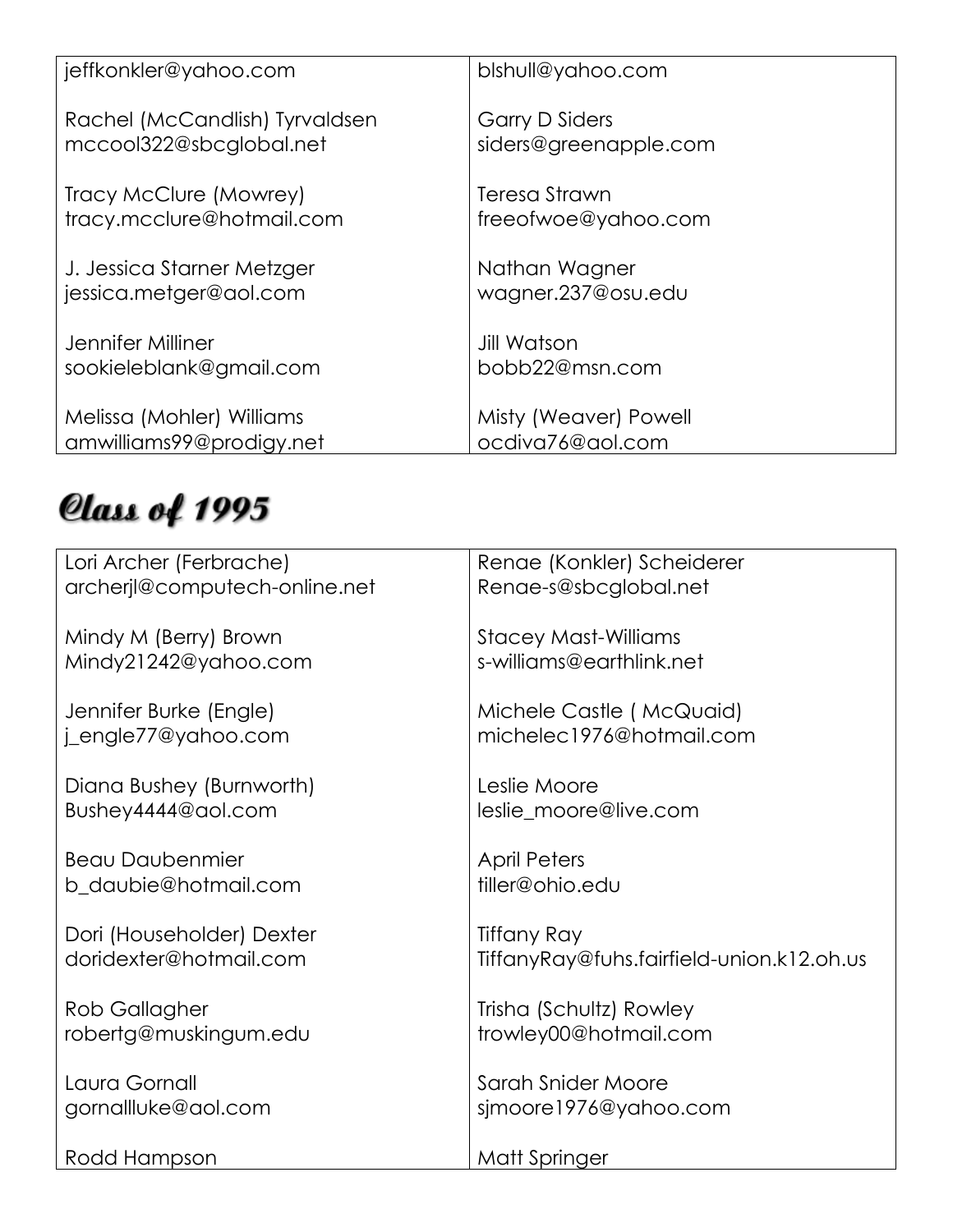| rhampson1@yahoo.com               | mattspringer7@gmail.com       |
|-----------------------------------|-------------------------------|
| Teresa Ward (Hardy)               | <b>Holly Sullivan</b>         |
| speder1026@aol.com                | nursehs@hotmail.com           |
| Kristi L. Hornsby (Claffey)       | <b>Talinn Tiller Phillips</b> |
| hornsbyx4@verizon.net             | tiller@ohio.edu               |
| Elizabeth Hurst (Lecrone)         | Heather Walls-Lindsey         |
| madhurst3@sbcglobal.net           | hmindell@gmail.com            |
| Bobbie Love-Eyman                 | Trent Whittington             |
| eyman@ohiohills.com               | tawhitti33@aol.com            |
| Chadwick Kellenbarger             | <b>Joel Williamson</b>        |
| ck4jc@mac.com                     | jwwou@yahoo.com               |
| Andy Kishler<br>mrzzzyp@yahoo.com |                               |

| Erin Loughrige (Britch)              | <b>Beth Myers</b>              |
|--------------------------------------|--------------------------------|
| erinandchad@hotmail.com              | Beth00100@yahoo.com            |
| Michelle McCrady (Conrad)            | Mike Myers                     |
| mccradyfarm@hotmail.com              | 3myers@gmail.com               |
| Ryan Claar                           | Michelle Smith                 |
| poptab1@gmail.com                    | mitchel37@yahoo.com            |
| Randy Courtright                     | Jacien Squires                 |
| bluejax25@yahoo.com                  | jacien.squires@gmail.com       |
| Megan Terry (Downard)                | Natalie (Trishman) Furniss     |
| MeganTerry@fairfield-union.k12.oh.us | nfurniss@bricker.com           |
| Stephanie (Felkner) Fyffe            | Elizabeth Truesdell Richardson |
| stephfyffe@msn.com                   | e_truesdell@hotmail.com        |
| Summer (Gall) Alspach                | <b>Beth Wallace</b>            |
| salspach33@yahoo.com                 | aw474896@ohiou.edu             |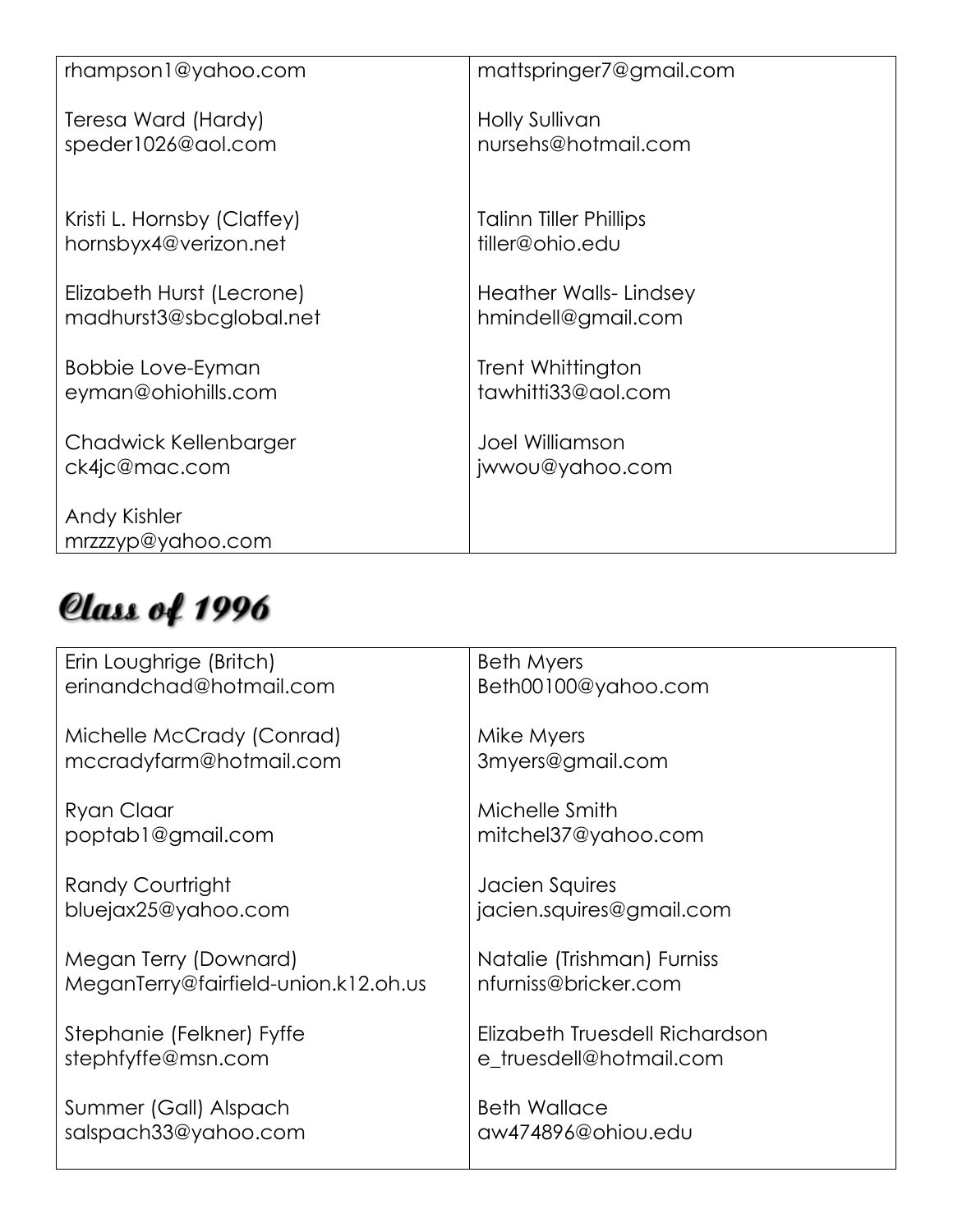| Christina Henry                                   | <b>Brandon Walls</b>            |
|---------------------------------------------------|---------------------------------|
| christinahenry@fairfield-union.k12.oh.us          | Bwalls885@gmail.com             |
| Jon Markwood                                      | Jennifer (Walters) Markwood     |
| JonMarkwood@faifield-union.k12.oh.us              | jenniferamarkwood@hotmail.com   |
| <b>Randy Miller</b>                               | Kent Whittington                |
| rim5@po.cwru.edu                                  | kwhittington@lancasterbingo.com |
| Melinda (Orr) Felstead<br>mindyfelstead@yahoo.com |                                 |

| Amy McCafferty (Bell)                                     | Erin B. McCandlish                               |
|-----------------------------------------------------------|--------------------------------------------------|
| moosedog05@hotmail.com                                    | ebmccandlish@yahoo.com                           |
| Nicole Siders (Boch)                                      | Kathleen McQuaid                                 |
| siders@greenapple.com                                     | bkat54@aol.com                                   |
|                                                           |                                                  |
| Nicole Kellenbarger (Eblin)<br>nicolekellenbarger@mac.com | Amanda Sandefur (Rhymer)<br>Mandroo2@hotmail.com |
|                                                           |                                                  |
| Lyon George                                               | Sarah Burdine (Schmelzer)                        |
| mindy_lyongeorge@hotmail.com                              | burdnest@columbus.rr.com                         |
| <b>Mathew Gordon</b>                                      | Marcus Lynn Shull                                |
| Gonetobama@yahoo.com                                      | shropfire@hotmail.com                            |
|                                                           |                                                  |
| Thomas Jason Hartman                                      | Amanda Springer                                  |
| noodle_44@yahoo.com                                       | amanda7234@att.net                               |
| Julie Heetland (Kishler)                                  | <b>Brad Springer</b>                             |
| jheetland@capitalalumni.com                               | bradspringer1@yahoo.com                          |
|                                                           |                                                  |
| Jessica (Lott) Scheidegger                                | Stefan Tanner (exchange student)                 |
| nscrirfan8@yahoo.com                                      | tanner.stefan@gmail.com                          |
| Jennifer Lynn Huff                                        | Trent N. West                                    |
| ralphhf@aol.com                                           | twest8598@wowway.com                             |
|                                                           |                                                  |
| <b>Hayley Leach Neal</b><br>miss_hayley@hotmail.com       | Phil Westenbarger<br>Phil@harmonyball.com        |
|                                                           |                                                  |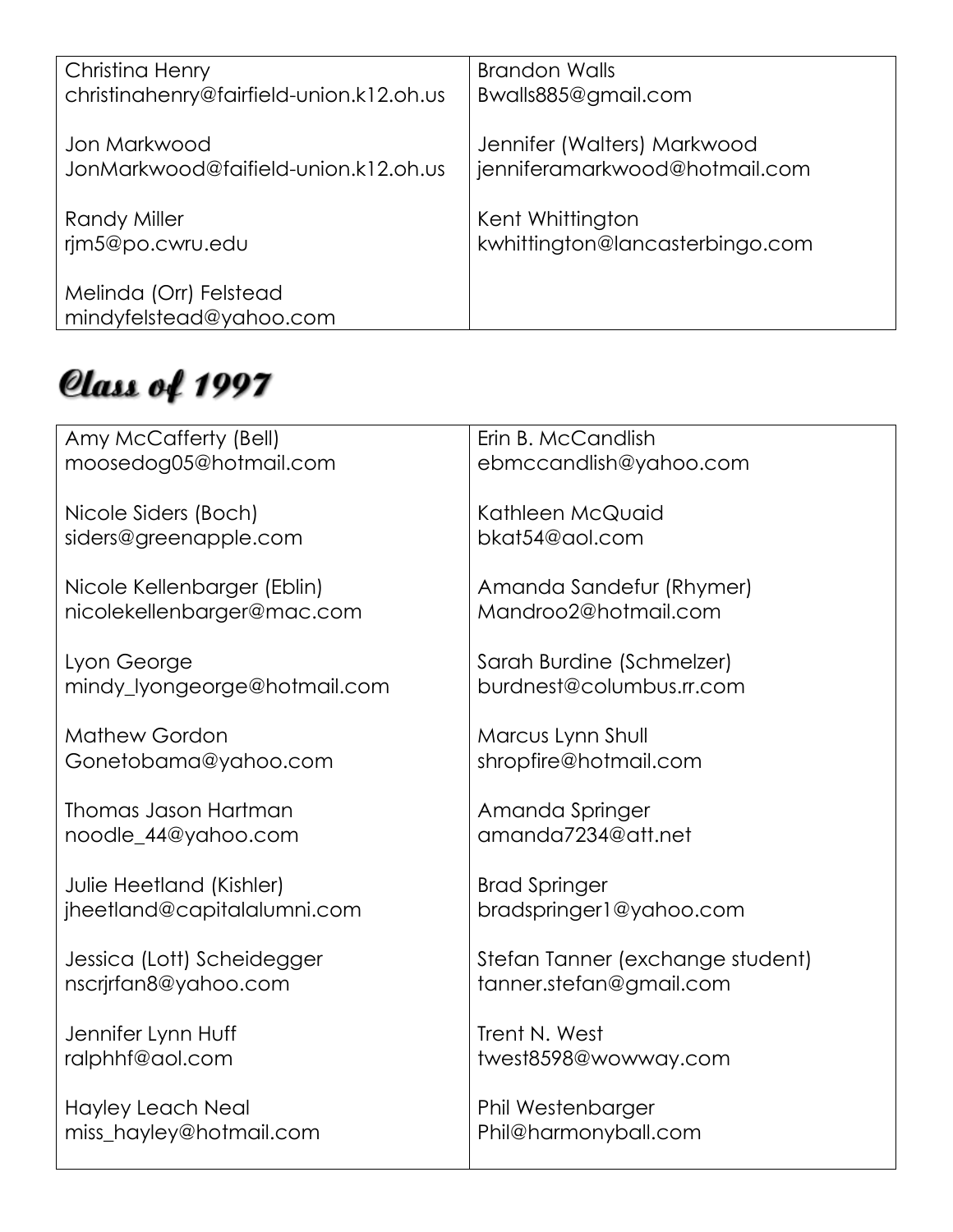| Brandy Anne Nowlin (Lansing) | Jessica Wetzel (Saunders) |
|------------------------------|---------------------------|
| Thelansings2002@aol.com      | jesilynn@msn.com          |
| Lee Marsh                    | David Ziegfeld            |
| dlm101@comcast.net           | intergage@hotmail.com     |

| Erin (Bailor) Daugherty    | Scott McCullough                |
|----------------------------|---------------------------------|
| edaugherty15@myway.com     | scott_engine581@hotmail.com     |
|                            |                                 |
|                            |                                 |
| Dustin J. Bope             | Stephanie (Miller) Nutter       |
| dustin_bope@hotmail.com    | stephnutter@gmail.com           |
|                            |                                 |
| Wyatt Borah                | Jamie Mehic                     |
|                            |                                 |
| dangle2@excite.com         | jmehic@gmail.com                |
|                            |                                 |
| Jennifer P. Brown          | Jeremy Nelson                   |
| jennifer1722@yahoo.com     | slimjnelson@yahoo.com           |
|                            |                                 |
|                            |                                 |
| Tammy Brown (Poore)        | Christina "Chris" Ogg           |
| upbeatdestiny05@yahoo.com  | mschogg10@gmail.com             |
|                            |                                 |
| Sara Donnard               | Alan Pugh                       |
|                            |                                 |
| sdonnard@mvnc.com          | alanpugh@gmail.com              |
|                            |                                 |
| <b>Zachary Elder</b>       | Monica (Rutherford) Cooperrider |
| elder.34@osu.edu           | cooperrider@globalco.net        |
|                            |                                 |
|                            |                                 |
| Mollie (Ferbrache) Kountz  | Daniel Schiedegger              |
| molliekountzMK@hotmail.com | emti309@gmail.com               |
|                            |                                 |
| Michael A. Fout            | Rena (Shonk) Hamilton           |
| fout.21@osu.edu            | grko80@gmail.com                |
|                            |                                 |
|                            |                                 |
| Jaime (Fyffe) Shirey       | Justin Siler                    |
| Jaime.Shirey@DFAS.mil      | siler5507@gmail.com             |
|                            |                                 |
| Matthew D. Groves          | Alana Snapp                     |
|                            |                                 |
| webmaster@mgroves.com      | alanastarr98@hotmail.com        |
|                            |                                 |
| Rich Hagopian              | Amanda (Squires) Clark          |
| rich@srbc.info             | amandadarleen@hotmail.com       |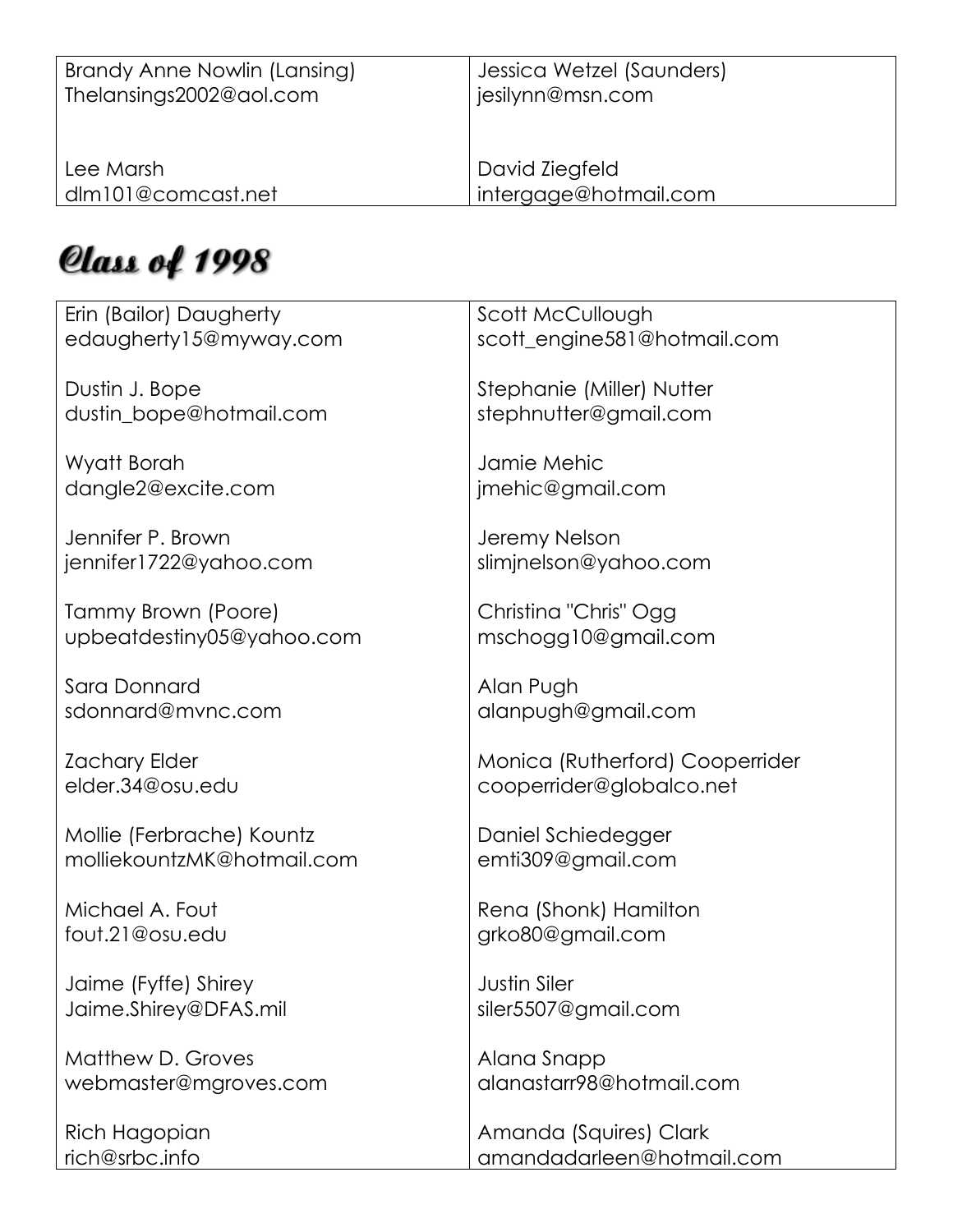| Elizabeth Henwood              | Shawn Strohl                 |
|--------------------------------|------------------------------|
| ehenwood@mailexcite.com        | shawnstrohl@btconline.net    |
| Patrick Hyme                   | Lisa Tatman                  |
| patrickhyme@yahoo.com          | ltatman@greenapple.com       |
| <b>Troy Kellenbarger</b>       | <b>Travis VanAtta</b>        |
| tkellenbarger@yahoo.com        | travisvanatta@greenapple.com |
| Rebecca Nichole (Martin) Evans | Chad Wilson                  |
| becca_evans2@yahoo.com         | chad@easeofmind.net          |

| Brandee Wolfe (Arnold)                | Heidi Leitnaker                       |
|---------------------------------------|---------------------------------------|
| swolfe3936@yahoo.com                  | Heidi.Comstock@MHA.Ohio.gov           |
|                                       |                                       |
| Kristen Berry                         | <b>Elizabeth Lucus</b>                |
|                                       |                                       |
| berry.198@osu.edu                     | elizabeth_mccullough@hotmail.com      |
|                                       |                                       |
| Kelly Brison                          | Jaryn Egner (Milbaugh)                |
| kelly.casteel3@gmail.com              | jlmjee@yahoo.com                      |
|                                       |                                       |
| Mindy George (Bussart)                | Nina Morgan (Moore)                   |
|                                       |                                       |
| info@imagesbymissmindy.com            | elnino1060@yahoo.com                  |
|                                       |                                       |
| <b>Tony Cook</b>                      | Lyle Noland                           |
| ac133601@ohio.edu                     | lylenoland@netscape.net               |
|                                       |                                       |
| Christina Greeley (Deskins)           | <b>Tamara Scholl</b>                  |
|                                       |                                       |
| christina@christinagreeley.com        | misty_morning2005@hotmail.com         |
|                                       |                                       |
| Nic Daubenmire                        | Heidi Muller (Schultz)                |
| ndaubenmire@gmail.com                 | HeidiMuller@fairfield-union.k12.oh.us |
|                                       |                                       |
| <b>Brian Embree</b>                   | <b>Kevin Snively</b>                  |
| b_embree@hotmail.com                  | jj24kevin@yahoo.com                   |
|                                       |                                       |
|                                       | Jessica Stanley                       |
| Stacy Spicer (George)                 |                                       |
| StacySpicer@fairfield-union.k12.oh.us | jessicastanley25@hotmail.com          |
|                                       |                                       |
| Amanda (Mandi) Gray                   | Heather Sullivan McCullough           |
| manda_81_beth@yahoo.com               | hmccullough503@msn.com                |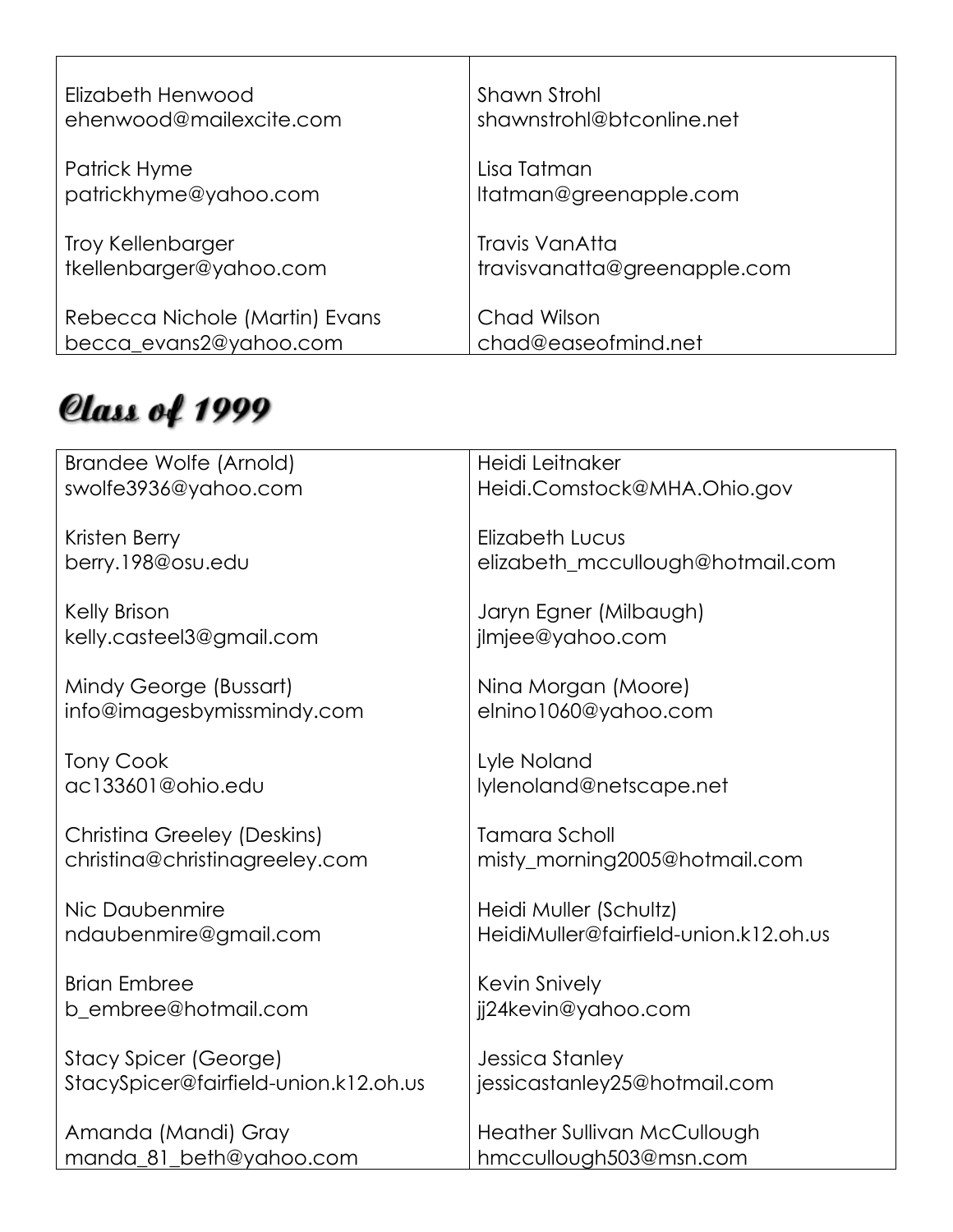| Greg Hockman                        | Lindsey Tipple         |
|-------------------------------------|------------------------|
| gregahockman@yahoo.com              | lindseytip@hotmail.com |
| Matt Jenkins                        | <b>Stacey Ward</b>     |
| mjenkins.mail@gmail.com             | sward@wilmington.edu   |
| Rachel Jenkins (Krile)              | Sarah Winsley          |
| rachel.b.jenkins@gmail.com          | swinsley@hotmail.com   |
| Joe Koehler                         | Jade Schorr (Wright)   |
| joeleekoehler@gmail.com             | jadeow@yahoo.com       |
| Lisa Langley<br>lisgail99@yahoo.com |                        |

| Jennifer Allen               | Stephanie (Lynn) Markwell |
|------------------------------|---------------------------|
| kittnclaw@yahoo.com          | lynnishere81@yahoo.com    |
|                              |                           |
| <b>Brian Bornino</b>         | <b>Tom Martindill</b>     |
| bfbornino06@hotmail.com      | tmartindill@hotmail.com   |
| Ryan Burnworth               | David McCandlish          |
| burny19@hotmail.com          | dm148300@ohiou.edu        |
|                              |                           |
| Cheridy (Ryan) Clement       | Sarah Pepper              |
| cheridyr@gmail.com           | sp313300@ohiou.edu        |
|                              |                           |
| Jennifer (Eblin) VanAtta     | Jarrod Redding            |
| tmvanatta@greenapple.com     | redd2037@yahoo.com        |
|                              |                           |
| Eric E. Elliott              | Cheridy Ryan              |
| eric.e.elliott@us.army.mil   | ryan.285@osu.edu          |
| Courtney Newman Faulkner     | Tanyan Shonk              |
| courtneyfaulkner01@yahoo.com | tanyanshonk@yahoo.com     |
|                              |                           |
| Cory Fisk                    | <b>Brandy Sines</b>       |
| cjfisk8.2@gmail.com          | b_sines@msn.com           |
|                              |                           |
| <b>Justin Friesner</b>       | Andrew Slivka             |
| justinfriesner@hotmail.com   | irishfire21@hotmail.com   |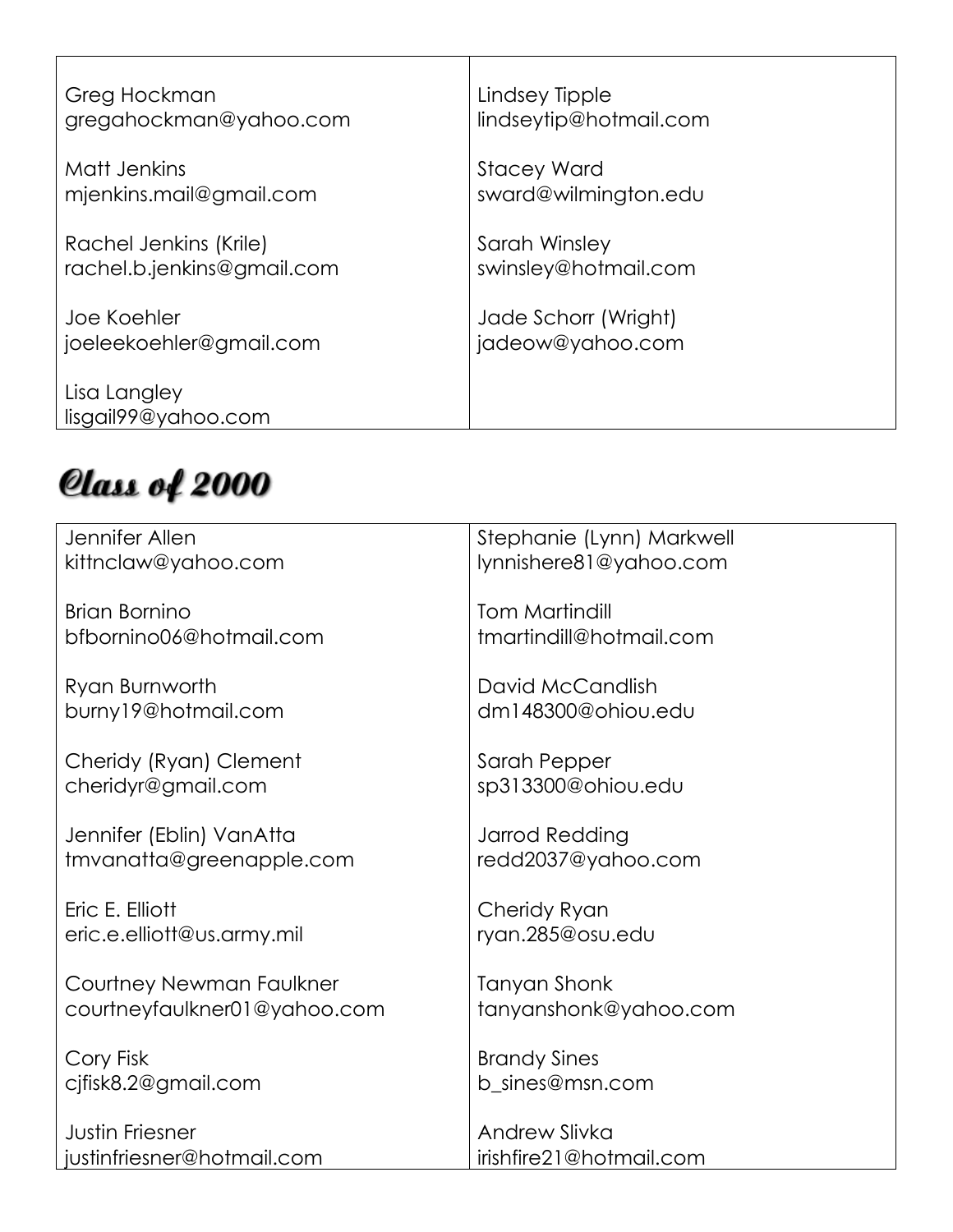| Todd Fyffe                             | Mark Stamper              |
|----------------------------------------|---------------------------|
| DaddyX37@yahoo.com                     | jettin_u@yahoo.com        |
| Molly Henwood                          | Jessica Tatman            |
| mollyhenwood@hotmail.com               | tatman.19@osu.edu         |
| <b>Rusty Hines</b>                     | <b>Matthew Wallace</b>    |
| russell_dean81@yahoo.com               | mw143200@ohiou.edu        |
| Matt Hyme                              | Julie Young               |
| matthyme@hotmail.com                   | Julie_A_Young@hotmail.com |
| Jeremy Jones<br>www.pup1_420@yahoo.com |                           |

| Tiffany Amon                | <b>Jean McWilliams</b>       |
|-----------------------------|------------------------------|
| tiffanyamon@yahoo.com       | kimiko_seraphiel@yahoo.com   |
|                             |                              |
| <b>Tiffany Ankrom</b>       | Jason Milbaugh               |
|                             |                              |
| tankrom@insight.rr.com      | mil60osu@yahoo.com           |
|                             |                              |
| <b>Brook Ardrey</b>         | Joan Mowry                   |
| gobrookie@hotmail.com       | joaniemowry@hotmail.com      |
|                             |                              |
| <b>Tony Bornino</b>         | Megan Munk                   |
| cameroncrazie22@yahoo.com   | gem350@hotmail.com           |
|                             |                              |
| Michael Bradley             | <b>Adrianne Myers</b>        |
| usmcbradley2003@yahoo.com   | adimyers@greenapple.com      |
|                             |                              |
| Kelli Chambers              | Chelsea Scheidegger          |
| lytleangel@msn.com          | caffine_7up@hotmail.com      |
|                             |                              |
|                             |                              |
| <b>Jason Cottrill</b>       | Nate Schisler                |
| Jcottrill@live.com          | nateschisler@columbus.rr.com |
|                             |                              |
| <b>Summer Daugherty</b>     | <b>Philip Schmelzer</b>      |
| kaleidoscopeyez@hotmail.com | philpac22@hotmail.com        |
|                             |                              |
| Jacob Elder                 | Kylie Sutton                 |
| bigjake01@yahoo.com         | kylie.sutton@yahoo.com       |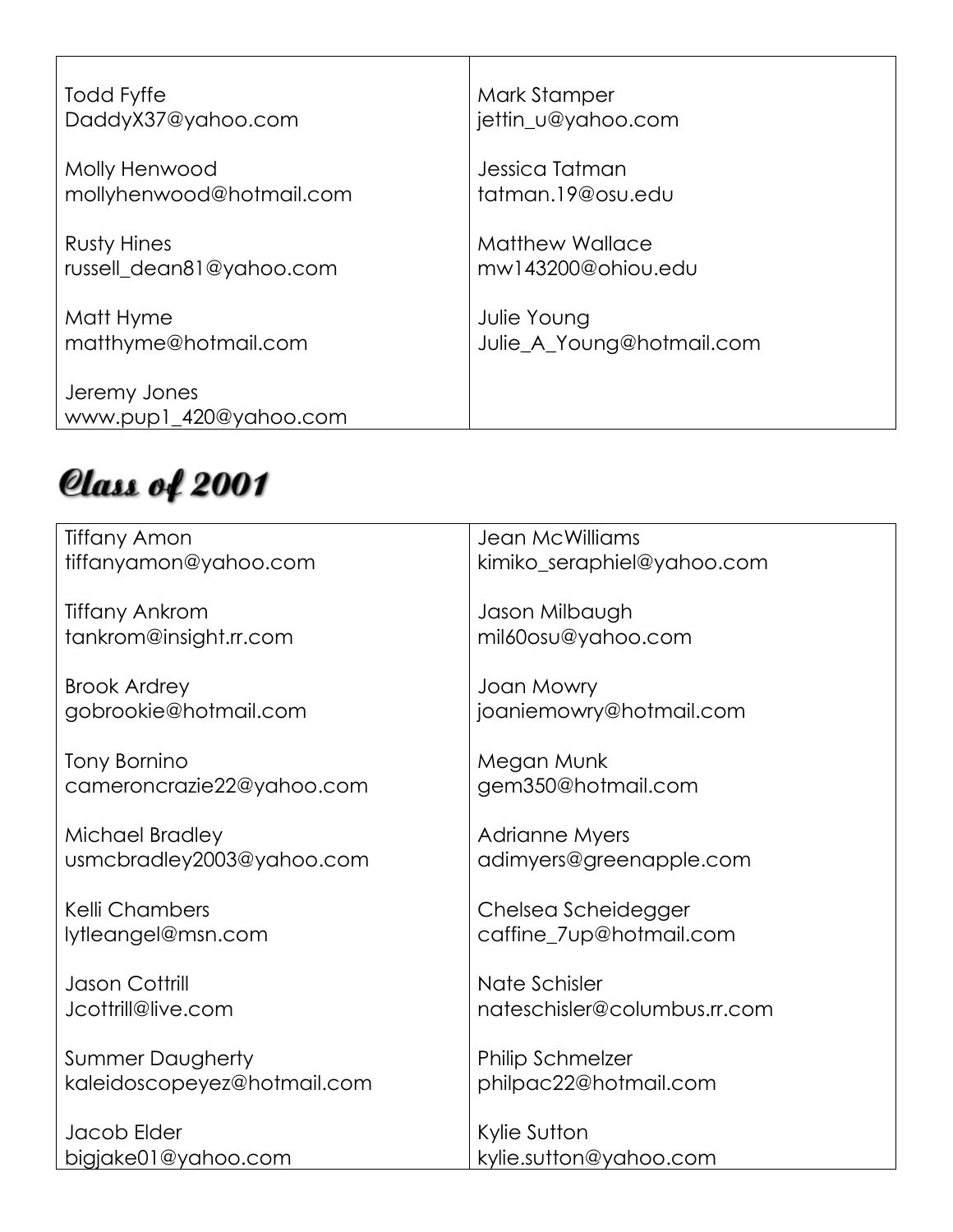| Jessica Duncan (Friesner)                                 | <b>Shanon Terry</b>      |
|-----------------------------------------------------------|--------------------------|
| Sweet_Tart292@yahoo.com                                   | falcon302001@yahoo.com   |
| <b>Christy George</b>                                     | <b>Steven Turner</b>     |
| george.274@gmail.com                                      | turner.509@osu.edu       |
| Kyle Hicks                                                | Jennifer VanFossen       |
| cy_wesmanii@yahoo.com                                     | jhvanfos@yahoo.com       |
| Amy Wagner (McCandlish)                                   | Sarah Wakefield          |
| amy_jo_wagner@yahoo.com                                   | wakefield.28@osu.edu     |
| Lindsay McClellan                                         | Mike Warthman            |
| sweetkitten_42@yahoo.com                                  | coolstud007_02@yahoo.com |
| Thomas McClellan                                          | <b>Bill Wingard</b>      |
| cool20_actor@yahoo.com                                    | firecatohio@aol.com      |
| Megan (McFarland) Leitnaker<br>meganleitnaker12@gmail.com |                          |

| Rachel (Boyden) Andrews         | Kenneth J. Oehlers III     |
|---------------------------------|----------------------------|
| rcandrews06@yahoo.com           | ko387602@ohio.edu          |
|                                 |                            |
| <b>Ashley Casey</b>             | Casey Rainier              |
| ashley@ohiostatebuckeyes.com    | abashley@prodigy.net       |
| Donald French                   | Amanda Romine              |
| dfrench0026@yahoo.com           | lynn_43107@yahoo.com       |
| Tom Hockman                     | Sarah Schmidt              |
| thomas_hockman@yahoo.com        | muskiegirl2006@hotmail.com |
| <b>Tiffany McConnell Hammer</b> | Aubrey "Thompson" Apperson |
| tiffany_hammer@yahoo.com        | aubel_77@hotmail.com       |
| Keith Krile                     | Danielle Ward Smith        |
| krile.keith@yahoo.com           | dlsmith07@ymail.com        |
| Will Mccutcheon                 |                            |
| rushnu3711@yahoo.com            |                            |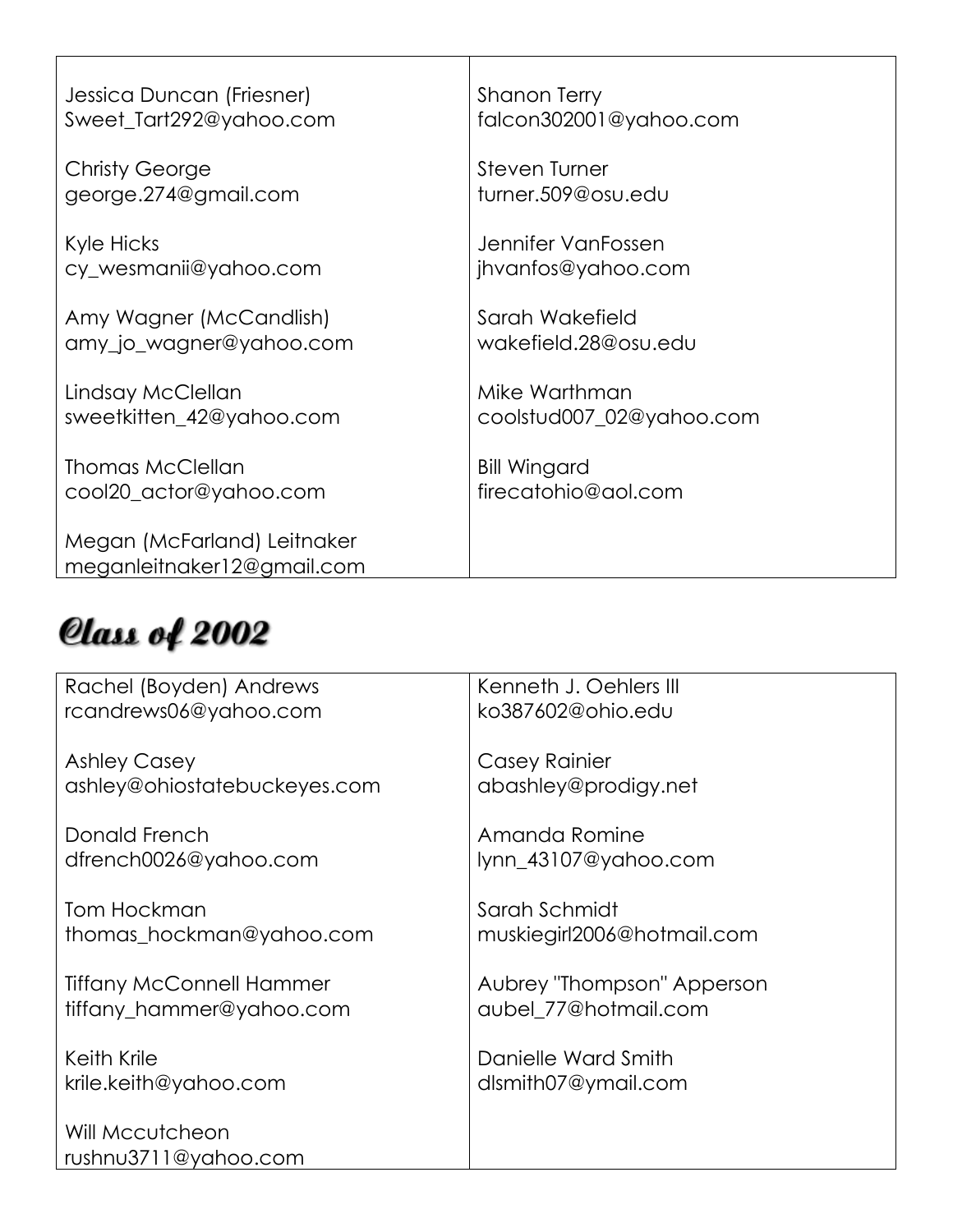| Rebecca Hartman (Anderson)    | <b>Chantel Rutherford</b>       |
|-------------------------------|---------------------------------|
| rebeccajohartman@gmail.com    | crutherf@capital.edu            |
|                               |                                 |
| <b>James Davison</b>          | Stephanie Shaffer               |
| gabbatagga@hotmail.com        | ss346203@ohio.edu               |
|                               |                                 |
| Adam C. Elliott               | Andrew L Shriner                |
| adam.elliott3@us.army.mil     | drew@geekdrew.net               |
| Levi Gibson                   | Elizabeth (Wood) Smith          |
| Igibson@allentowncreative.com | firedancer_0225@yahoo.com       |
|                               |                                 |
| <b>Stacy Nafzger</b>          | Ronald Tatman                   |
| nafzger-101@cotc.edu          | ronald.tatman@tyndall.af.mil    |
|                               |                                 |
| Stephen M. Nicklas            | <b>Daniel Harrison Williams</b> |
| snicklas@biblecollege.edu     | danwilliwms3@icloud.com         |

| Daniea Beery              | Shauna James Ross        |
|---------------------------|--------------------------|
| daniea.noelle@gmail.com   | sross1985_lynn@yahoo.com |
| Jesse Cook                | Elissa Lee               |
| jc239704@ohio.edu         | elee1832@columbus.rr.com |
| Elissa Britch Lee         | Jessica Poling           |
| elissa.d.lee@us.army.mil  | poling_jessie@yahoo.com  |
| Lindsay Hagopain          | Tiffany Pugh             |
| lindsayhagopain@yahoo.com | tpetchick23@hotmail.com  |
| Carrie Horsky             | Jared Warthman           |
| chorsky08@gmail.com       | jtwarthman@gmail.com     |

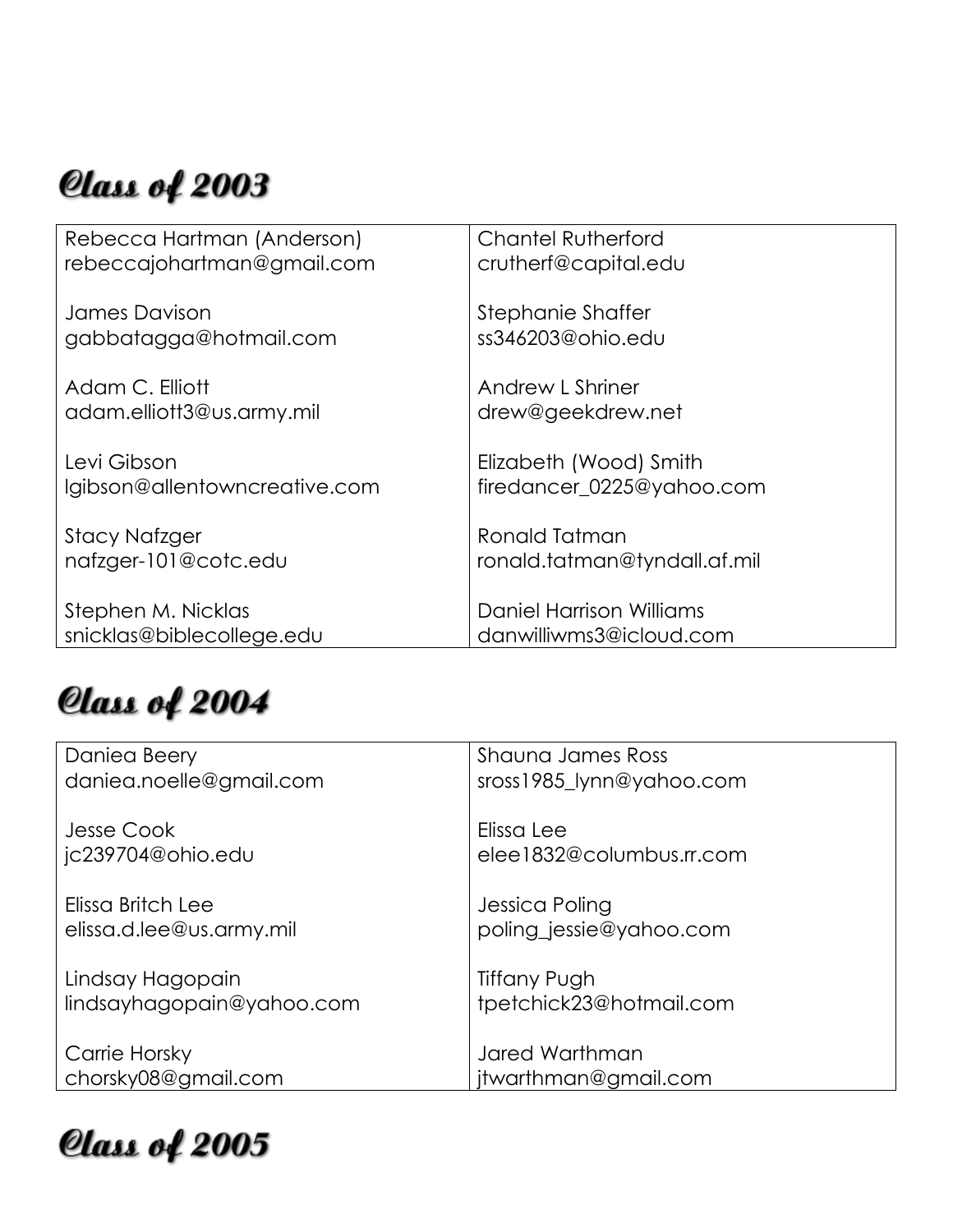| <b>Emily Elliott Valencia</b> | <b>Bill Steiner</b>                |
|-------------------------------|------------------------------------|
| Emily.ann.elliott@us.army.mil | dafalconfootballplayer@hotmail.com |
|                               |                                    |
| William Nevada Shumaker       | <b>Ryan Stretton</b>               |
| reaper6125@yahoo.com          | ryanstretton@yahoo.com             |
| Adam Rezac                    | <b>Bethany Swinehart</b>           |
| idotter05@hocking.edu         | swinehart.33@osu.edu               |
|                               |                                    |
| Amanda Sines                  | Crystal R. Wittman                 |
| a_sines@hotmail.com           | CW323905@ohio.edu                  |

| Adam Clark                   | Kristen Krile             |
|------------------------------|---------------------------|
| nl3385pd@yahoo.com           | kriskrile@sbcglobal.net   |
| Nikki Baker                  | Jonathan Logan Herd       |
| nikki@jonclarkassociates.com | jonathan.herd.2@gmail.com |
| <b>Stephanie Deskins</b>     | <b>Stacie Martindill</b>  |
| stephanie.deskins@osumc.edu  | martindill.2@osu.edu      |

Class of 2008

| <b>Rob Calderwood</b>       | Danielle Blake                |
|-----------------------------|-------------------------------|
| rob_caldie_2007@hotmail.com | daniebugluvs33@yahoo.com      |
| Kaylan Goodman              | Hope Konkler                  |
| kaylan.goodman10@gmail.com  | hope_konkler@yahoo.com        |
| Jon Steiner                 | Elize McKelvey                |
| steiner61@aol.com           | e11ama@hotmail.com            |
|                             | Kyle Matz<br>kj_hah@yahoo.com |